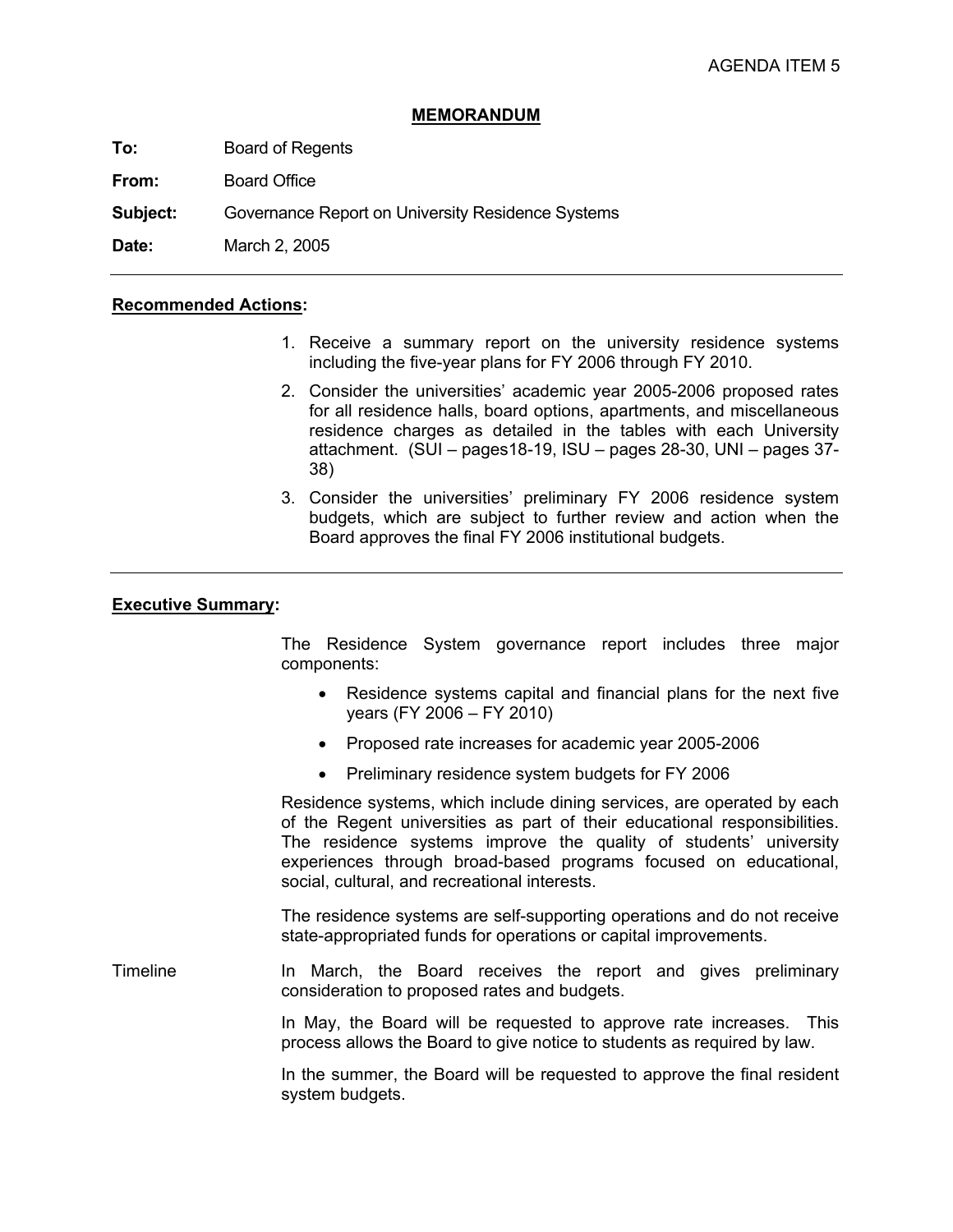2006 - FY 2010

FIVE-YEAR PLANS FY Five-year enrollment and occupancy projections form the basis for residence system financial forecasts.

> The following table contains current and projected residence system occupancies including both residence halls and apartments.

|            | FY 2005<br>(Fall 2004) | <b>FY 2006</b><br>(Fall 2005) | <b>FY 2007</b><br>(Fall 2006) | <b>FY 2008</b><br>(Fall 2007) | FY 2009<br>(Fall 2008) | <b>FY 2010</b><br>(Fall 2009) |
|------------|------------------------|-------------------------------|-------------------------------|-------------------------------|------------------------|-------------------------------|
| <b>SUI</b> |                        |                               |                               |                               |                        |                               |
| Occupancy  | 6.257                  | 6.205                         | 6.203                         | 6,203                         | 6.189                  | 6.189                         |
| % Capacity | 100.6%                 | 99.9%                         | 99.9%                         | 99.9%                         | 99.9%                  | 99.9%                         |
| ISU        |                        |                               |                               |                               |                        |                               |
| Occupancy  | 7.962                  | 7.756                         | 7.707                         | 7,722                         | 7.780                  | 7.780                         |
| % Capacity | 92.0%                  | 95.1%                         | 94.5%                         | 94.7%                         | 95.4%                  | 95.4%                         |
| UNI        |                        |                               |                               |                               |                        |                               |
| Occupancy  | 4,092                  | 4.024                         | 4.071                         | 4.110                         | 4.173                  | 4.206                         |
| % Capacity | 78.5%                  | 80.4%                         | 81.4%                         | 82.1%                         | 83.4%                  | 84.1%                         |

CHALLENGES Both Iowa State University and the University of Northern Iowa residence systems continue to face fiscal challenges. Lower residence system occupancy has resulted from lower university enrollments and students choosing off-campus housing.

> Both systems have bonded indebtedness that requires certain financial tests to be met. The universities have taken actions to address these challenges and specifically to meet the requirements of the bond covenants.

#### Iowa State University

The Department of Residence has plans to reduce expenses. This includes the closing of Wallace and Wilson Hall and the Wallace Wilson Dining Center; staff reductions and reorganization in the facilities group; and staff reductions and reorganization in the Residence Life program.

The Department has increased efforts to raise student awareness of the benefits of on-campus living. The Department has improved information sharing with enrollment services and departmental and college administrative staff.

The Department is actively addressing declining apartment occupancy in Schilletter and University Village by proposing no rate increase for FY 2006, offering this setting to single students that have turned 21, permitting mixed-gender housing, and planning increased capital reinvestment.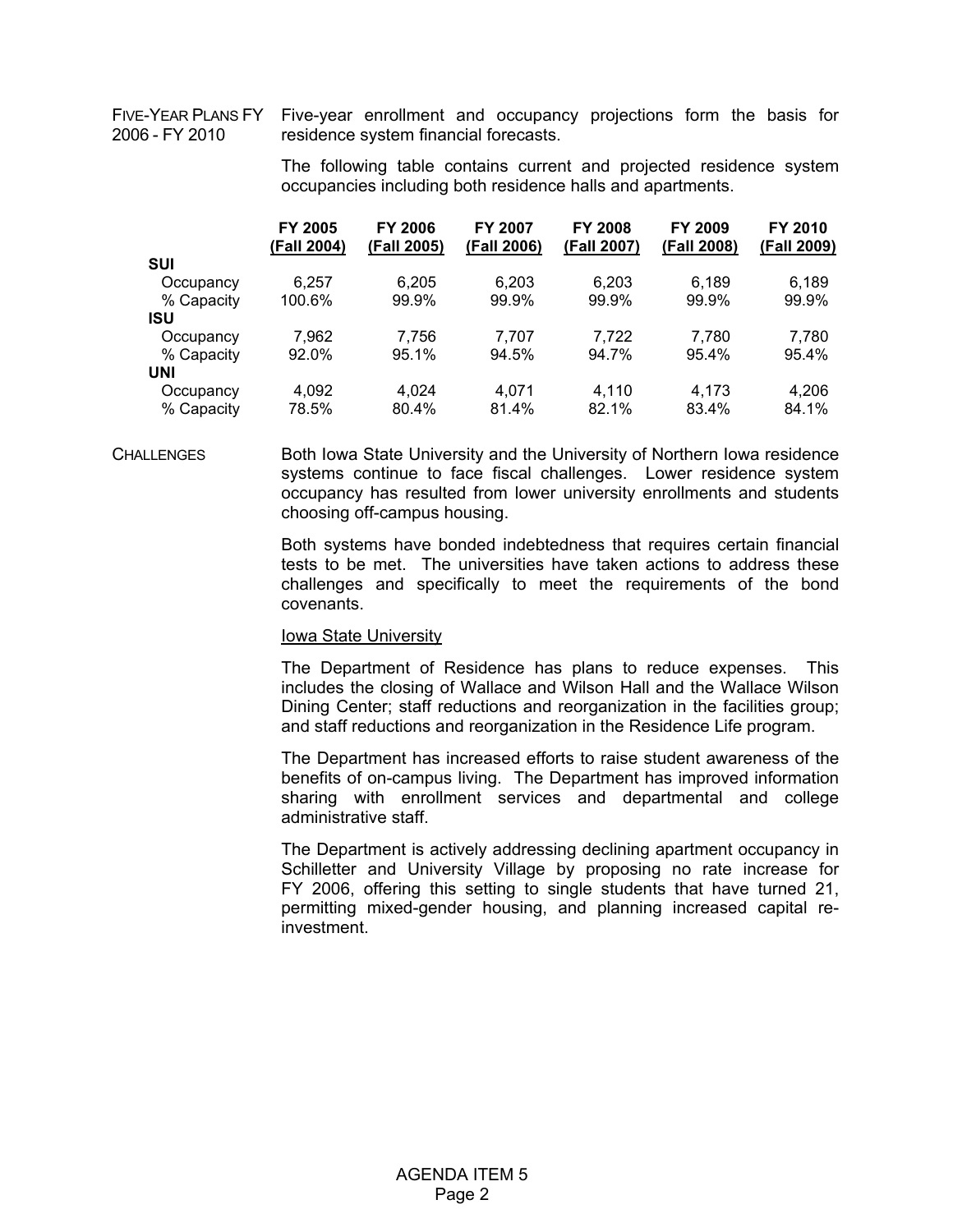## University of Northern Iowa

The Department of Residence has seen several years of lower occupancy and is expecting FY 2006 occupancy to be reduced by an additional 68 students. The decrease in occupancy is the result of the projected decrease in university enrollment.

Current year occupancy is slightly higher than budget. The University believes that is the result of the 2-Year Advantage Plan and its relationship with the local community college. The residence system housed 97 community college students in fall 2004.

Last year Standard & Poor's Ratings Services (S&P) lowered its rating on the University of Northern Iowa's outstanding dormitory revenue bonds to 'BBB+' from 'A-' with a negative outlook reflecting the financial effect of several years of competition from private, off-campus housing and reduced freshman enrollment (the primary users of university housing)..

FACILITY PLANS The University of Iowa plans to present the Department of Residence Service master plan renovations later this year. The construction of a new residence hall and community center on the west side of campus was included in previous Five-Year Plan. The University has deferred this project and is reassessing in the master planning process now underway. The five-year plan also includes continued fire safety upgrades, Mayflower renovations, and restroom renovations in Burge, Rienow, Daum, and Stanley Halls.

> Iowa State University's Residence System master plan, first presented to the Board in July 1998 and updated in July 2000 included new construction, renovation, and demolition of certain system facilities. All new construction and renovation projects in the original master plan have been completed with the exception of construction of Union Drive Suite 3 which has been postponed indefinitely. The demolition of Helser South Hall and the 1927 section of Friley Hall have also been postponed indefinitely.

> While the estimates for the demolition of Knapp and Storms Halls are much higher than originally anticipated, the University plans to proceed with the demolitions this summer as directed by the Board.

> The University of Northern Iowa is in the process of upgrading Shull Hall to create a single occupancy residence hall for upperclass students.

> The Department of Residence is currently reviewing a ten year schedule to address renovations and deferred maintenance. A residence facilities master plan will be finalized later this year. A more detailed discussion, including project schedules and pro formas, will be shared with the Board and Board Office as appropriate.

> The Residence systems at all of the universities continue to address fire safety and deferred maintenance issues.

PROPOSED RATES 2005-2006 Historically, the Board has used the double occupancy room with full board as a comparative measure. While the universities currently offer many other options, this information provides a means to compare increases at the institutions and maintain a historical context. The universities proposed rate increases for 2005-2006 for a double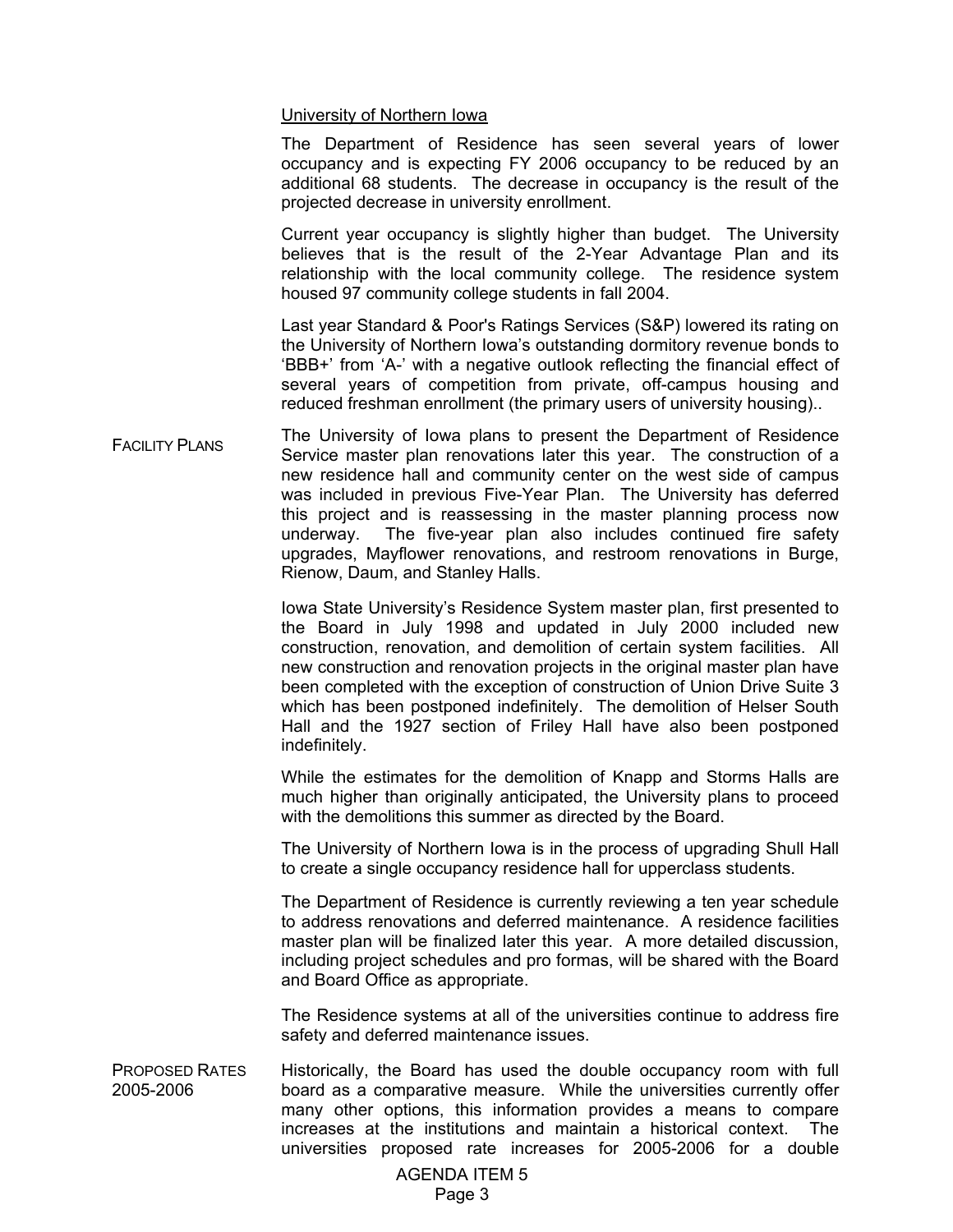occupancy room with full board are as follows:

# **Double Occupancy Room with Full Board**

|            | 2004 - 2005 | $2005 - 2006$        | \$.      | %        |
|------------|-------------|----------------------|----------|----------|
|            | Rate        | <b>Proposed Rate</b> | Increase | Increase |
| SUI        | \$5.882     | \$6,073              | \$191    | $3.2\%$  |
| <b>ISU</b> | \$5.958     | \$6.133              | \$175    | 2.9%     |
| UNI        | \$5.261     | \$5.519              | \$258    | 4.9%     |

Room Options Each university offers a variety of room and board options to meet the needs of its students. The following table identifies the current and proposed range of rates for 2005-2006 room options. The range is significant because it includes all residence hall room types from the standard double occupancy room to single suites.

> The University of Iowa is proposing a \$345 shift from board plans to residence hall rates which are reflected in the significant increases in the table below. The University believes the adjustment is necessary to maintain the appropriate balance between residence hall rates and board plans.

| 2004-2005 |         | 2005-2006            |                      |               |  |
|-----------|---------|----------------------|----------------------|---------------|--|
| Lowest    | Highest | Lowest               | Highest              | \$ Range      |  |
| Rate      | Rate    | <b>Proposed Rate</b> | <b>Proposed Rate</b> | Increase**    |  |
| \$2,313   | \$6.849 | \$2.802              | \$7.583              | \$489 - \$734 |  |
| \$3,168   | \$5.918 | \$3.231              | \$6.155              | $$63 - $237$  |  |
| \$2.431   | \$4.898 | \$2,576              | \$5,188              | $$145 - $290$ |  |
|           |         |                      |                      |               |  |

#### **Residence Hall Room Rates**

\*Includes Frederiksen Court Apartments

\*\*Range represents increases in facilities that will be operational during 2005-2006

Board Options All three Regent universities are continuing the process of changing from traditional meal plans to plans with greater flexibility. The intent is to provide students with more opportunities to use the board plans and greater variety within the plans. In addition, significant facility changes have been made to provide market place dining. Each university is also in some stage of combining food service operations of its residence system and student union.

The following table identifies the proposed range of rates for board plans.

| <b>Residence System Board Rates</b> |           |         |                      |                      |               |  |  |
|-------------------------------------|-----------|---------|----------------------|----------------------|---------------|--|--|
|                                     | 2004-2005 |         | 2005-2006            |                      |               |  |  |
|                                     | Lowest    | Highest | Lowest               | Highest              | \$ Range      |  |  |
|                                     | Rate      | Rate    | <b>Proposed Rate</b> | <b>Proposed Rate</b> | Increase*     |  |  |
| SUI                                 | \$2,425   | \$2,695 | \$1,155              | \$2,350              | \$(345)       |  |  |
| ISU                                 | \$2.364   | \$3.312 | \$2,459              | \$3,444              | $$95 - $132$  |  |  |
| UNI                                 | \$2,300   | \$3,540 | \$2,400              | \$3,690              | $$100 - $150$ |  |  |
|                                     |           |         |                      |                      |               |  |  |

\*Range represents increases in available meal plans during 2005-2006

Total Student Increase

When combining the tuition and fee increases previously approved for the 2005-2006 academic year with the proposed residence system increases based on double occupancy and full board, the total incremental cost increase to an undergraduate student would be \$407 (3.6%) at SUI, \$383 (3.4%) at ISU, and \$473 (4.4%) at UNI.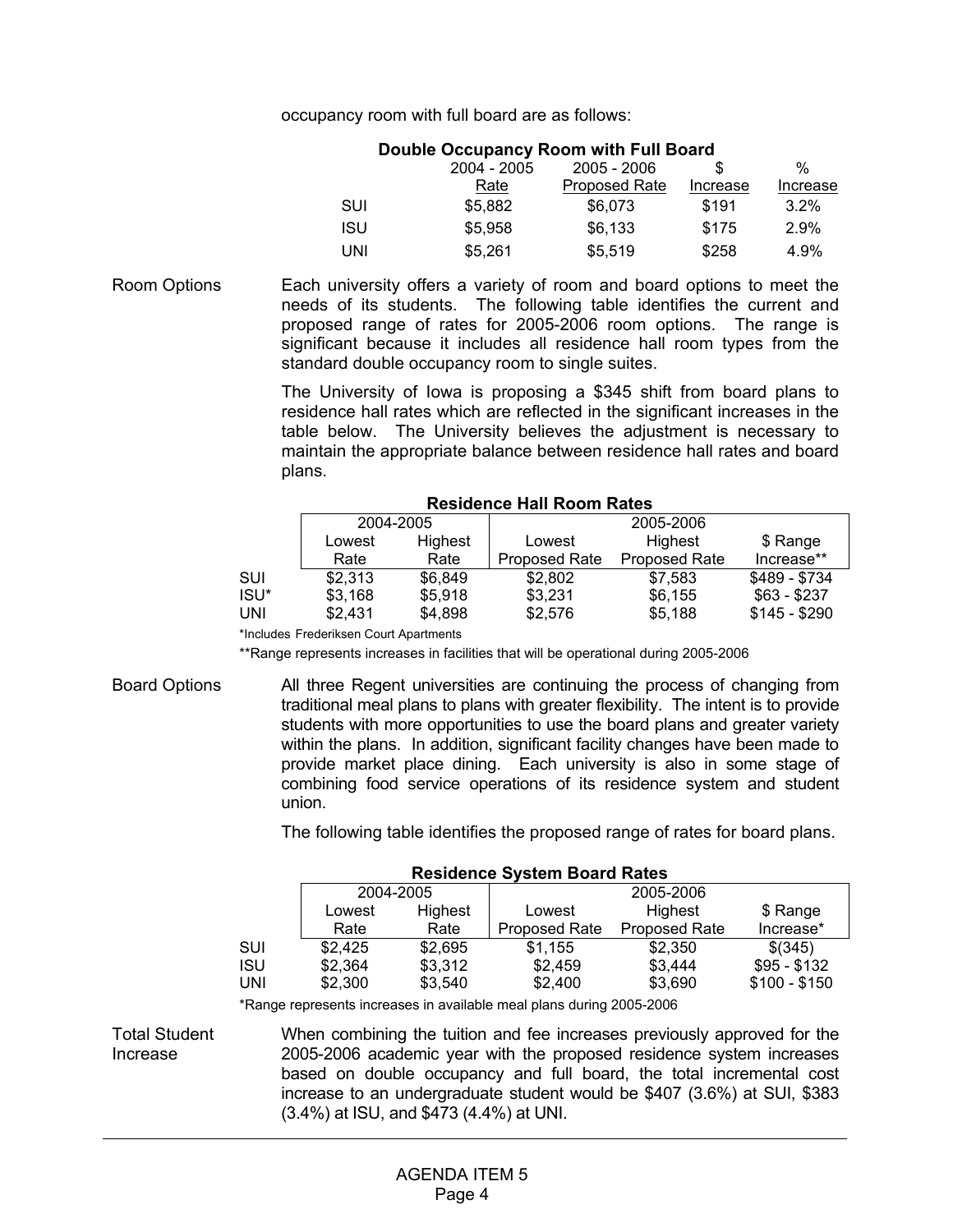FY 2005 ESTIMATES AND PRELIMINARY FY 2006 BUDGETS

Each university has provided revised FY 2005 estimates and proposed FY 2006 budgets as illustrated in the table below and in greater detail in the table on page 11.

At the conclusion of FY 2006, voluntary reserves, which are used for repairs and capital improvements, are estimated to be \$9.9 million at SUI, \$2.1 million at ISU, and \$2.9 million at UNI.

| PRELIMINARY BUDGETS SUMMARY                                         |                                            |                                                        |                                     |  |  |
|---------------------------------------------------------------------|--------------------------------------------|--------------------------------------------------------|-------------------------------------|--|--|
|                                                                     | <b>Current Year</b><br>Approved<br>FY 2005 | <b>Current Year</b><br>Revised<br>Estimates<br>FY 2005 | Next Year<br>Preliminary<br>FY 2006 |  |  |
| University of Iowa<br>Gross Revenue<br><b>Iowa State University</b> | \$38,852,574                               | \$38,855,381                                           | \$40,427,958                        |  |  |
| Gross Revenue<br>University of Northern Iowa                        | \$57,961,397                               | \$57,235,867                                           | \$57,766,598                        |  |  |
| Gross Revenue                                                       | \$24,163,706                               | \$24,278,581                                           | \$25,179,395                        |  |  |

# **Strategic Plan:**

 The Board's strategic plan has as one of its priorities that the Board will demonstrate public accountability and effective stewardship of resources. One strategic planning objective specifically addresses ensuring compliance with Board policies through responsible oversight of operations.

Each residence system, which is a self-supporting entity, is expected to operate its system on a revenue-producing basis, and use and apply its resources appropriately.

#### **Background:**

 Each university's Department of Residence has many responsibilities, including managing residence hall and apartment utilization as well as summer conference housing; providing social, cultural, and educational programs such as learning communities and student councils; and providing dining services including catering, convenience stores, nutrition education, athletic department support, and child care support.

Each residence systems are self-supporting operations and do not receive state-appropriated funds for operations or capital improvements.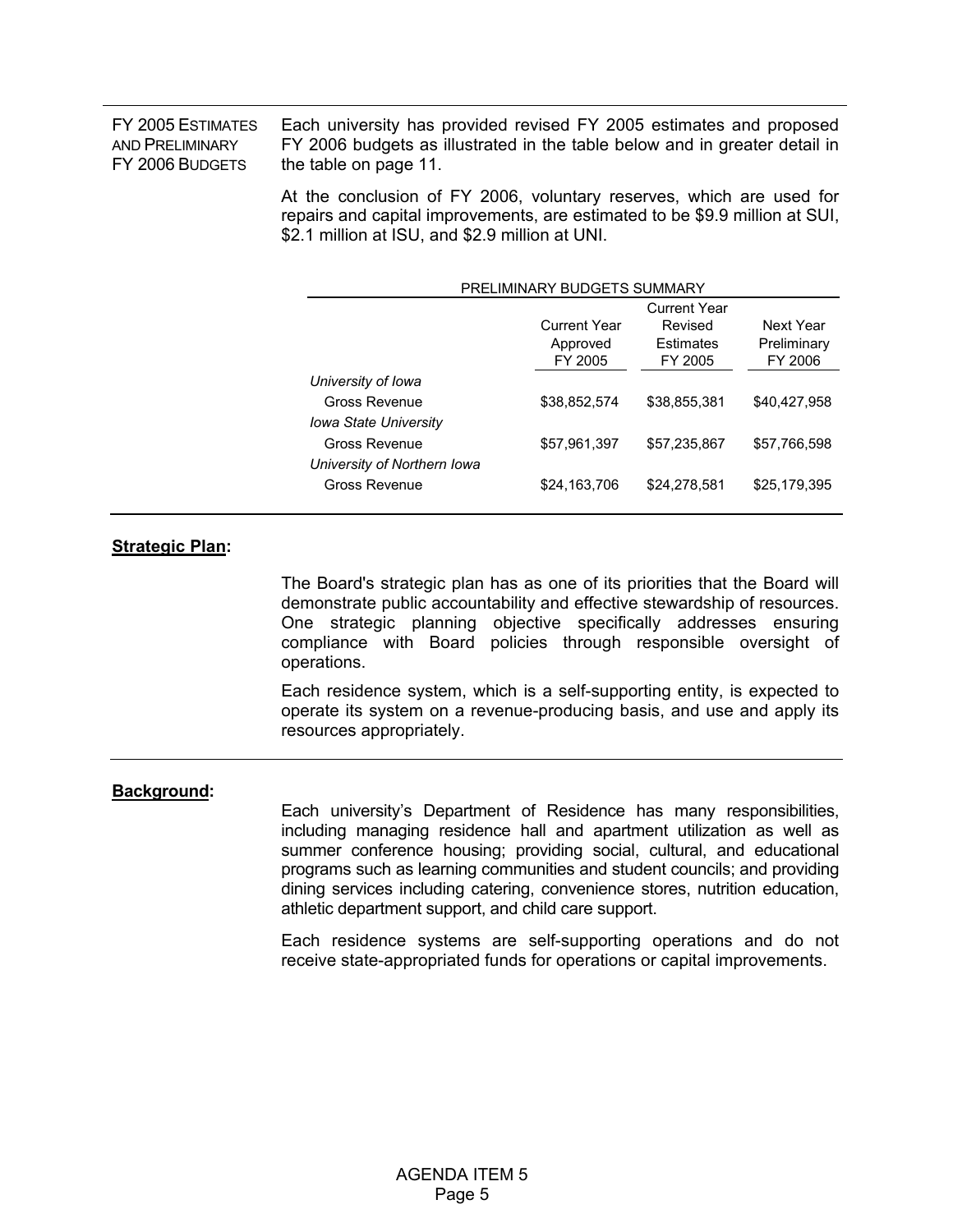The following table provides key residence system data for FY 2004 that highlights the differences among the university residence systems.

|                                       | FI ZUU4                            |            |            |            |
|---------------------------------------|------------------------------------|------------|------------|------------|
|                                       |                                    | <b>SUI</b> | <b>ISU</b> | <b>UNI</b> |
|                                       | Enrollment                         | 29,745     | 27,380     | 13,441     |
|                                       | Occupancy                          |            |            |            |
| <b>Enrollment</b>                     | Residence Halls / Apartments       | 6,263      | 8,422      | 4,179      |
| and                                   | Occupancy as % of Enrollment       | 21.1%      | 30.8%      | 31.1%      |
| <b>Occupancy</b><br><b>Statistics</b> | <b>Operating Capacity</b>          |            |            |            |
| <b>Fall 2003</b>                      | Residence Halls / Apartments       | 6,215      | 9,362      | 5,286      |
|                                       | Capacity as % of Enrollment        | 20.9%      | 34.2%      | 39.3%      |
|                                       |                                    |            |            |            |
|                                       | <b>Gross Revenues</b>              | \$37.7     | \$56.1     | \$23.7     |
|                                       | <b>Operating Expenses</b>          | 26.9       | 42.8       | 18.9       |
|                                       | Debt Service & Mandatory Transfers | 5.6        | 10.1       | 3.1        |
|                                       | <b>Net Revenues</b>                | 5.2        | 3.2        | 1.7        |
| <b>Financial</b><br>(millions)        | Overhead Paid to the University    | 0.4        | 1.0        | 0.6        |
|                                       | Overhead as % of Expenditures      | $1.4\%$    | 2.3%       | 3.2%       |
|                                       | Outstanding Bonds (principal)      | 63.7       | 134.8      | 36.9       |
|                                       | <b>Voluntary Reserves</b>          | 13.5       | 10.3       | 5.1        |
|                                       | % of Gross Revenues                | 35.8%      | 18.3%      | 21.6%      |
|                                       | Gross Square Footage               | $2.2\,$    | 3.4        | 1.5        |
|                                       | <b>Building Replacement Value</b>  | \$427.6    | \$643.     | \$283.6    |
| <b>Facilities</b>                     | Plant improvement, maintenance     |            | 4          |            |
| (millions)                            | repair expenditures                | 18.4       |            | 3.7        |
|                                       | % of replacement value             | 4.3%       | 2.6        | 1.3%       |
|                                       |                                    |            | 0.4%       |            |

**Residence System Data FY 2004** 

 In 1998, the Board requested that the universities place greater emphasis on long-term planning for significant renovations and capital replacement of the aging residence system facilities. The universities have completed more comprehensive plans and, as a result, have used bond financing to renovate or replace the aging facilities.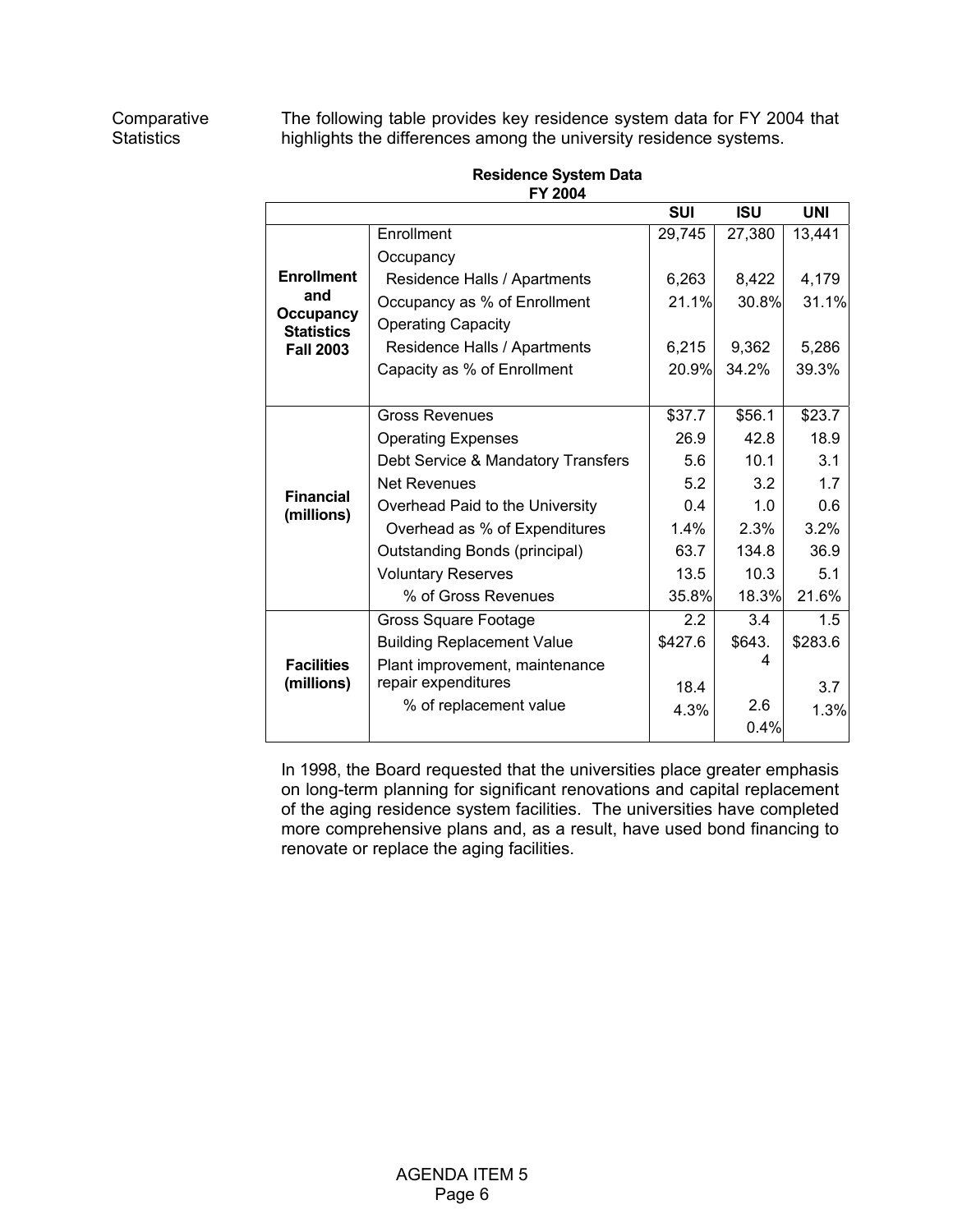# Facilities / Bonding In the past several years, bonding activity for residence system facilities increased significantly as evidenced in the following table. No bonds are scheduled to be sold for the residence systems in calendar year 2005.

# **Bonding Activity for Residence Hall Facilities by Calendar Year (Millions)**

|            | 1999 | 2000            | 2001                                | 2002  | 2003 | 2004             |
|------------|------|-----------------|-------------------------------------|-------|------|------------------|
| SUI        |      |                 | $$10.0$ $$16.0$ $$13.7$ $$-- $25.0$ |       |      | $\mathbb{S}$ --- |
| <b>ISU</b> |      | \$34.3 9.5 21.7 |                                     | 15.0  | 30.9 | ---              |
| UNI        | 7.0  | 14.0            | $---$                               | $---$ | 9.2  | $- - -$          |

 The bond covenants require that certain financial tests be met prior to the sale of any dormitory bonds. These tests are intended to insure the financial viability of the system. Tests must be met after the bonds are sold to provide security to the bondholders.

Rate Notification To increase room and board charges, the Board of Regents is required by Iowa Code §262.9 (18) to take action no sooner than 30 days after notification of the proposed increase to presiding officers of each student government organization at each affected institution. The Board gives preliminary consideration to the residence system rates in March with final approval scheduled for May.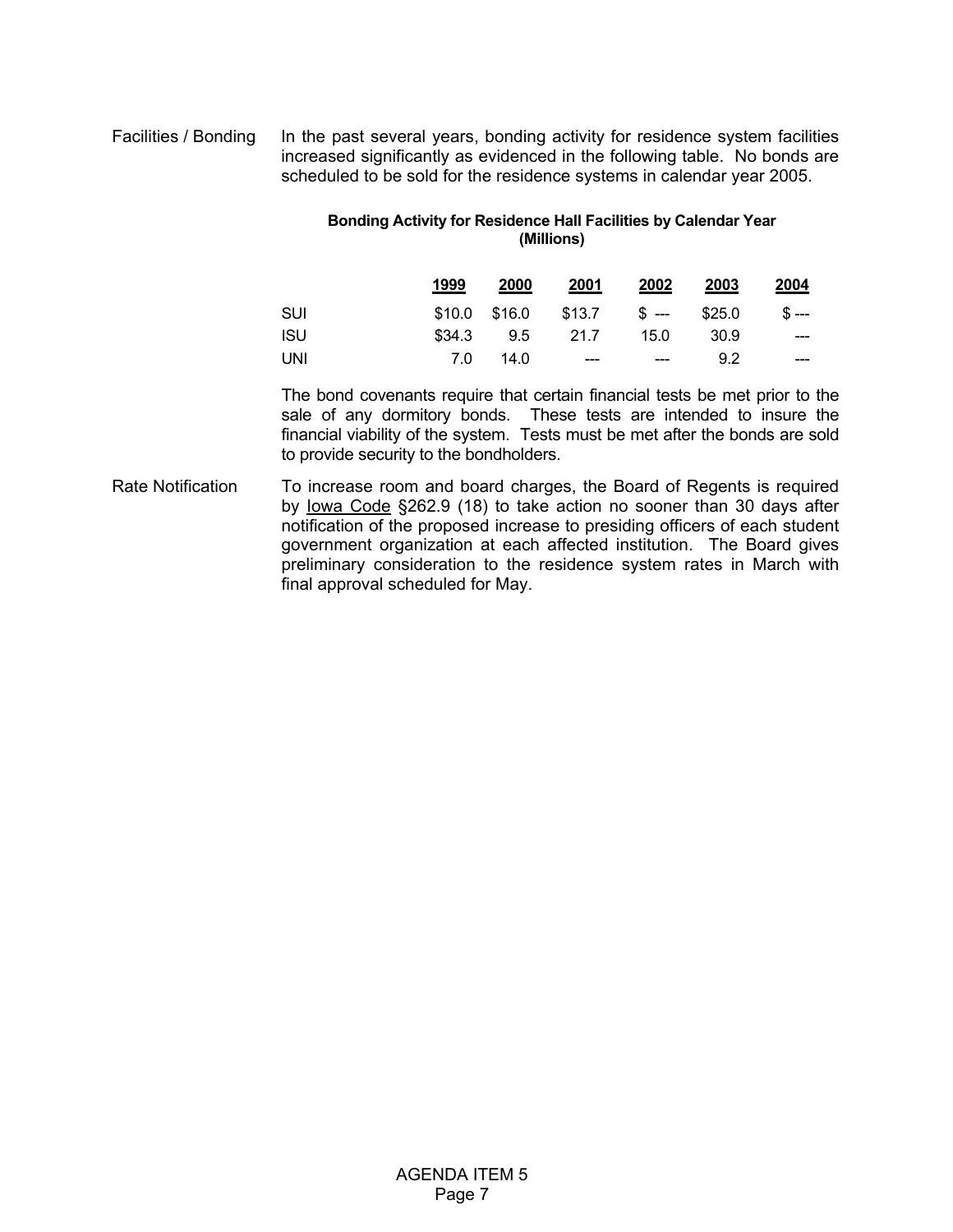# **Analysis:**

Historical Enrollment / Occupancy

The following graphs show ten years of enrollment and occupancy in the residence system for each of the Regent universities. The first four years represent actual data and the remaining six years represent forecasted data.



**Year**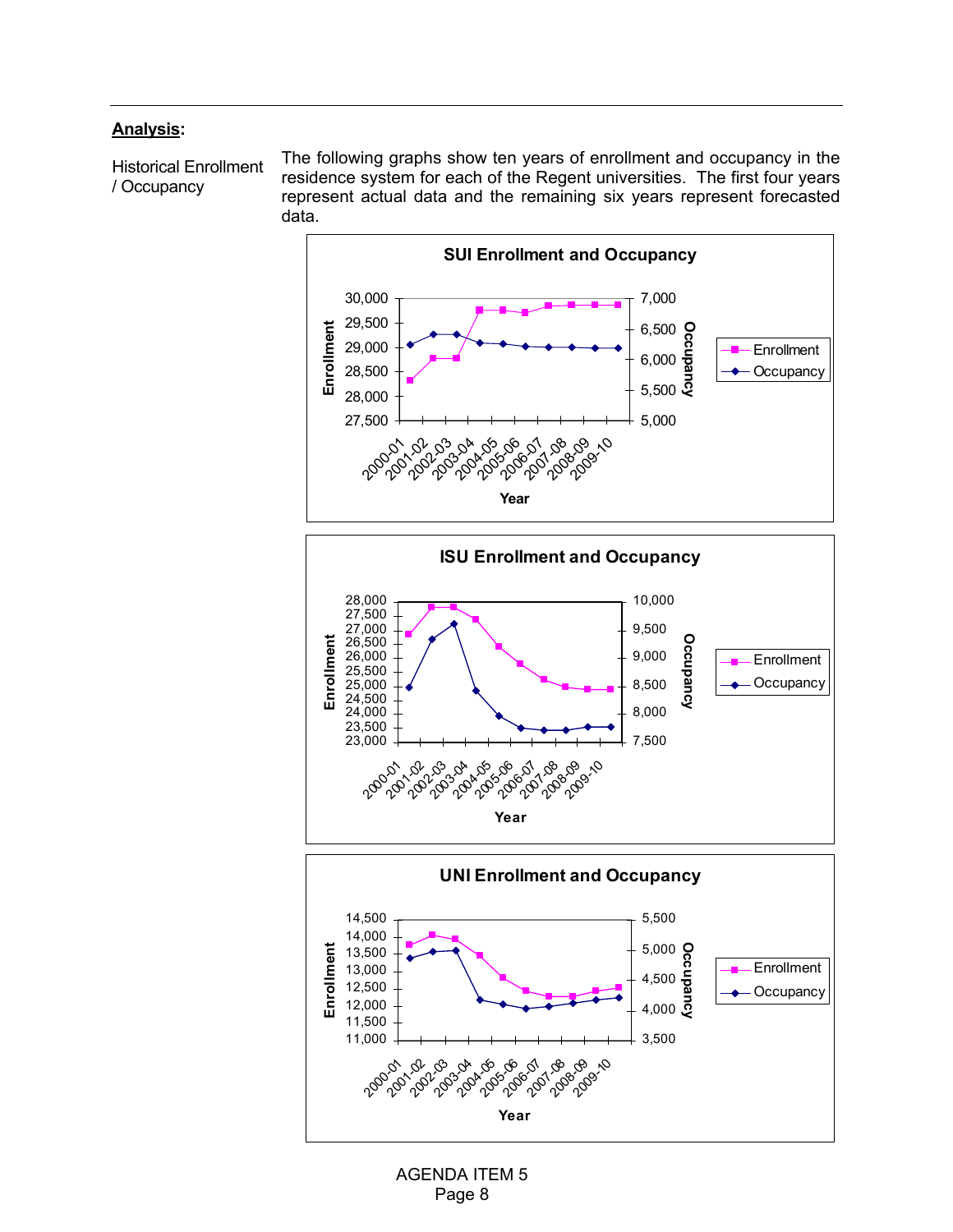FIVE-YEAR PLANS FY 2006 - FY 2010 Five-year plans prepared by the universities include enrollment and occupancy projections, capital renewal plans, and financial forecasts.

> The following information presents projected trends in total enrollment, current housing operating capacity, housing occupancy, and occupancy ratios for the five-year period.

**FIVE YEAR PROJECTED ENROLLMENT, HOUSING CAPACITY, AND OCCUPANCY**

|                              | <b>Academic Year</b> |         |                 |         |         |  |
|------------------------------|----------------------|---------|-----------------|---------|---------|--|
|                              |                      |         | <b>Forecast</b> |         |         |  |
|                              | 2005-06              | 2006-07 | 2007-08         | 2008-09 | 2009-10 |  |
| University of Iowa           |                      |         |                 |         |         |  |
| Enrollment (Headcount)       | 29,705               | 29,838  | 29,861          | 29,860  | 29,854  |  |
| Operating Capacity*          | 6,214                | 6,212   | 6,212           | 6,198   | 6,198   |  |
| Total Occupancy*             | 6,205                | 6.203   | 6.203           | 6,189   | 6,189   |  |
| Occupancy Ratio**            | 99.9%                | 99.9%   | 99.9%           | 99.9%   | 99.9%   |  |
| Occupancy as % of Enrollment | 20.9%                | 20.8%   | 20.8%           | 20.7%   | 20.7%   |  |
| <b>Iowa State University</b> |                      |         |                 |         |         |  |
| Enrollment (Headcount)       | 25,773               | 25,240  | 24,940          | 24,886  | 24,891  |  |
| Operating Capacity*          | 8,158                | 8,158   | 8,158           | 8,158   | 8,158   |  |
| Total Occupancy*             | 7,756                | 7,707   | 7,722           | 7,780   | 7,780   |  |
| Occupancy Ratio**            | 95.1%                | 94.5%   | 94.7%           | 95.4%   | 95.4%   |  |
| Occupancy as % of Enrollment | 30.1%                | 30.5%   | 31.0%           | 31.3%   | 31.3%   |  |
| University of Northern Iowa  |                      |         |                 |         |         |  |
| Enrollment (Headcount)       | 12,440               | 12,278  | 12,281          | 12,416  | 12,536  |  |
| Operating Capacity*          | 5,004                | 5,004   | 5,004           | 5,004   | 5,004   |  |
| Total Occupancy*             | 4,024                | 4,071   | 4,110           | 4,173   | 4,206   |  |
| Occupancy Ratio**            | 80.4%                | 81.4%   | 82.1%           | 83.4%   | 84.1%   |  |
| Occupancy as % of Enrollment | 32.3%                | 33.2%   | 33.5%           | 33.6%   | 33.6%   |  |

\* Includes residence halls and apartments.

\*\* Percent of capacity.

 Enrollment projections and financial information for the three Regent universities are presented in greater detail in the five-year plan summaries for the individual institutions (SUI – page 17, ISU – page 27, and UNI – page 35). Five-year estimates are stated in 2004-2005 dollars. No attempt has been made to estimate the effects of inflation.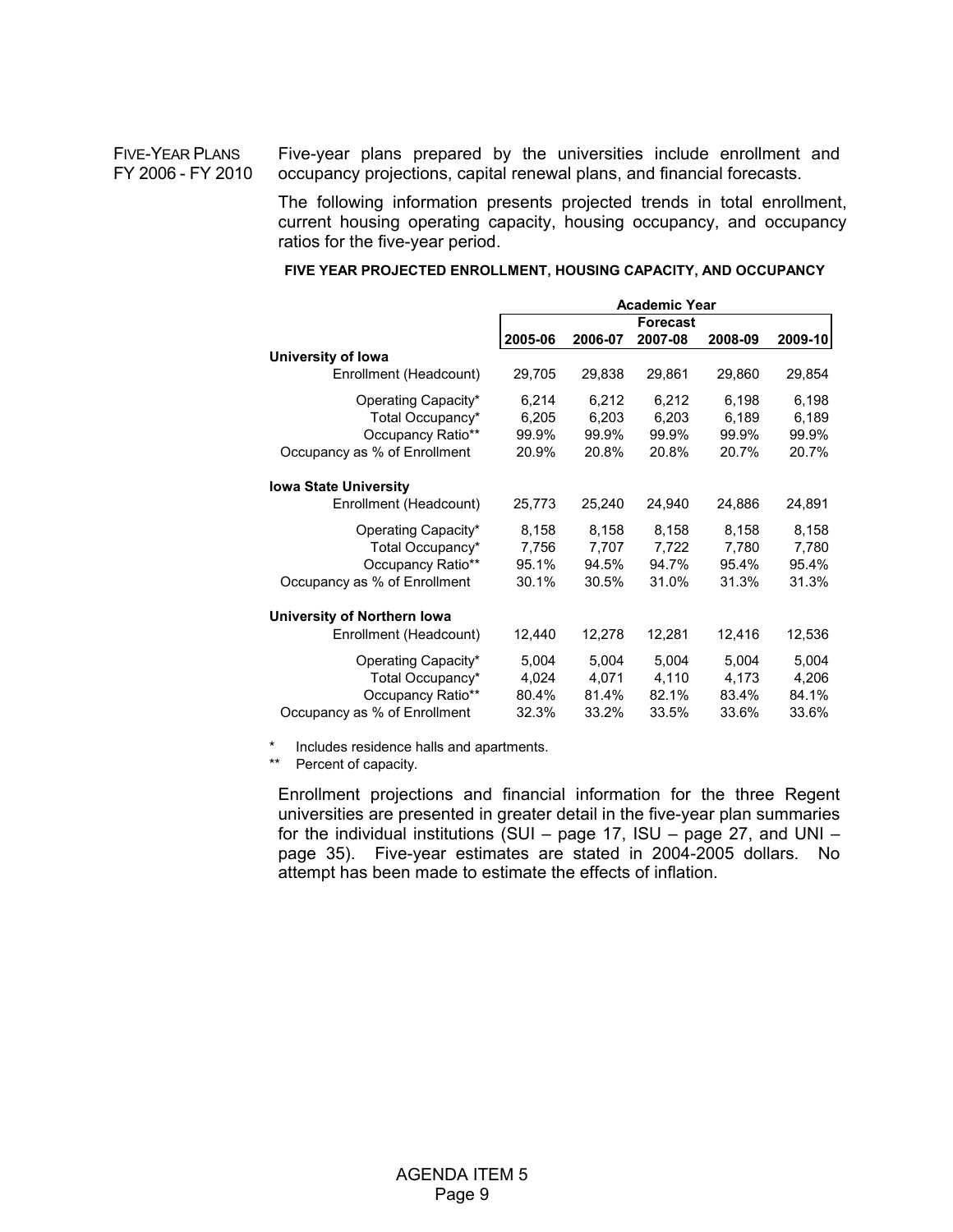PROPOSED RATES 2005-2006

Each of the Regent universities has proposed rate increases for residence hall room and board, and student apartment rent, for the 2005-2006 academic year. The following table shows the proposed rates for double occupancy rooms with full board.

# **RESIDENCE HALL RATES DOUBLE OCCUPANCY ROOMS WITH FULL BOARD**

|                              | 2004 - 2005 | $2005 - 2006$        | \$.      | %        |
|------------------------------|-------------|----------------------|----------|----------|
|                              | Rate        | <b>Proposed Rate</b> | Increase | Increase |
| University of Iowa           | \$5.882     | \$6,073              | \$191    | $3.2\%$  |
| <b>Iowa State University</b> | \$5.958     | \$6,133              | \$175    | 2.9%     |
| University of Northern Iowa  | \$5,261     | \$5,519              | \$258    | 4.9%     |

 Previously, the double occupancy rooms with full board in ISU's Richardson Court and Union Drive neighborhoods were priced the same. ISU is proposing a \$175 (2.9%) increase for the Richardson Court neighborhood and a \$238 (4.0%) increase for the Union Drive neighborhood.

 The following table shows the average increase in apartment rates. Apartment rates are effective June 1, 2005 at SUI, May 12, 2005 at ISU and July 1, 2005 at UNI.

# **2005 - 2006 PROPOSED APARTMENT RATES**

|                              | Average Increase |
|------------------------------|------------------|
| University of Iowa           | $2.0\%$          |
| <b>Iowa State University</b> | $0.0\%$          |
| University of Northern Iowa  | 5.5%             |

 The following table shows the total incremental cost to undergraduate resident students for the 2005-2006 academic year.

#### **Incremental Costs to Undergraduate Resident Students**

|                              |           | Proposed  |             |          |
|------------------------------|-----------|-----------|-------------|----------|
|                              | Tuition & | Residence | Total       |          |
|                              | Fees      | System    | Incremental | $\%$     |
|                              | 2005-2006 | 2005-2006 | Costs       | Increase |
| University of Iowa           | \$216     | \$191     | \$407       | 3.6%     |
| <b>Iowa State University</b> | 208       | 175       | 383         | $3.4\%$  |
| University of Northern Iowa  | 215       | 258       | 473         | $4.4\%$  |

 The proposed residence system rate increases with double occupancy and full board, when combined with the tuition and fee increases approved by the Board, result in total incremental increases to an undergraduate resident student of \$407 (3.6%) at SUI, \$383 (3.4%) at ISU, and \$473 (4.4%) at UNI.

This incremental cost may vary depending on the room and dining options selected by the student.

 Proposed rate increases for all residence hall, board options, and apartment units of the individual universities are provided in detail with each university attachment. (SUI – pages 18-19, ISU – pages 28-30, and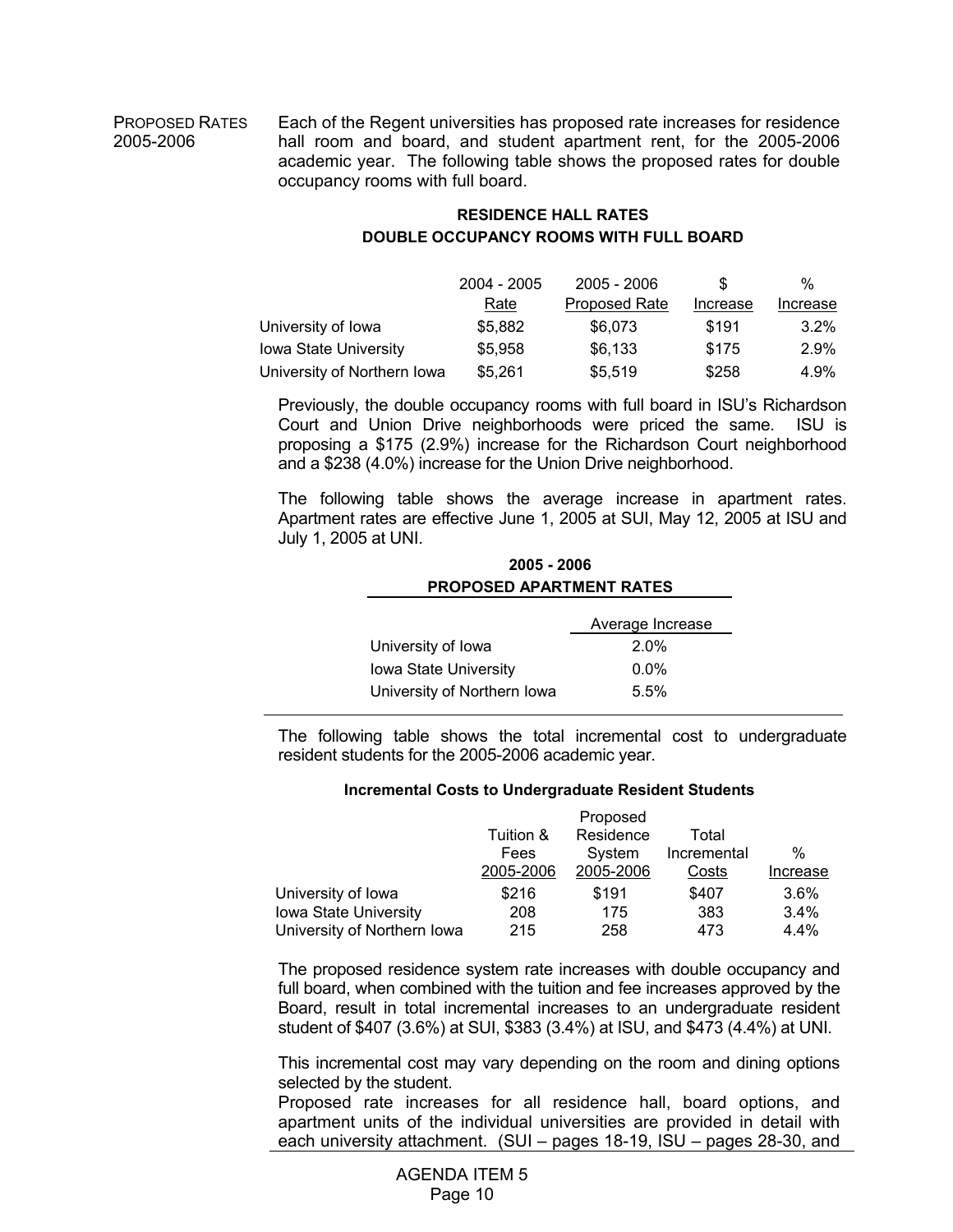UNI – pages 37-38).

FY 2005 AND **PRELIMINARY** FY 2006 BUDGET 2005.

The preliminary FY 2006 budget proposals contain current FY 2005 Board approved revenue and expenditure detail and revised estimates for FY

FY 2006 gross revenues at all three universities are expected to increase from the revised FY 2005 estimates, while net revenues are expected to increase at SUI and ISU and decrease UNI. These revenues are based on occupancy projections and the proposed rate increases.

Debt service and mandatory transfers at UNI for FY 2006 are expected to increase due to increased debt service payments for bonds previously issued.

Detailed budgets for the individual universities are provided in each university attachment. (SUI – page 20, ISU – page 31, and UNI – page 39).

|                                    |                                 | PRELIMINARY BUDGETS SUMMARY                |                                        |                                     |                          |                       |
|------------------------------------|---------------------------------|--------------------------------------------|----------------------------------------|-------------------------------------|--------------------------|-----------------------|
|                                    | (1)                             | (2)                                        | (3)<br><b>Current Year</b>             | (4)                                 | (5)                      | (6)                   |
|                                    | Prior Year<br>Actual<br>FY 2004 | <b>Current Year</b><br>Approved<br>FY 2005 | Revised<br><b>Estimates</b><br>FY 2005 | Next Year<br>Preliminary<br>FY 2006 | \$ Change<br>$(4) - (3)$ | % Change<br>(5) / (3) |
| University of Iowa                 |                                 |                                            |                                        |                                     |                          |                       |
| Gross Revenue                      | \$37,759,658                    | \$38,852,574                               | \$38,855,381                           | \$40,427,958                        | \$1,572,577              | 4.0%                  |
| <b>Expenditures for Operations</b> | 26,907,055                      | 28,276,547                                 | 27,836,187                             | 29,327,766                          | 1,491,579                | 5.4%                  |
| Debt Service & Mand. Transfers     | 5,640,259                       | 6,624,733                                  | 6,624,733                              | 6,629,008                           | 4,275                    | 0.1%                  |
| Net Revenue*                       | 5,212,344                       | 3,951,294                                  | 4,394,461                              | 4,471,184                           | 76,723                   | 1.7%                  |
| Net Revenue as % of Gross Rev.     | 13.8%                           | 10.2%                                      | 11.3%                                  | 11.1%                               | (0.3)%                   |                       |
| <b>Iowa State University</b>       |                                 |                                            |                                        |                                     |                          |                       |
| Gross Revenue                      | \$56,123,907                    | \$57,961,397                               | \$57,235,867                           | \$57,766,598                        | \$530,731                | 0.9%                  |
| <b>Expenditures for Operations</b> | \$42,801,491                    | \$44,006,524                               | \$43,173,312                           | \$42,400,467                        | (\$772,845)              | (1.8)%                |
| Debt Service & Mand. Transfers     | \$10,149,041                    | \$10,567,310                               | \$10,567,310                           | \$10,560,770                        | (\$6,540)                | $(0.1)\%$             |
| Net Revenue*                       | \$3,173,375                     | \$3,387,563                                | \$3,495,245                            | \$4,805,361                         | \$1,310,116              | 37.5%                 |
| Net Revenue as % of Gross Rev.     | 5.7%                            | 5.8%                                       | 6.1%                                   | 8.3%                                | 2.2%                     |                       |
| University of Northern Iowa        |                                 |                                            |                                        |                                     |                          |                       |
| Gross Revenue                      | \$23,774,707                    | \$24,163,706                               | \$24,278,581                           | \$25,179,395                        | \$900,814                | 3.7%                  |
| <b>Expenditures for Operations</b> | \$18,945,474                    | \$19,587,965                               | \$19,583,834                           | \$20,654,482                        | \$1,070,648              | 5.5%                  |
| Debt Service & Mand. Transfers     | \$3,142,104                     | \$3,339,341                                | \$3,339,341                            | \$3,633,392                         | \$294,051                | 8.8%                  |
| Net Revenue*                       | \$1,687,129                     | \$1,236,400                                | \$1,355,406                            | \$891,521                           | ( \$463, 885)            | $(34.2)\%$            |
| Net Revenue as % of Gross Rev.     | 7.1%                            | 5.1%                                       | 5.6%                                   | 3.5%                                | $(2.0)\%$                |                       |

\* After expenditures for operations, debt service, and mandatory transfers.

eb A. Hendrichnor

Deb A. Hendrickson

Approved: Gregory

dh/h:\bf\2005\05mardoc\0305\_item05.doc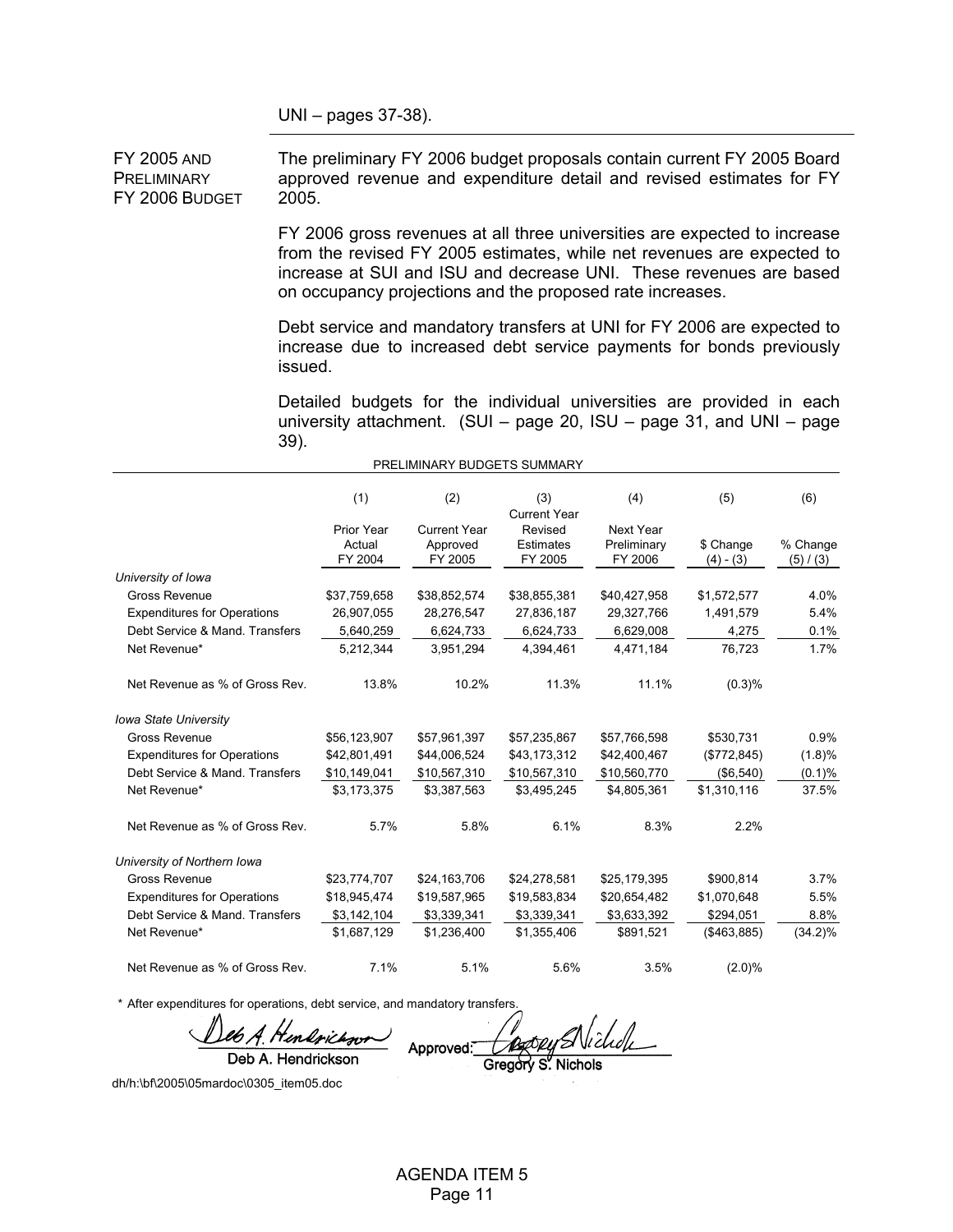# **UNIVERSITY OF IOWA**

FIVE-YEAR PLAN The University of Iowa's five-year plan provides an overview of enrollment and FY 2006 – FY 2010 occupancy projections, significant policy and program considerations, plans for new construction and renovation of facilities, and financial forecasts. (Summary on page 17).

Enrollment / **Occupancy** The enrollment projections, prepared by the University in the fall of each year, serve as the basis for estimating future occupancy.

## Enrollment

• The University is projecting enrollment to decrease by 40 (-0.1%) students from 2004-05 to 2005-06, increase by 133 (0.4%) students in 2006-07, and then increase by 16 (0.1%) students in 2009-10.

#### **Occupancy**

- The University expects residence system occupancy to decline by 52 (-0.8%) students in the fall of 2005 and then decrease by an additional 16 (-0.3%) students by fall 2009.
	- o Residence hall occupancy continues to be strong at 100.0% of capacity.

21.1% 21.0% 20.9% 20.8% 20.8% 20.7% 20.7%

 $\circ$  Apartment occupancy is projected to remain near capacity at 98.7%.

# **Budget Actual Forecast 2003-04 2004-05 2005-06 2006-07 2007-08 2008-09 2009-10 University of Iowa** Enrollment (Headcount) 29,745 29,745 29,705 29,838 29,861 29,860 29,854 Operating Capacity\* 6,215 6,218 6,214 6,212 6,212 6,198 6,198 Total Occupancy\* 6,263 6,257 6,205 6,203 6,203 6,189 6,189 Occupancy Ratio\*\* 100.8% 100.6% 99.9% 99.9% 99.9% 99.9% 99.9% **Academic Year**

#### **FIVE YEAR PROJECTED ENROLLMENT, HOUSING CAPACITY, AND OCCUPANCY**

Includes residence halls and apartments.

Occupancy as % of Enrollment

\*\* Percent of capacity.

#### Dining Services

Program **Considerations** 

Policy /

**Projections** 

The University is planning to combine the contract and retail dining operations into a single coordinated administrative unit to better utilize resources, consolidate key production and administrative functions, and eliminate duplication of efforts. A financial arrangement is being developed to maintain the financial integrity of both the Department of Residence Services and the Iowa Memorial Union. Plans for the consolidation are being developed consistent with the bond covenants of both enterprises. Implementation of this blended food service is expected to be phased in beginning in fall 2005.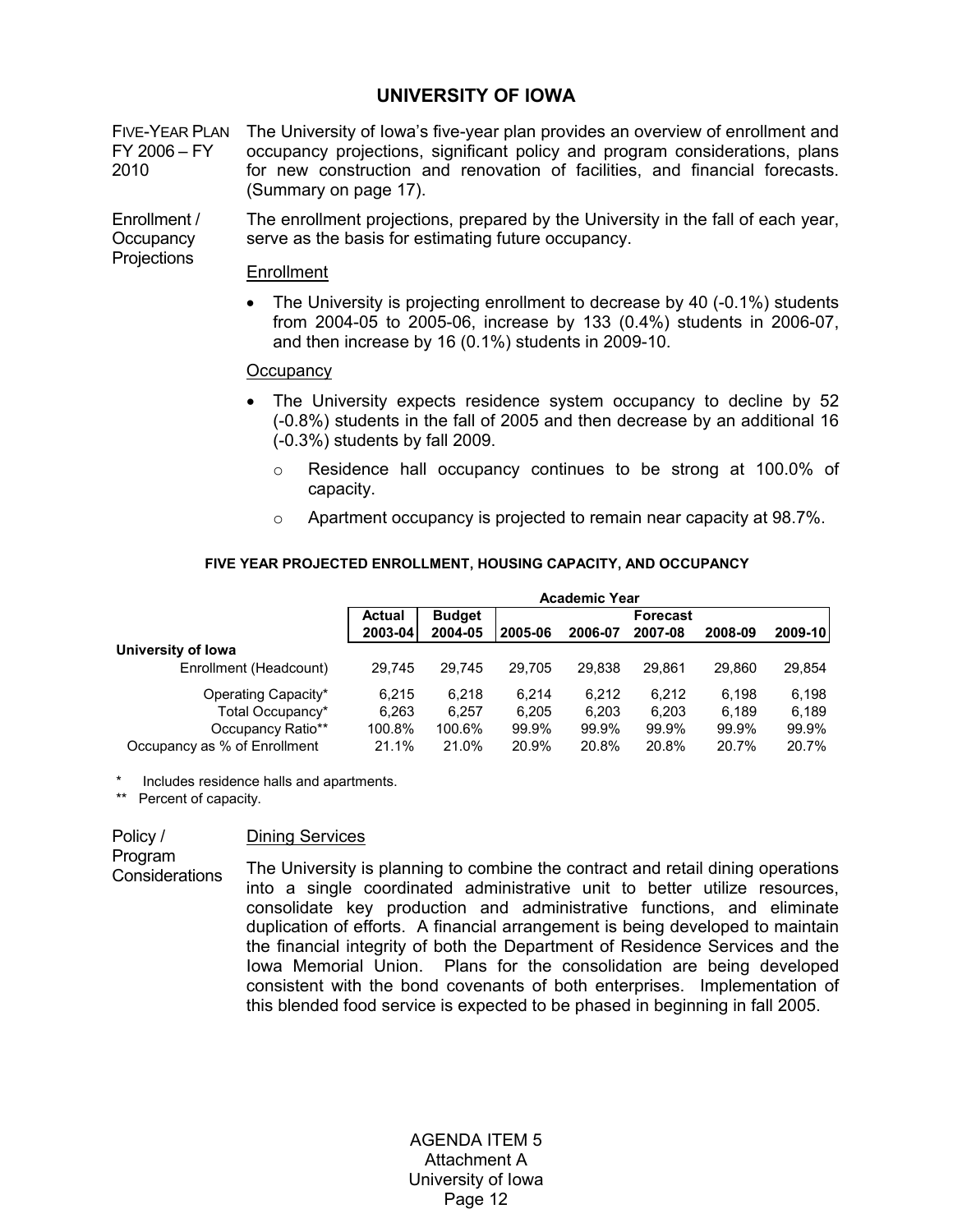# Meal Plan Requirements

Beginning with the fall semester 2005, the University plans to require all new freshmen to have a meal plan. A new 5-Meals-Per-Week plan will be available as the minimum requirement for the first-year residents residing in Mayflower, Parklawn, and rooms with individual kitchens. These residents will also be able to select, as an alternative, one of the three primary meal plans available to all residence hall students.

Currently, students who live in Mayflower and Parklawn Halls, as well as students who live in residence hall rooms with self-contained kitchens, are exempt from participating in a required meal plan.

The Associated Residence Halls (ARH) Executive Board has endorsed the required meal plan for all new freshmen. In addition, the University conducted a focus group of students living in the suites at Mayflower and Parklawn and the students fully supported the proposal.

The additional board contracts will not require any additional staffing in the current residence system dining facilities and will allow the University to keep the FY 2006 room and board rate increase at a lower level than would otherwise be required.

## Shifting Portion of Board Rates to Room Rates

Current rates for the mandatory meal plan portion of the room and board rates have risen to a level where, when calculated on a per-meal basis, costs are disproportionate in comparison to prices charged to non-contract customers. Overall, food service revenues and room revenues are contributing the proper combined net revenues to the department, but the University believes the split between room and board is not equitable. It appears that the revenues from dining operations are subsidizing the residence hall housing operations.

In order to allow the department to reduce the per meal cost to students for each board plan and provide a competitive base rate for the new 5 meal plan, the University proposes to reduce all existing board plans by \$345, and transferring that amount to the base room rate.

## University Apartments

In spring 2004, the University conducted a feasibility study to determine its ability to build new apartments to replace the current Hawkeye Drive and Hawkeye Court apartments. The preliminary analysis concluded that it would be impossible for the project of 350 to 700 apartments to be self-supporting while keeping rates below market and meeting bond coverage requirements.

 The net revenues currently being used to fund the debt service payments will be invested into higher levels of upkeep for current apartment units and reserved for another potential project in the next 6-8 years. In the meantime, Residence Services will perform the necessary maintenance to keep the apartments functional, and will take those that cannot be fixed offline. Consequently, rate increases for University Apartments will be limited to the cost of ongoing operations and maintenance to provide safe and healthy residences, as well as the costs associated with any additional services and amenities provided to apartment tenants.

Renovation / The University of Iowa continues to upgrade and maintain residence system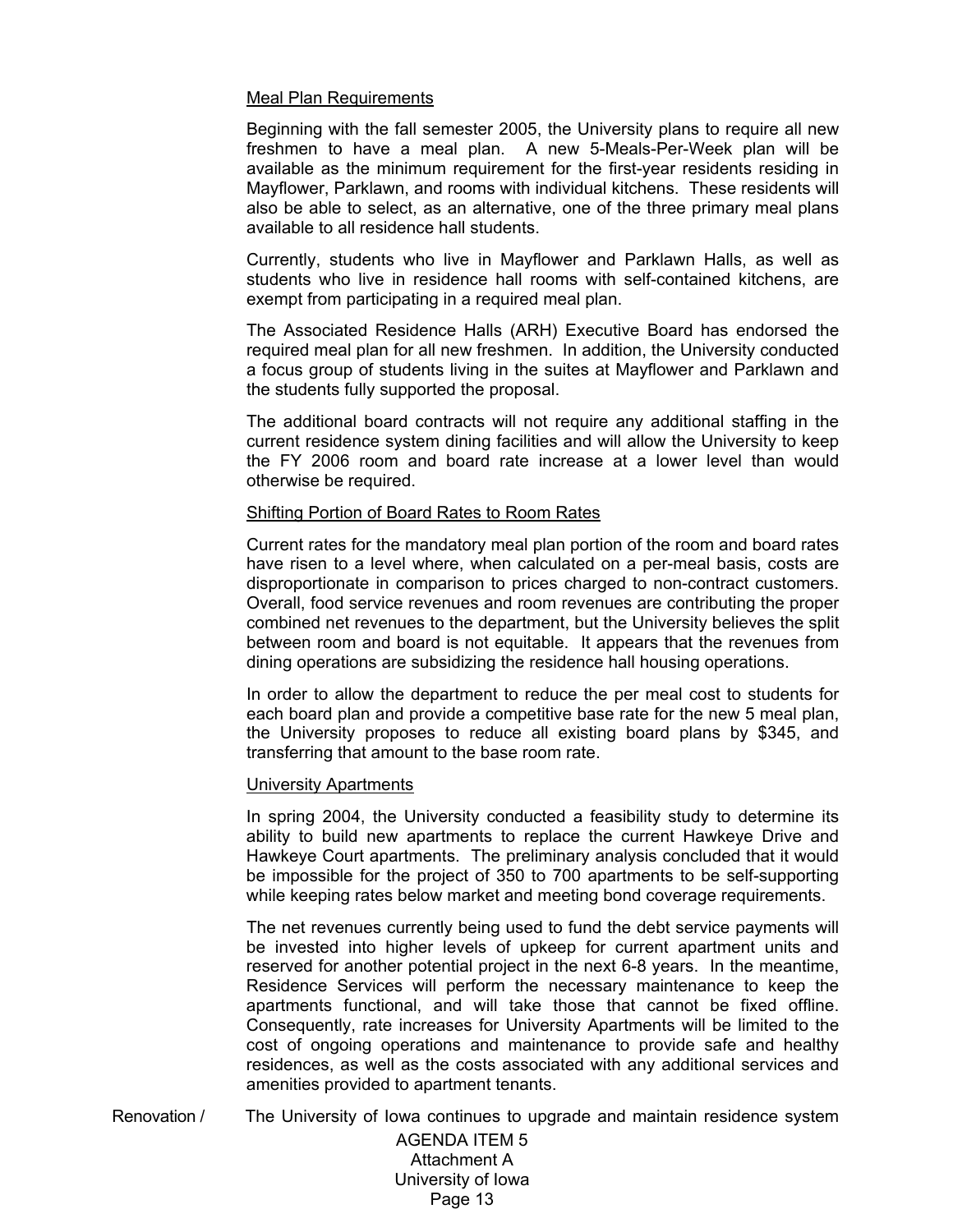|                   | Construction of facilities by spending adequate resources for major repairs, replacements, |  |  |
|-------------------|--------------------------------------------------------------------------------------------|--|--|
| <b>Facilities</b> | and renovations.                                                                           |  |  |

Over the past several years, capital spending for replacement and repair projects has averaged \$5 to \$5.5 million each year. To keep up with the necessary replacements and repairs, the University identified a need to increase the amount spent annually on such projects by an average of \$1.5 million per year for each of the next three fiscal years

The five-year plan includes continued fire safety upgrades, Mayflower renovations, and restroom renovations in Burge, Rienow, Daum, and Stanley Halls.

The University has included in previous Five-Year Plans, the construction of a new residence hall and community center on the west side of campus. The Program Statement for the project was approved by the Board in September of 2003. The University has deferred this project and is reassessing in the master planning process now underway.

Construction of a new residence hall serves many purposes. It allows the University to better meet the demands of today's students for semi-private rooms with baths and shared living spaces. A new residence hall also provides the University with the flexibility to renovate other buildings without limiting the capacity of the system, and to eliminate triple rooms from the system.

 The Department's Five-Year Plan includes the use of revenue bonds to finance several of the larger capital projects.

- Phased bonding over two years is planned for the construction of a new residence hall. A preliminary estimate includes bonding of \$20 - \$21 million each in the fall of 2007 and spring of 2009.
- Bonding of \$12 million is included in the fall of 2009 for major renovations of Slater Hall.

Financial Forecasts Expenditures for capital renewals from voluntary reserves are estimated to total \$31.0 million during the next five years. Maintaining reserves necessary to fund capital renewals will require future rate increases each year in excess of inflationary cost increases.

PROPOSED **RESIDENCE** RATES 2005 - 2006 The following table shows the University's rate increases for the past five years, as well as the proposed rates for double occupancy residence hall rooms with full board contracts.

|         | <b>Double</b><br>Occupancy<br>Room and<br><b>Full Board</b> | <b>Dollar</b><br><b>Increase</b> | <b>Percent</b><br><b>Increase</b> |
|---------|-------------------------------------------------------------|----------------------------------|-----------------------------------|
| FY 2001 | \$4,398                                                     | \$210                            | 5.0%                              |
| FY 2002 | 4,671                                                       | 273                              | 6.2%                              |
| FY 2003 | 5,255                                                       | 584                              | 12.5%                             |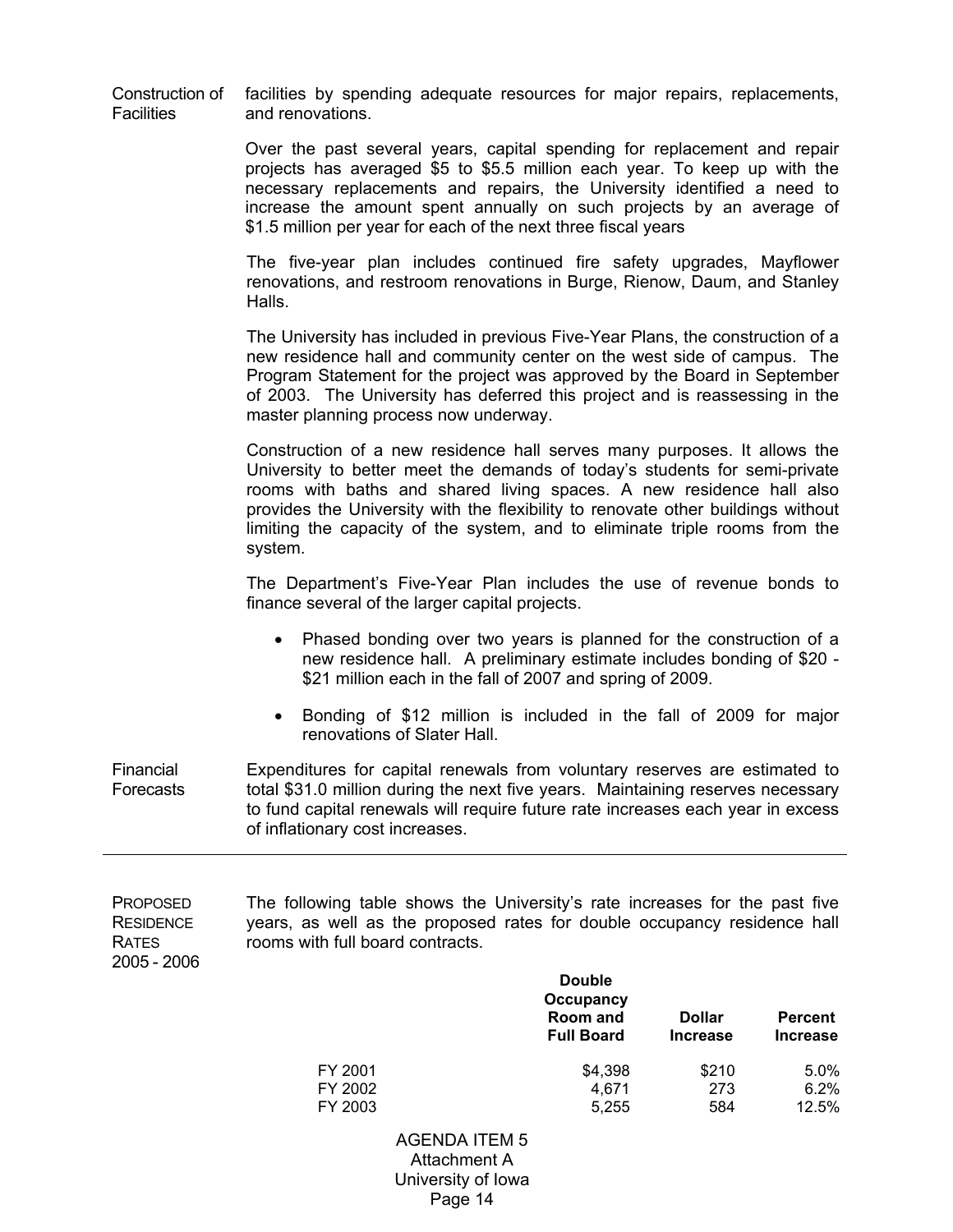| \$6,073 | \$191 | $3.2\%$ |
|---------|-------|---------|
| 5.882   | 181   | $3.2\%$ |
| 5.701   | 446   | $8.5\%$ |
|         |       |         |

Room Options The University of Iowa offers a variety of room and board options to meet the varied needs of the students. The following table identifies the proposed range of rates for housing. The range is significant because it includes all room types from the standard double occupancy room to single suites. The proposed rates include the shift of \$345 from board rates to room rates described earlier in this memorandum.

#### **University of Iowa Residence Hall Room Rates**

|           | Lowest               | Highest              | \$ Range      |
|-----------|----------------------|----------------------|---------------|
|           | <b>Proposed Rate</b> | <b>Proposed Rate</b> | Increase      |
| 2004-2005 | \$2,313              | \$6,849              | \$84 - \$436  |
| 2005-2006 | \$2,802              | \$7,583              | \$489 - \$734 |

Board Options The following table identifies the proposed range of rates for board plans.

| University of Iowa                  |         |                             |            |  |  |  |  |
|-------------------------------------|---------|-----------------------------|------------|--|--|--|--|
| <b>Residence System Board Rates</b> |         |                             |            |  |  |  |  |
|                                     | Lowest  | Highest                     | \$ Range   |  |  |  |  |
|                                     |         | Proposed Rate Proposed Rate | Increase   |  |  |  |  |
| 2004-2005                           | \$2,425 | \$2,695                     | $$0 - $65$ |  |  |  |  |
| 2005-2006                           | \$1,155 | \$2,350                     | \$(345)    |  |  |  |  |

Proposed increases for apartments average 2.0%.

The entire schedule of proposed rate increases for residence hall room and board and student apartment rents for the 2005-2006 academic year is identified on page18-19.

Student **Notification** The Department presented the proposed budget, rate increases including the \$345 shift from board to room rates, and creation of the five meal plan to the general assembly of the Associated Residence Halls. No concerns were expressed. In addition, the University conducted a focus group of students living in the suites at Mayflower and Parklawn and the students fully supported the proposal.

FY 2005 ESTIMATE AND **PRELIMINARY** FY 2006 BUDGET The following table identifies key elements of the original FY 2005 budget, the revised FY 2005 estimates, and the preliminary FY 2006 budget. For further detail including FY 2004 actual revenue and expenditure detail, see page 20.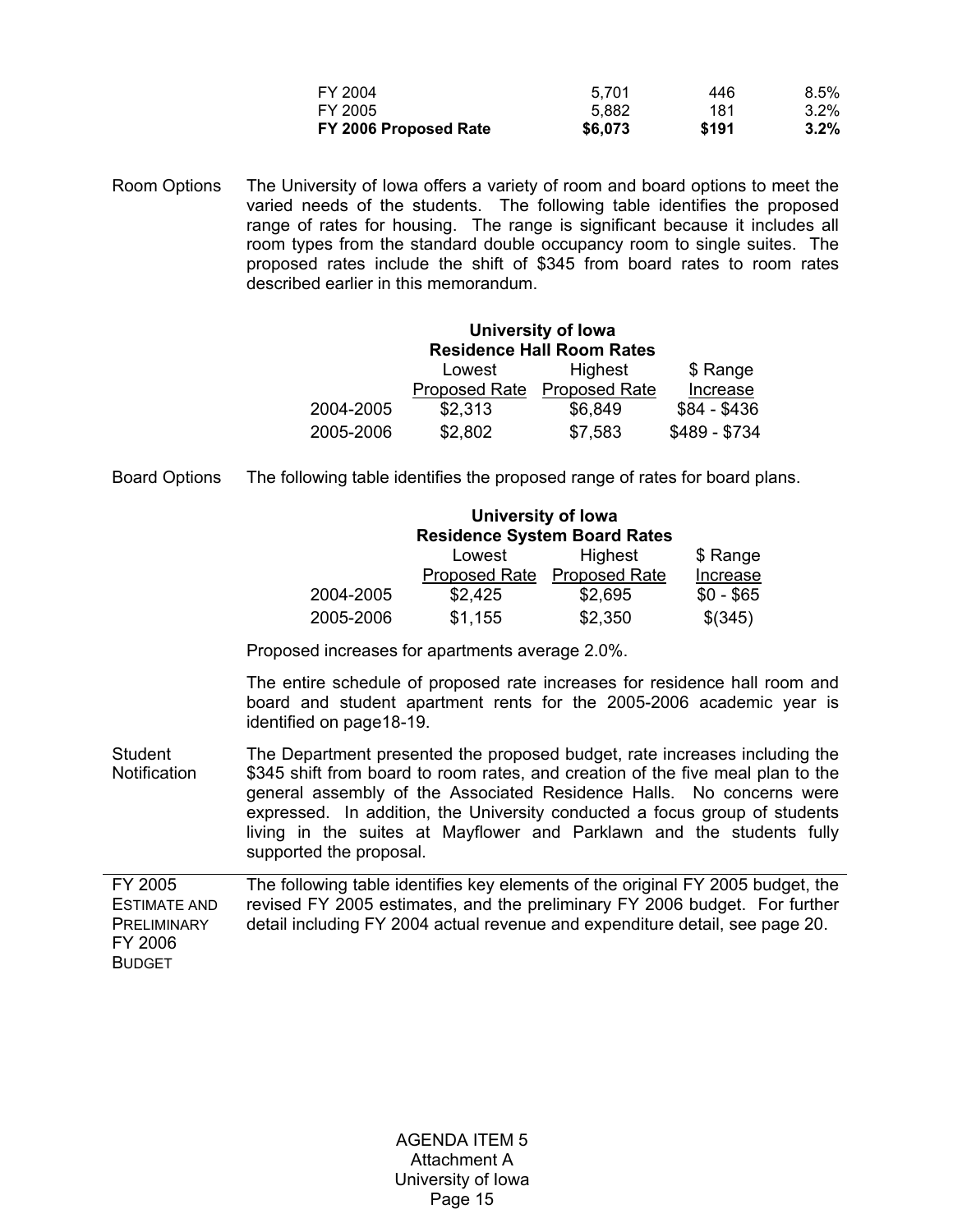|                                    | Approved      | Revised      | Proposed      |  |  |  |  |  |
|------------------------------------|---------------|--------------|---------------|--|--|--|--|--|
|                                    | <b>Budget</b> | Estimate     | <b>Budget</b> |  |  |  |  |  |
|                                    | FY 2005       | FY 2005      | FY 2006       |  |  |  |  |  |
|                                    |               |              |               |  |  |  |  |  |
| Gross Revenue                      | \$38,852,574  | \$38,855,381 | \$40,427,958  |  |  |  |  |  |
| <b>Expenditures for Operations</b> | \$28,276,547  | \$27,836,187 | \$29,327,766  |  |  |  |  |  |
| Debt Service & Mand. Transfers     | \$6,624,733   | \$6,624,733  | \$6,629,008   |  |  |  |  |  |
| Net Revenue                        | \$3,951,294   | \$4,394,461  | \$4,471,184   |  |  |  |  |  |
| Net Revenue as % of Gross Rev.     | 10.2%         | 11.3%        | 11.1%         |  |  |  |  |  |

# UNIVERSITY OF IOWA Residence System Preliminary Budget 2005-2006

- FY 2005 FY 2005 revised net revenue, after debt service and mandatory transfers, is estimated to be \$4.4 million, or 11.3% of gross revenue and \$443,167 higher than the Board approved budget. Voluntary reserves, which are used for repairs and capital improvements are expected to be \$12.2 million as of June 30, 2005.
- FY 2006 The FY 2006 budgeted revenues assume a decrease of 52 students (0.8%) in occupancy and the approval of the proposed rate increases. The \$40.4 million in gross revenues represent a 4.1% increase over the FY 2005 budget.

 The FY 2006 preliminary budget is subject to further review and action when the Board approves the final FY 2006 institutional restricted fund budgets, currently scheduled for June.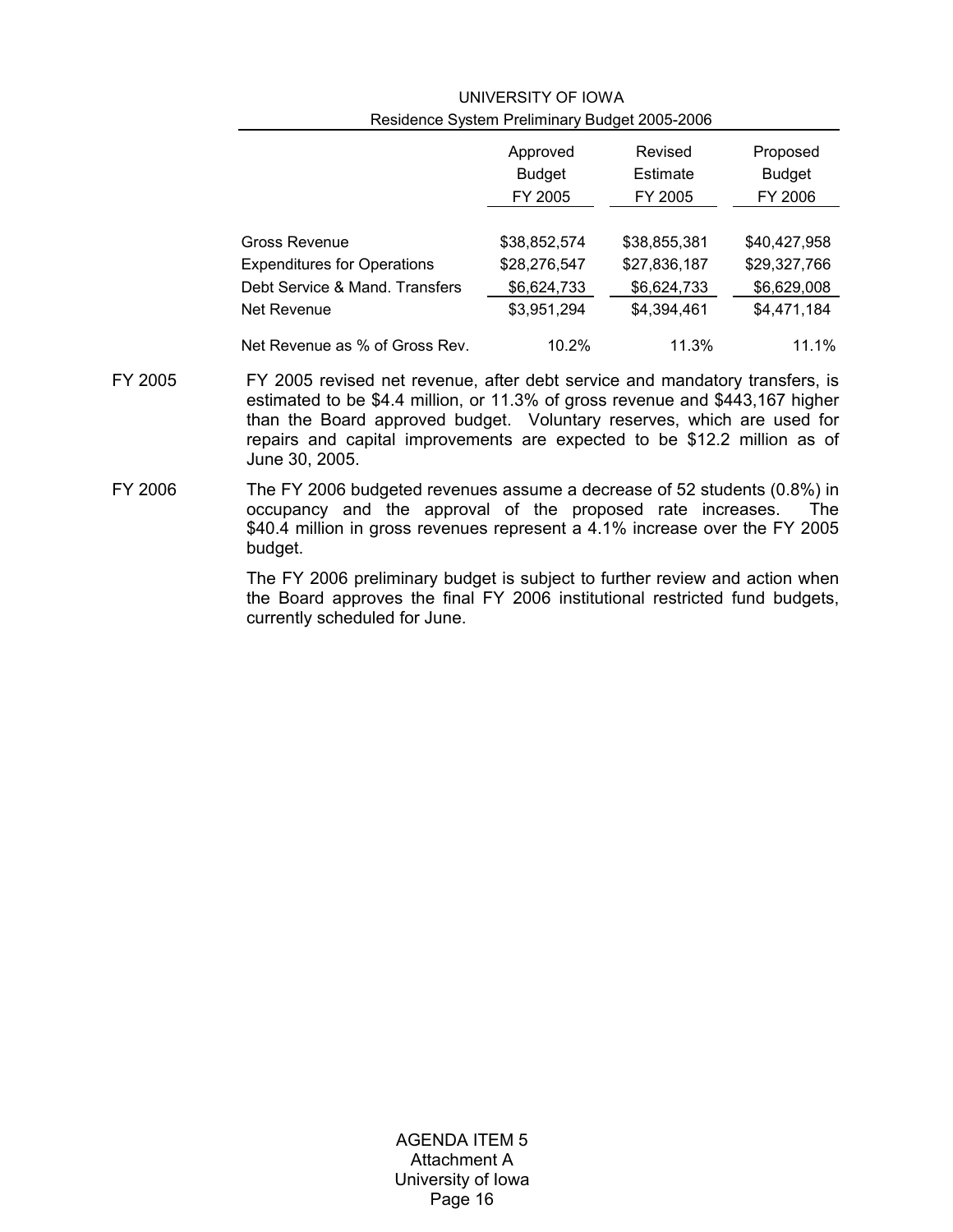#### The University of Iowa Department of Residence Services Ten-Year Planning Indicators (2004-2005 Dollars with 000's Omitted)

|                                                  | Actual          |     | Estimated   |                |                  | Planned - Constant Dollars |                  |             |
|--------------------------------------------------|-----------------|-----|-------------|----------------|------------------|----------------------------|------------------|-------------|
| <b>INDICATORS</b>                                | FY 04           |     | FY 05       | FY 06          | FY 07            | FY 08                      | FY 09            | FY 10       |
| <b>1 - ENROLLMENT &amp; OCCUPANCY</b>            |                 |     |             |                |                  |                            |                  |             |
| (a) Fall Enrollment Head Count                   | 29,745          |     | 29,745      | 29,705         | 29,838           | 29,861                     | 29,860           | 29,854      |
| Residence Hall Housing                           |                 |     |             |                |                  |                            |                  |             |
| (b) Current Operating Capacity (# of beds)       | 5,521           |     | 5,524       | 5,520          | 5,518            | 5,518                      | 5,504            | 5,504       |
| (c) Occupancy                                    | 5,571           |     | 5,572       | 5,520          | 5,518            | 5,518                      | 5,504            | 5,504       |
| (d) Occupancy Ratio                              | 100.9%          |     | 100.9%      | 100.0%         | 100.0%           | 100.0%                     | 100.0%           | 100.0%      |
| <b>Apartment Housing</b>                         |                 |     |             |                |                  |                            |                  |             |
| (e) Current Operating Capacity (Units)           | 694             |     | 694         | 694            | 694              | 694                        | 694              | 694         |
| (f) Units Occupied                               | 692             |     | 685         | 685            | 685              | 685                        | 685              | 685         |
| (g) Occupancy Ratio                              | 99.7%           |     | 98.7%       | 98.7%          | 98.7%            | 98.7%                      | 98.7%            | 98.7%       |
| <b>2 - CAPITAL IMPROVEMENTS &amp; REPAIRS</b>    |                 |     |             |                |                  |                            |                  |             |
| (a) Improvements from Bond Proceeds              | \$<br>21,199 \$ |     | $1,775$ \$  |                | \$               | \$<br>15,000 \$            | 15,000 \$        | 15,000      |
| (b) Improvements from Voluntary Reserves         | 3,914           |     | 5,998       | 6,971          | 6,875            | 6,830                      | 5,073            | 5,373       |
| (c) Repairs from Current Revenues                | 3,226           |     | 3,219       | 3,333          | 3,333            | 3,333                      | 3,333            | 3,333       |
| (d) Gross Square Feet Maintained (000's)         | 2,239           |     | 2,239       | 2,239          | 2,239            | 2,239                      | 2,239            | 2,239       |
| <b>3 - OPERATING REVENUES &amp; EXPENDITURES</b> |                 |     |             |                |                  |                            |                  |             |
| (a) Total Revenues                               | \$<br>37,760 \$ |     | 38,855 \$   | 40,428 \$      | 40,862 \$        | 40,829 \$                  | 40,767 \$        | 44,542      |
| (b) Less Expenditures (Excluding Univ overhead)  | 26,907          |     | 27,836      | 29,327         | 29,302           | 29,302                     | 29,294           | 29,694      |
| (c) Net Operating Revenues                       | 10,853          |     | 11,019      | 11,101         | 11,560           | 11,527                     | 11,473           | 14,848      |
| (d) Less Mandatory Transfers                     | 600             |     | 600         | 600            | 600              | 600                        | 600              | 600         |
| (e) Less Debt Service                            | 5.004           |     | 6,025       | 6.029          | 5.998            | 4,968                      | 6,344            | 8,633       |
| (f) Net to Voluntary Reserves                    | \$<br>5,249 \$  |     | 4,394       | \$<br>4,472 \$ | 4,962 \$         | 5,959                      | \$<br>4,529      | \$<br>5,615 |
| 4 - VOLUNTARY (UNRESTRICTED) RESERVES            |                 |     |             |                |                  |                            |                  |             |
| (a) Beginning Balance                            | \$<br>1.159     | -\$ | 13,533 \$   | $12,157$ \$    | $9,859$ \$       | $8,147$ \$                 | $8,645$ \$       | 8,302       |
| (b) Add Mandatory Transfers from (3d)            | 600             |     | 600         | 600            | 600              | 600                        | 600              | 600         |
| (c) Add Net to Voluntary Reserves from (3f)      | 5,249           |     | 4,394       | 4,472          | 4,962            | 5,959                      | 4,529            | 5,615       |
| (d) Less Improvements (2b) & Other Costs         | (6, 525)        |     | 6,370       | 7,370          | 7,274            | 6,061                      | 5,472            | 5,777       |
| (e) Year-End Balance                             | 13,533          | -\$ | $12,157$ \$ | 9,859          | \$<br>$8,147$ \$ | 8,645                      | \$<br>$8,302$ \$ | 8,740       |
|                                                  |                 |     |             |                |                  |                            |                  |             |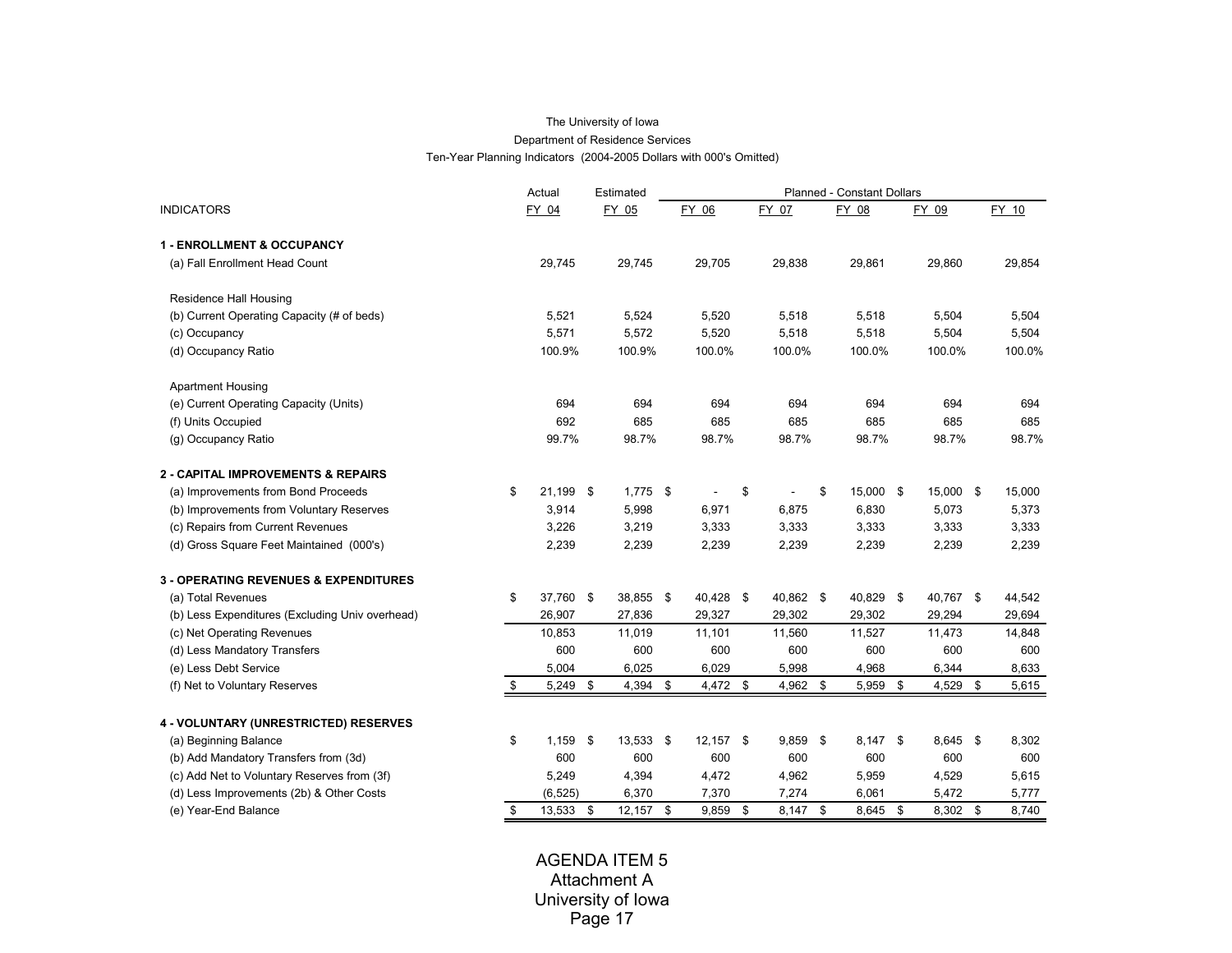## **The University of Iowa Residence System Rates--Proposed Rate Schedule for 2005-06**

|                                                                       | <b>Current</b><br>$(2004-05)$ | <b>Proposed</b><br>$(2005-06)$ | <b>Rate Increase</b> | <b>Proposed</b> |
|-----------------------------------------------------------------------|-------------------------------|--------------------------------|----------------------|-----------------|
|                                                                       | <b>Rates</b>                  | <b>Rates</b>                   | <b>Amount</b>        | <b>Percent</b>  |
| Residence Halls Academic Year 2005-06                                 |                               |                                |                      |                 |
| <b>Basic Room Rates (per person)</b>                                  |                               |                                |                      |                 |
| Single                                                                | \$3,996                       | \$4,576                        | \$580                | 14.5%           |
| Double                                                                | 3,187                         | 3,723                          | 536                  | 16.8%           |
| <b>Triple</b>                                                         | 2,685                         | 3,194                          | 509                  | 19.0%           |
| Multiple                                                              | 2,313                         | 2,802                          | 489                  | 21.1%           |
| Double as Single                                                      | 4,462                         | 5,067                          | 605                  | 13.6%           |
| <b>Additional Rate Per Room For:</b>                                  |                               |                                |                      |                 |
| Rooms with airconditioning                                            | 542                           | 571                            | 29                   | 5.4%            |
| Rooms with private bath                                               | 1,842                         | 1,942                          | 100                  | 5.4%            |
| Rooms with kitchen units                                              | 469                           | 494                            | 25                   | 5.3%            |
| <b>Suites</b>                                                         | 1,299                         | 1,369                          | 70                   | 5.4%            |
| <b>Board Rates **</b>                                                 |                               |                                |                      |                 |
| Full Board (20 meals per week)                                        | \$2,695                       | \$2,350                        | (345)                | $-12.8%$        |
| Any 14 meals per week                                                 | 2,595                         | 2,250                          | (345)                | $-13.3%$        |
| Any 10 meals per week                                                 | 2,425                         | 2,080                          | (345)                | $-14.2%$        |
| Any 5 meals per week                                                  | n/a                           | 1,155                          | n/a                  | n/a             |
| ** All board rates include \$200 (\$100 per semester) Hawkeye Dollars |                               |                                |                      |                 |
| <b>Linen Rates</b>                                                    |                               |                                |                      |                 |
| Linen and Bedding                                                     | \$75                          | \$75                           |                      | $0.0\%$         |
|                                                                       | 65                            | 65                             |                      | $0.0\%$         |
| Linen only                                                            |                               |                                |                      |                 |
| <b>Temporary Housing (daily rate)</b>                                 | \$5                           | \$5                            |                      | $0.0\%$         |
| <b>Residence Halls Summer Session 2006</b>                            |                               |                                |                      |                 |
| <b>Basic Room Rates (per person)</b>                                  |                               |                                |                      |                 |
| Single                                                                | \$999                         | \$1,144                        | \$145                | 14.5%           |
| Double                                                                | 797                           | 931                            | 134                  | 16.8%           |
| <b>Triple</b>                                                         | 671                           | 799                            | 128                  | 19.1%           |
| Multiple                                                              | 578                           | 701                            | 123                  | 21.3%           |
| Double as Single                                                      | 1,116                         | 1,267                          | 151                  | 13.5%           |
| <b>Additional Rate Per Room For:</b>                                  |                               |                                |                      |                 |
| Rooms with airconditioning                                            | 542                           | 571                            | 29                   | 5.4%            |
| Rooms with private bath                                               | 461                           | 486                            | 25                   | 5.4%            |
| Rooms with kitchen units                                              | 117                           | 124                            | 7                    | 6.0%            |
| Suites                                                                | 325                           | 342                            | 17                   | 5.2%            |
| <b>Board Rates</b>                                                    |                               |                                |                      |                 |
| Full Board (20 meals per week)                                        | \$674                         | \$588                          | (86)                 | $-12.8%$        |
| Any 14 meals per week                                                 | 649                           | 563                            | (86)                 | $-13.3%$        |
| Any 10 meals per week                                                 | 606                           | 520                            | (86)                 | $-14.2%$        |
| Any 5 meals per week                                                  | n/a                           | 290                            | n/a                  | n/a             |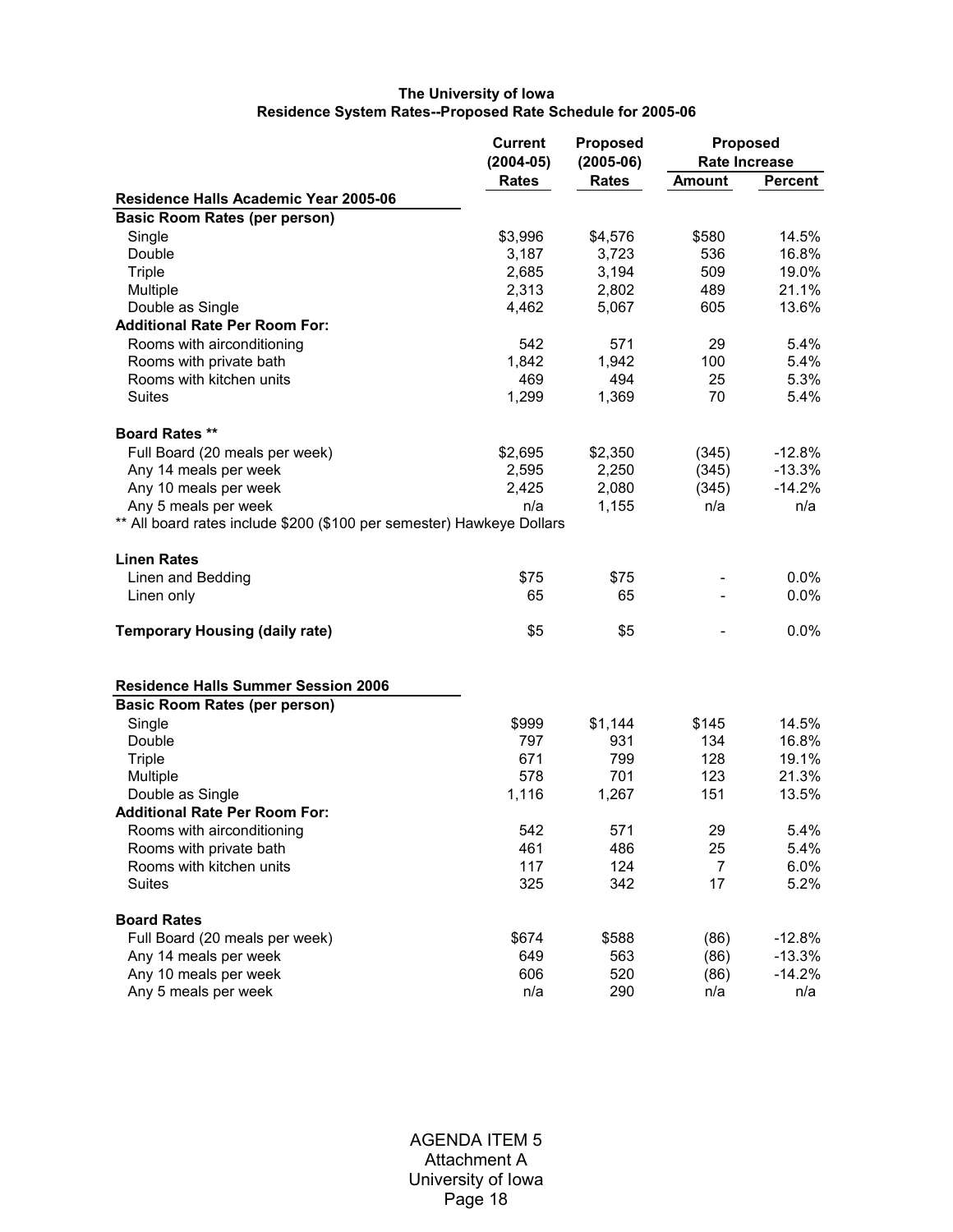|                                            | <b>Current</b><br>$(2004 - 05)$ | <b>Proposed</b><br>$(2005-06)$ | <b>Proposed</b><br>Rate Increase |         |  |  |
|--------------------------------------------|---------------------------------|--------------------------------|----------------------------------|---------|--|--|
|                                            | <b>Rates</b>                    | <b>Rates</b>                   | Amount                           | Percent |  |  |
| University Apartments (effective 6/1/2005) |                                 |                                |                                  |         |  |  |
| <b>Hawkeye Court</b>                       |                                 |                                |                                  |         |  |  |
| 1 Bedroom                                  | \$400                           | \$408                          | \$8                              | $2.0\%$ |  |  |
| 2 Bedroom                                  | 445                             | 454                            | 9                                | $2.0\%$ |  |  |
| <b>Hawkeye Drive</b>                       |                                 |                                |                                  |         |  |  |
| 2 Bedroom                                  | 535                             | 545                            | 10                               | 1.9%    |  |  |
| <b>Staff &amp; Faculty (Additional)</b>    | 25                              | 25                             | -                                | $0.0\%$ |  |  |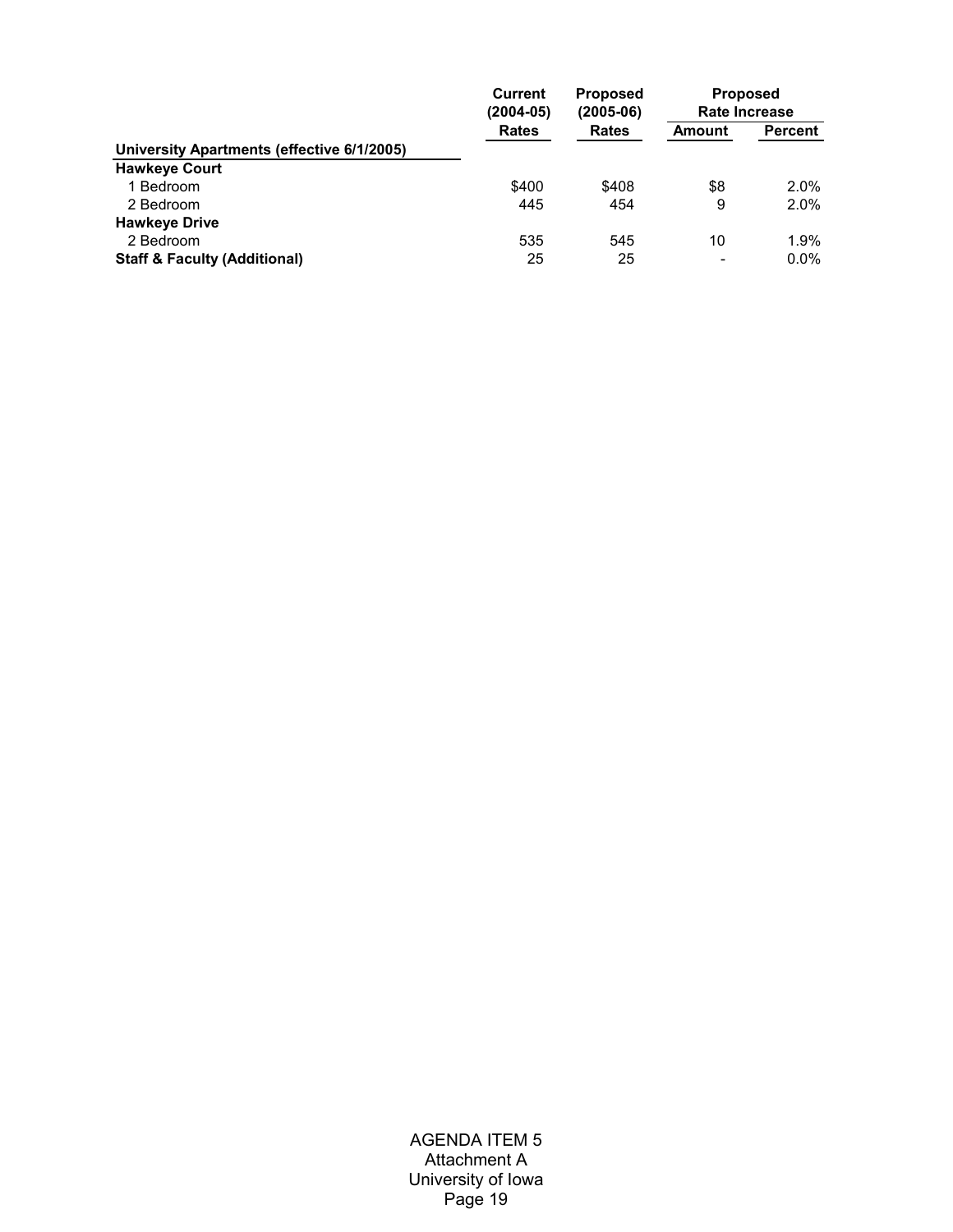# **The University of Iowa Residence System Preliminary Budget 2005-06**

|                                                     | <b>Board</b> |               |    |               |                  |               |              |  |  |
|-----------------------------------------------------|--------------|---------------|----|---------------|------------------|---------------|--------------|--|--|
|                                                     |              |               |    | Approved      | <b>Revised</b>   | Proposed      |              |  |  |
|                                                     |              | <b>Actual</b> |    | <b>Budget</b> | <b>Estimate</b>  | <b>Budget</b> |              |  |  |
|                                                     |              | 2003-04       |    | 2004-05       | 2004-05          |               | 2005-06      |  |  |
| <b>OPERATIONS (Modified Cash Basis)</b>             |              |               |    |               |                  |               |              |  |  |
| Revenues                                            | \$           | 37,759,658    | \$ | 38,852,574    | \$<br>38,855,381 | \$            | 40,427,958   |  |  |
| <b>Expenditures for Operations</b>                  |              | 26,907,055    |    | 28,276,547    | 27,836,187       |               | 29,327,766   |  |  |
| Net Revenues                                        |              | 10,852,603    |    | 10,576,027    | 11,019,194       |               | 11,100,192   |  |  |
| % of Revenues                                       |              | 28.7%         |    | 27.2%         | 28.4%            |               | 27.5%        |  |  |
| Debt Service (due July 1)                           |              | 5,040,259     |    | 6,024,733     | 6,024,733        |               | 6,029,008    |  |  |
| <b>Mandatory Transfers</b>                          |              | 600,000       |    | 600,000       | 600,000          |               | 600,000      |  |  |
| Net After Debt Service &                            |              |               |    |               |                  |               |              |  |  |
| <b>Mandatory Transfers</b>                          | \$           | 5,212,344     | \$ | 3,951,294     | \$<br>4,394,461  | \$            | 4,471,184    |  |  |
| % of Revenues                                       |              | 13.8%         |    | 10.2%         | 11.3%            |               | 11.1%        |  |  |
| University Overhead Payment                         |              |               |    |               |                  |               |              |  |  |
| From Surplus                                        | \$           | 373,032       | \$ | 372,456       | \$<br>372,456    | \$            | 399,108      |  |  |
| <b>FUND BALANCES (June 30)</b><br>Revenue Fund      |              |               |    |               |                  |               |              |  |  |
| Operation & Maintenance Fund                        | \$           | 1,000,000     | \$ | 1,000,000     | \$<br>1,000,000  | \$            | 1,000,000    |  |  |
| Improvement Fund                                    |              | 4,834,808     |    | 5,516,000     | 6,971,000        |               | 6,875,000    |  |  |
| Surplus Fund                                        |              | 7,698,632     |    | 6,276,343     | 4,186,591        |               | 1,983,667    |  |  |
| Subtotal--Voluntary Reserves                        |              | 13,533,440    |    | 12,792,343    | 12, 157, 591     |               | 9,858,667    |  |  |
| Sinking Fund                                        |              | 0             |    | U             | U                |               | <sup>0</sup> |  |  |
| <b>Bond Reserve Fund</b>                            |              | 6,348,855     |    | 6,348,855     | 6,348,855        |               | 6,348,855    |  |  |
| <b>Bond Construction Fund</b>                       |              | 1,775,076     |    | 0             | 0                |               | 0            |  |  |
| Subtotal--Mandatory Reserves                        |              | 8,123,931     |    | 6,348,855     | 6,348,855        |               | 6,348,855    |  |  |
| <b>Total Fund Balances (June 30)</b>                | \$           | 21,657,371    | \$ | 19,141,198    | \$<br>18,506,446 | \$            | 16,207,522   |  |  |
|                                                     |              |               |    |               |                  |               |              |  |  |
| REVENUES AND EXPENDITURES DETAIL<br><b>Revenues</b> |              |               |    |               |                  |               |              |  |  |
| Contracts                                           | \$           | 33,640,537    | \$ | 34,573,836    | \$<br>34,806,347 | \$            | 36,361,604   |  |  |
| Interest                                            |              | 603,974       |    | 885,861       | 644,120          |               | 601,809      |  |  |
| Other Income                                        |              | 3,515,147     |    | 3,392,877     | 3,404,914        |               | 3,464,545    |  |  |
| <b>Total Revenues</b>                               | \$           | 37,759,658    | \$ | 38,852,574    | \$<br>38,855,381 | \$            | 40,427,958   |  |  |
| <b>Expenditures for Operations</b>                  |              |               |    |               |                  |               |              |  |  |
| Salaries, Wages & Benefits                          |              | 10,541,528    |    | 10,988,666    | 10,783,111       |               | 11,494,589   |  |  |
| Cost of Food or Goods Sold                          |              | 3,091,619     |    | 3,523,816     | 3,403,511        |               | 3,724,190    |  |  |
| <b>Other Operating Expense</b>                      |              | 5,889,275     |    | 5,933,648     | 5,942,413        |               | 6,126,680    |  |  |
| <b>Utilities</b>                                    |              | 4,158,170     |    | 4,343,638     | 4,488,574        |               | 4,648,826    |  |  |
| Repairs & Maintenance                               |              | 3,226,463     |    | 3,486,779     | 3,218,578        |               | 3,333,481    |  |  |
|                                                     |              | 26,907,055    | \$ | 28,276,547    | \$<br>27,836,187 | \$            | 29,327,766   |  |  |
| <b>Total Expenditures</b>                           | \$           |               |    |               |                  |               |              |  |  |
| Departmental Permanent FTE's                        |              | 270.0         |    | 272.0         | 272.0            |               | 275.0        |  |  |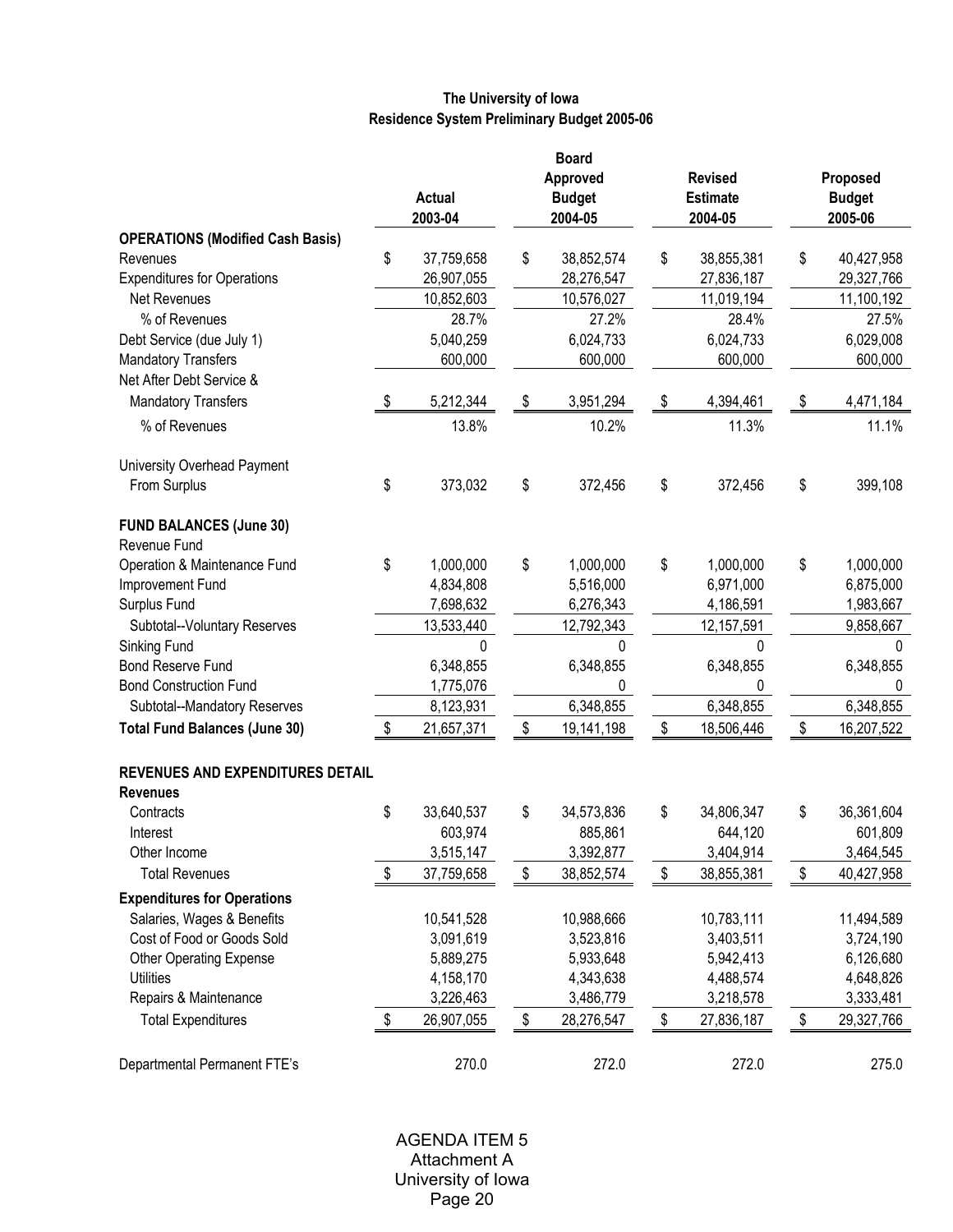# **IOWA STATE UNIVERSITY**

FIVE-YEAR PLAN FY 2006 – FY 2010 Iowa State University's five-year plan provides enrollment and occupancy projections, significant policy and program considerations, facility changes, and financial forecasts. (Summary on page 27).

Enrollment / **Occupancy Projections** The enrollment projections, prepared by the University in the fall of each year, serve as the basis for estimating future occupancy.

#### Enrollment

• The University is projecting enrollment to decline by 607 (-2.3%) students from 2004-05 to 2005-06 and then continue to decline by an additional 882 (-3.4%) students by 2009-10.

## **Occupancy**

- The University expects residence system occupancy to decline by 206 (-2.6%) students in the fall of 2005 from 2004, decline slightly in fall 2006 and then increase each year through fall 2009.
	- o Residence hall occupancy is projected to decline by 239 students in the fall of 2005 from 2004 and continue to decline by an additional 46 students by 2010.
	- $\circ$  Apartment occupancy is projected to increase by 33 students in the fall of 2005 from 2004 and continue to increase by an additional 70 students by 2010.

#### **FIVE YEAR PROJECTED ENROLLMENT, HOUSING CAPACITY, AND OCCUPANCY**

|                              |               |               |         | <b>Academic Year</b> |                 |         |         |
|------------------------------|---------------|---------------|---------|----------------------|-----------------|---------|---------|
|                              | <b>Actual</b> | <b>Budget</b> |         |                      | <b>Forecast</b> |         |         |
|                              | 2003-04       | 2004-05       | 2005-06 | 2006-07              | 2007-08         | 2008-09 | 2009-10 |
| <b>Iowa State University</b> |               |               |         |                      |                 |         |         |
| Enrollment (Headcount)       | 27.380        | 26,380        | 25.773  | 25.240               | 24.940          | 24.886  | 24,891  |
| Operating Capacity*          | 9,362         | 8.654         | 8.158   | 8.158                | 8.158           | 8.158   | 8,158   |
| Total Occupancy*             | 8.422         | 7,962         | 7.756   | 7.707                | 7.722           | 7.780   | 7,780   |
| Occupancy Ratio**            | 90.0%         | 92.0%         | 95.1%   | 94.5%                | 94.7%           | 95.4%   | 95.4%   |
| Occupancy as % of Enrollment | 30.8%         | 30.2%         | 30.1%   | 30.5%                | 31.0%           | 31.3%   | 31.3%   |

Includes residence halls and apartments.

\*\* Percent of capacity.

Policy / Program Considerations

Enrollment declines in recent years, together with projections of further declines in enrollment at ISU, have necessitated several changes for the Department of Residence. The Department has taken, or plans to take, the following actions:

#### Housing Operations

FY 2005 Housing contracts that were lower than expected in the current year required the department to implement a cost reduction plan. Reduced salary and wage expenditures provide the major portion of savings; other reductions occurred in communications and systems, contracts and services, and human resource support.

AGENDA ITEM 5 Attachment B Iowa State University Page 21 FY 2006 In December 2004, the Department announced a major cost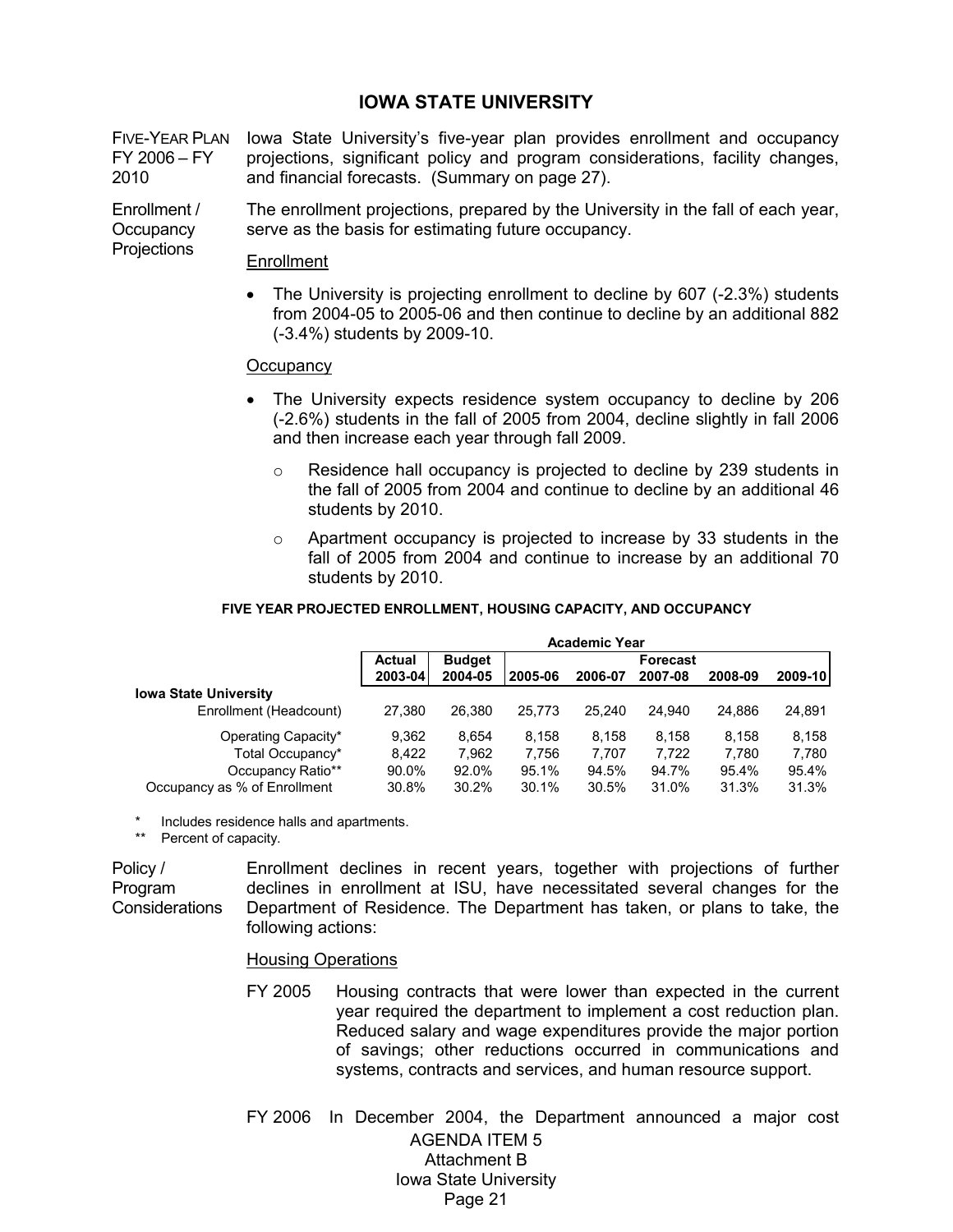reduction plan that identified permanent reduction of over \$2.4 million in operating expenses for FY 2006. This includes savings from the closure of Wallace and Wilson halls of \$1.1 million; Residence Life group reorganization of \$306,000; and the facility group reorganization of \$631,000.

The FY 2006 reduction plan re-aligns operating expenses to projected enrollment, strengthening bond debt ratio measurements, and making available additional resources for capital re-investment.

## Residence Hall Academic Support Programs

The feasibility of continuing certain, otherwise successful, academic support programs was reviewed. To meet required financial goals; the following decisions were made:

- The Academic Services unit will be eliminated, however, support for Residential Learning Communities will continue.
- The position for the Residential Minority Student Program will be eliminated; research and assessment positions will no longer be funded; and the staff position providing direction for Student Leadership Development has been eliminated.
- Residence Hall Desk hours have been reduced; students have fewer hours to access services at the desks.
- The Fresh Start Program initiated in Maple Hall Fall 1999, although successful at integrating first-year students into the University, will no longer continue in its present form. The student staff position of Academic Resource Coordinator will be eliminated.

## Dining

In November 2002, the Board approved establishment of a self liquidating Memorial Union Facility and delegated to Iowa State University the responsibility for managing and operating the Memorial Union.

In January 2003, the University placed food service venues previously managed by the Memorial Union under ISU Dining within the Department of Residence. The merger was meant to provide meal plan portability for students and to better serve the entire campus population; it was not intended to provide additional net revenues to secure the debt of the Dormitory (Residence) System as defined in the bond covenants, and is, therefore, tracked separately in the financial statements.

The food service venues include the food court in the Memorial Union, catering in the Memorial Union and Scheman Center, vending, and Café venues located in various campus buildings. While the Memorial Union is a bonded enterprise, it receives revenue from ISU Dining for the food venues in the Memorial Union. The Residence System is a bonded enterprise and has dining revenues from the board plans and venues existing prior to the merger. The dining venues that were taken over in January 2003 from the Memorial Union were set up separately; the Union receives rent from the venues. However, the Residence System is responsible for managing them so they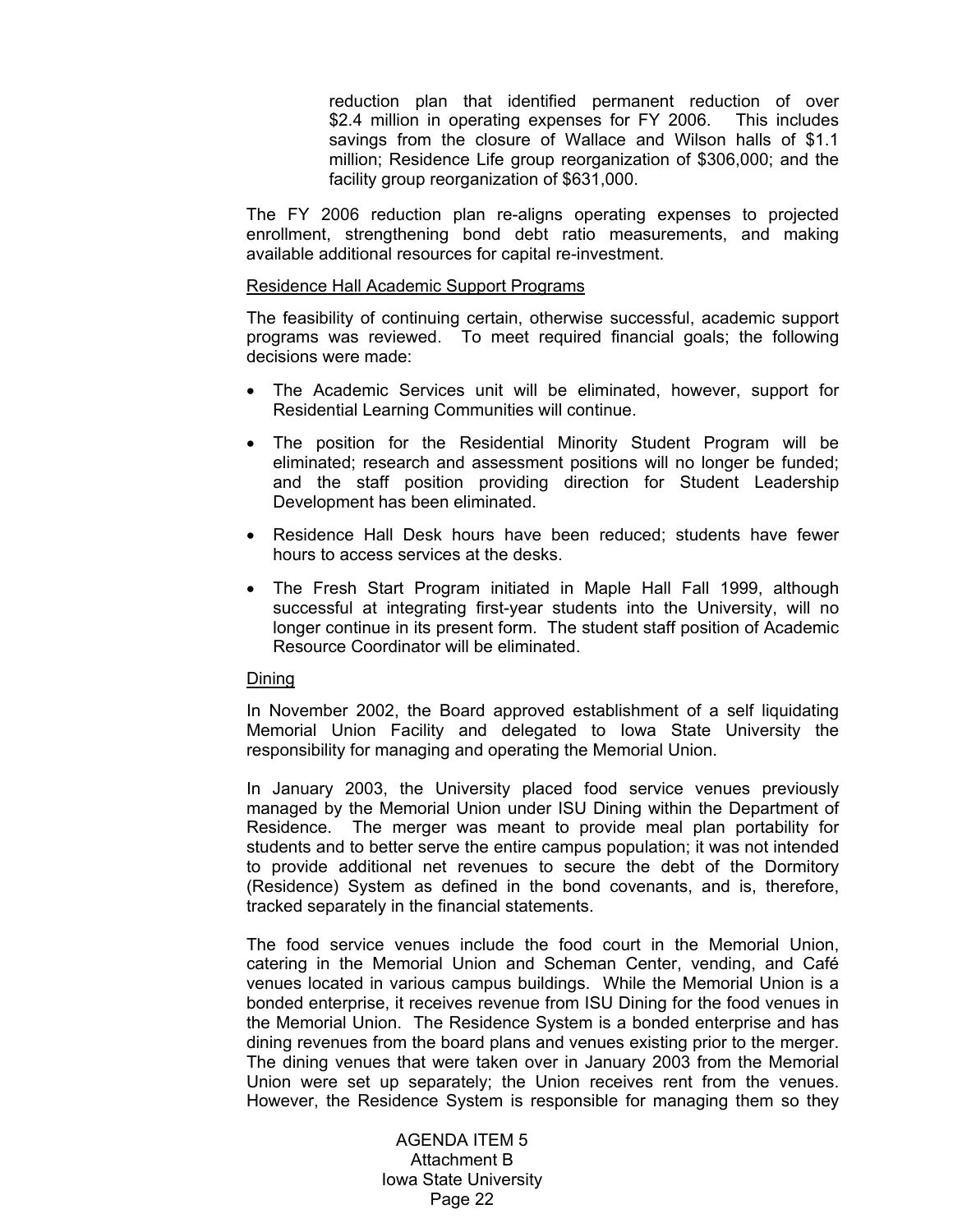are included in the financials contained within this report.

There have been challenges with these venues since the merger:

- Increased annual costs primarily salaries and wages and university overhead – resulted from transferring operations to the University.
- Significant start up costs for the purchase of existing inventory, to upgrade the technology environment, and to bring small wares inventory to an appropriate level.
- Worsening financial climate the revenue base in these venues had been eroding for several years prior to the merger.

Since the merger, ISU Dining has implemented several strategies to improve the financial performance of these venues by:

- Reducing staff by 6.25 FTE;
- Reducing food cost;
- Strengthening the sagging revenue base;
- Opening four popular cafés; and
- Substituting three new venues in the Memorial Union Food Courts.

After paying all operational expenses, university commissions, and overhead costs, however, this set of venues still does not produce a positive net revenues.

 The non-bonded dining entity currently owes the Department of Residence \$1.45 million; this includes \$447,108 from the partial year of FY 2003, \$1,007,276 from FY 2004. Current projections indicate an additional \$606,178 will be required for FY 2005.

ISU Dining is engaged in a comprehensive review of all operations. After completion of the review, the University plans to present the results to the Board, including a plan for paying back the borrowed funds, as part of the annual budget presentation in June.

In the dining venues that are included as part of the Dormitory System bonded enterprise, the University has made the following decisions to reduce costs:

FY 2005 Operating hours at Clyde's Sports bar and Hawthorn Market and Café were reduced

Weekend operations were suspended at Oak/Elm Dining Center

FY 2006 Wallace Wilson Dining Center will be closed.

Facility **Changes** Iowa State University is continuing to upgrade and maintain the residence system facilities including fire safety projects that are identified and prioritized in cooperation with the State Fire Marshal's office.

> ISU's Residence System master plan that was first presented to the Board in July 1998 and later updated in July 2000 included new construction,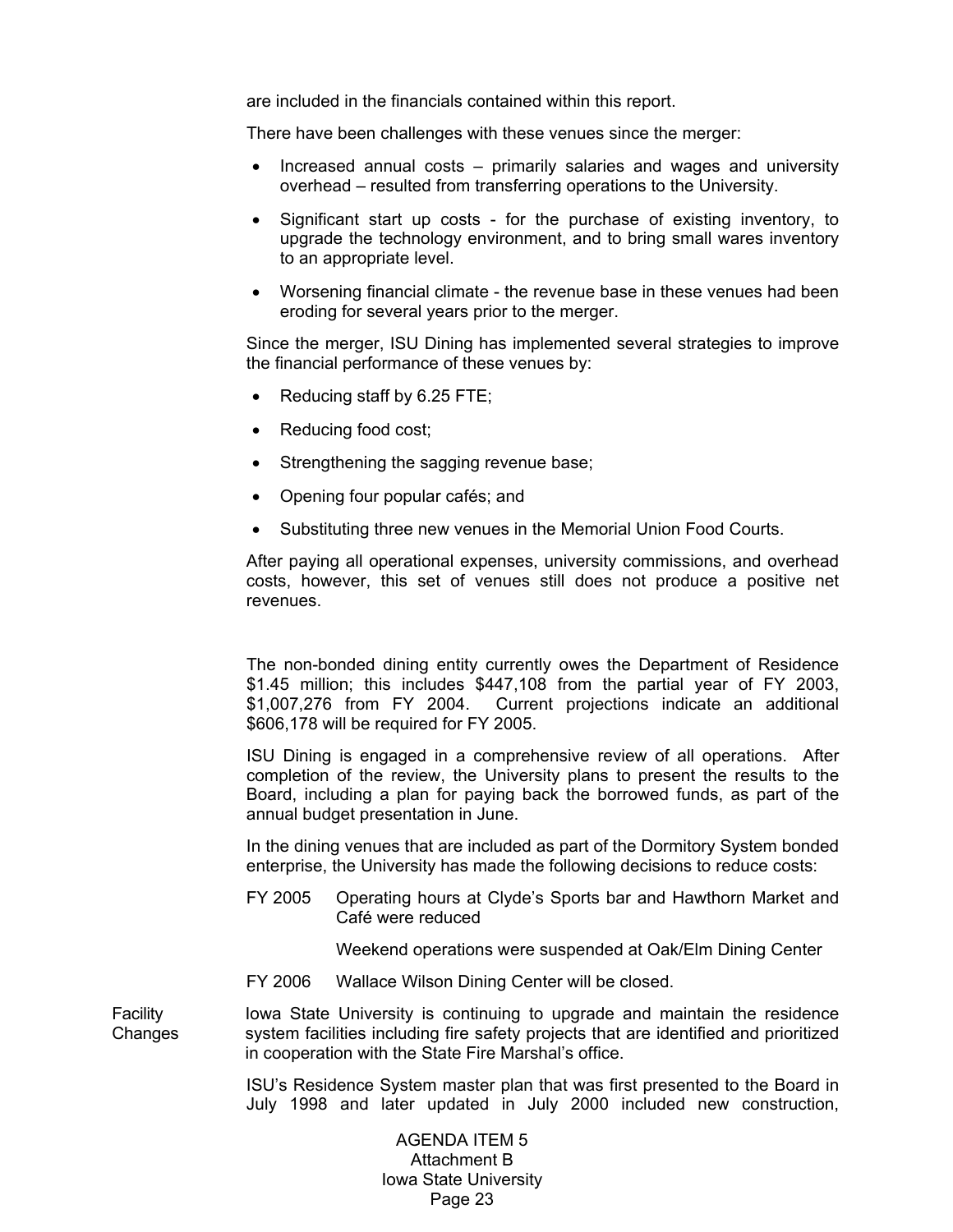renovation, and demolition of certain system facilities. All new construction and renovation projects in the original master plan have been completed with the exception of Union Drive Suite 3 which has been postponed indefinitely. The demolition of Helser South Hall and the 1927 section of Friley Hall have also been postponed indefinitely.

While the estimates for the demolition of Knapp and Storms Halls are much higher than originally anticipated, the University plans to proceed with the demolitions this summer as directed by the Board.

The market for Schilletter and University Village, formerly known as University Family Housing, softened materially during FY 2005. The University believes that unless action is taken this trend will continue, jeopardizing the financial health of the entire Residence System. The Department proposes the following capital investments:

FY 2005 Replace the community center that was converted in July 2002 by the University to a child-care center. Residents have repeatedly stressed the importance of a community center.

Roof and boiler replacement at both properties.

FY 2006 A test project replacing siding, windows, and installation of air conditioning in certain buildings at Schilletter Village; it will be replicated dependent upon customer reception and funds availability.

Financial Forecasts The Residence System is facing challenges with lower occupancy that has resulted from lower university enrollment and students choosing off-campus housing. The system has bonded indebtedness that requires certain financial tests to be met. The University has taken actions to address these challenges and specifically meet the requirements of the bond covenants.

**PROPOSED RESIDENCE** RATES 2005 - 2006 The following table shows the University's rate increases for the past five years as well as the current proposed rates for double occupancy residence hall rooms with full board contracts. ISU's FY 2004 increase was due primarily to a \$502 increase in the board plan resulting from significant changes in the dining options.

|                       | <b>Double</b><br>Occupancy<br><b>Full Board</b> | <b>Dollar</b><br><b>Increase</b> | <b>Percent</b><br><b>Increase</b> |
|-----------------------|-------------------------------------------------|----------------------------------|-----------------------------------|
| FY 2001               | \$4,432                                         | \$261                            | 6.3%                              |
| FY 2002               | 4.666                                           | 234                              | 5.3%                              |
| FY 2003               | 5,020                                           | 354                              | 7.6%                              |
| FY 2004               | 5,740                                           | 720                              | 14.3%                             |
| FY 2005               | 5,958                                           | 218                              | 3.8%                              |
| FY 2006 Proposed Rate | \$6,133                                         | \$175                            | 2.9%                              |

Room Options Iowa State University offers a variety of room and board options to meet the varied needs of the students. The following table identifies the proposed range of rates for housing. The range is significant because it includes all room types from the standard double occupancy room to single suites.

## **Residence Hall Room Rates**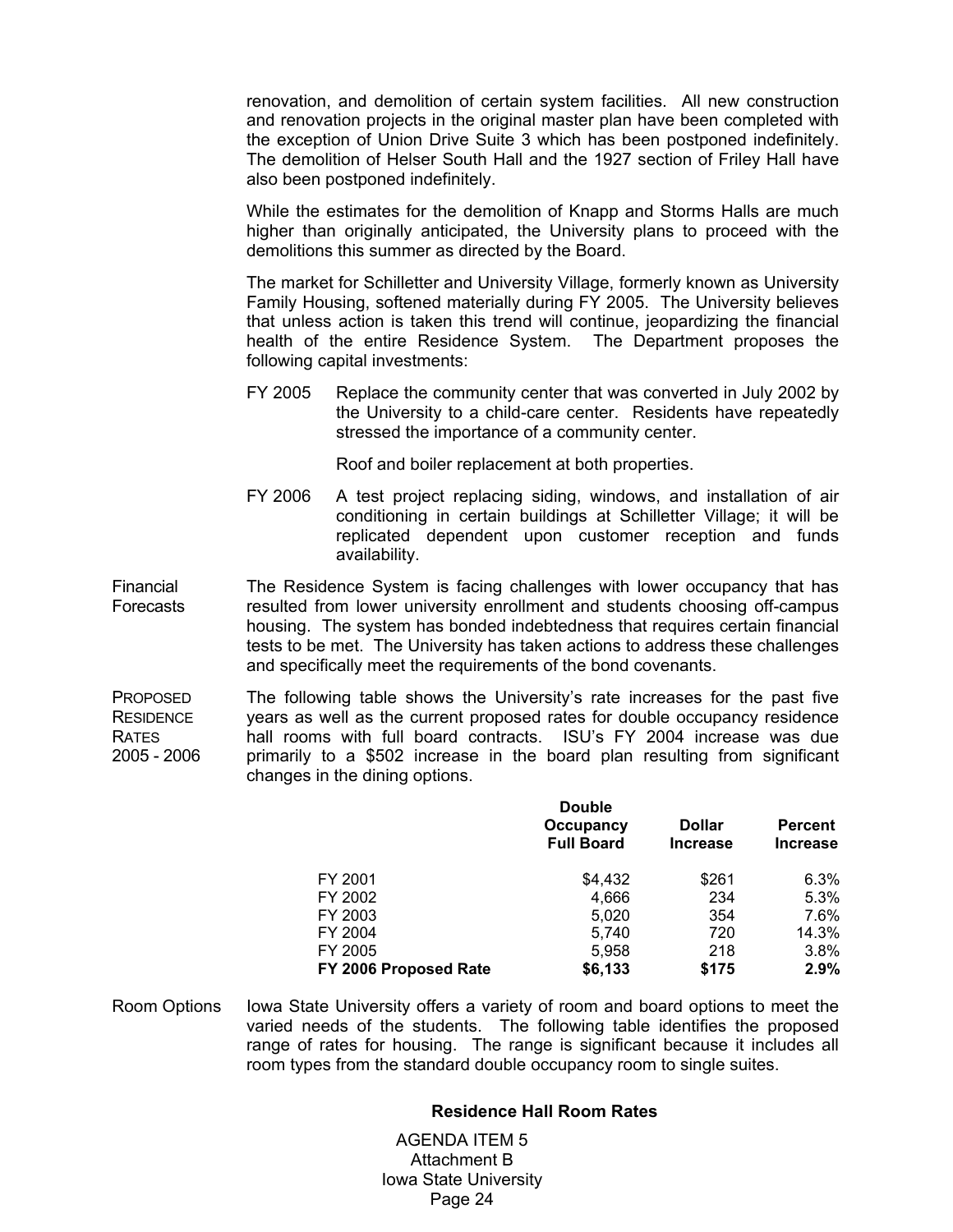| <b>Iowa State University</b> |                      |                      |                 |  |  |  |  |
|------------------------------|----------------------|----------------------|-----------------|--|--|--|--|
|                              | Lowest               | Highest              | \$ Range        |  |  |  |  |
|                              | <b>Proposed Rate</b> | <b>Proposed Rate</b> | Increase        |  |  |  |  |
| 2004-05                      | \$3,168              | \$5,918              | $$128 - $230$ * |  |  |  |  |
| 2005-06                      | \$3,231              | \$6,155              | $$63 - $237$ *  |  |  |  |  |
| *Includes Frederiksen Court  |                      |                      |                 |  |  |  |  |

 The Department is proposing no increase for students living in Schilletter and University Villages given the local apartment market.

Board Options The following table identifies the proposed range of rates for board plans.

# **Residence System Board Rates Iowa State University**  Lowest Highest \$ Range

|         | ∟∪₩◡◡   | 111411 <b>001</b>           | 4144         |
|---------|---------|-----------------------------|--------------|
|         |         | Proposed Rate Proposed Rate | Increase     |
| 2004-05 | \$2,364 | \$3,312                     | \$64 - \$112 |
| 2005-06 | \$2,459 | \$3,444                     | $$95 - $132$ |

 The entire schedule of proposed rate increases for residence hall room and board and student apartment rents for the 2005-2006 academic year is identified on pages 28-30.

**Student Notification** The Department of Residence has presented the rate proposals to the student housing associations and all proposals received student support.

FY 2005 ESTIMATE AND **PRELIMINARY** The following table identifies key elements of the original FY 2005 budget, the revised FY 2005 estimates, and the preliminary FY 2006 budget. For further detail including FY 2004 actual revenues and expenditures, see page 31.

FY 2006 BUDGET

| <b>IOWA STATE UNIVERSITY</b>                                                                                   |              |              |              |  |  |  |
|----------------------------------------------------------------------------------------------------------------|--------------|--------------|--------------|--|--|--|
| Residence System Preliminary Budget 2005-2006                                                                  |              |              |              |  |  |  |
| Revised<br>Approved<br>Proposed<br><b>Budget</b><br><b>Budget</b><br>Estimate<br>FY 2006<br>FY 2005<br>FY 2005 |              |              |              |  |  |  |
| Gross Revenue                                                                                                  | \$57,961,397 | \$57,235,867 | \$57,766,598 |  |  |  |
| <b>Expenditures for Operations</b>                                                                             | \$44,006,524 | \$43,173,312 | \$42,400,467 |  |  |  |
| Debt Service & Mand. Transfers                                                                                 | \$10,567,310 | \$10,567,310 | \$10,560,770 |  |  |  |
| Net Revenue                                                                                                    | \$3,387,563  | \$3,495,245  | \$4,805,361  |  |  |  |
| Net Revenue as % of Gross Rev.                                                                                 | 5.8%         | 6.1%         | 8.3%         |  |  |  |

FY 2005 FY 2005 revised net revenue, after debt service and mandatory transfers, is estimated to be \$3.5 million, or 6.1% of gross revenue and \$107,682 higher than the Board approved budget. Voluntary reserves, which are used for repairs and capital improvements are expected to be \$3.8 million as of June 30, 2005.

FY 2006 The FY 2006 budgeted revenues assume a decrease of 206 students (2.6%) in occupancy and the approval of the proposed rate increases. The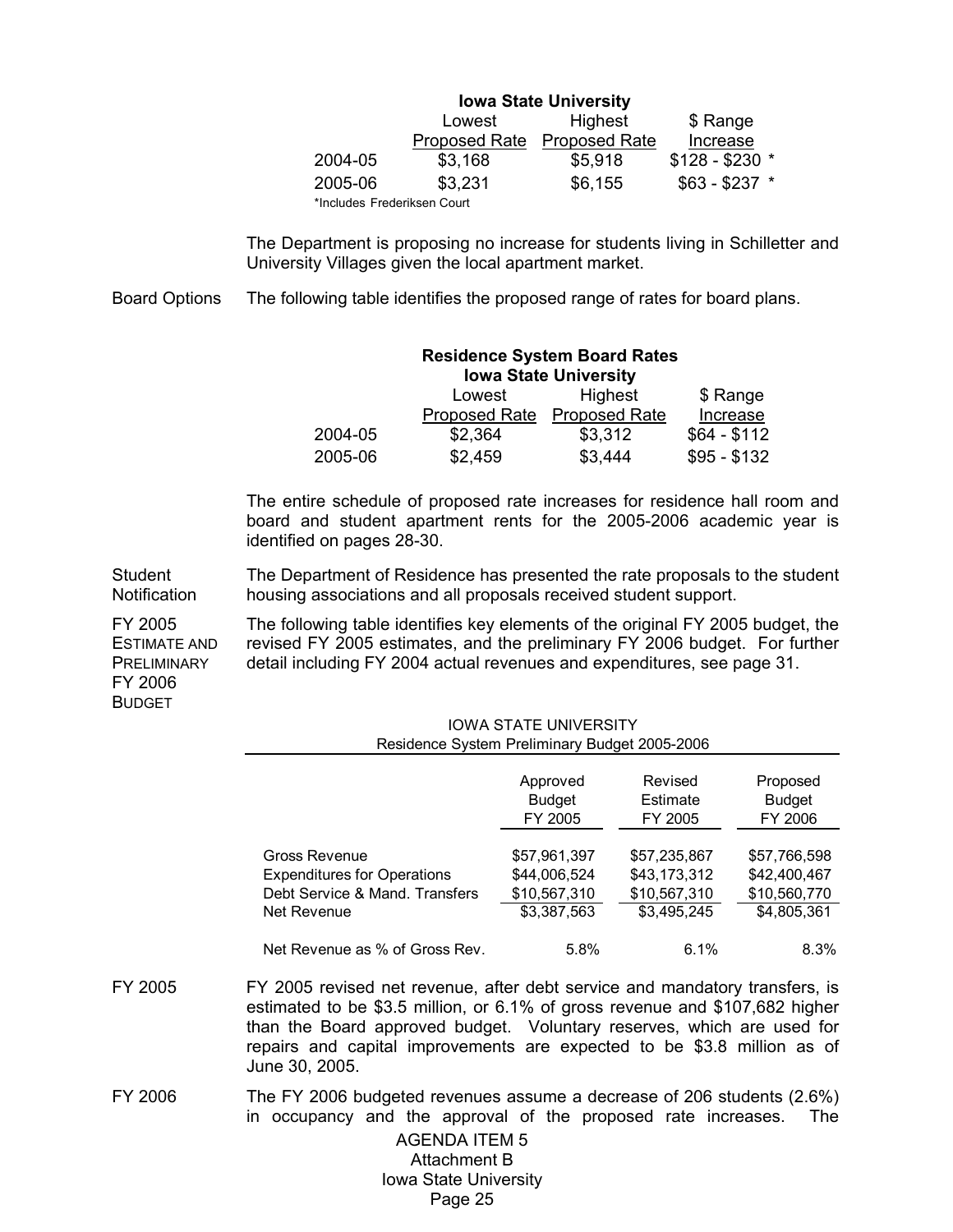\$57.8 million in gross revenues represent a 0.9% increase over the revised estimate for FY 2005.

If the revenue and expenses from the dining venue that is not subject to Residence System bond requirements were removed from the numbers above, the net revenue as a percent of gross revenue would increase to 9.5%.

 The FY 2006 preliminary budget is subject to further review and action when the Board approves the final FY 2006 institutional restricted fund budgets in the summer.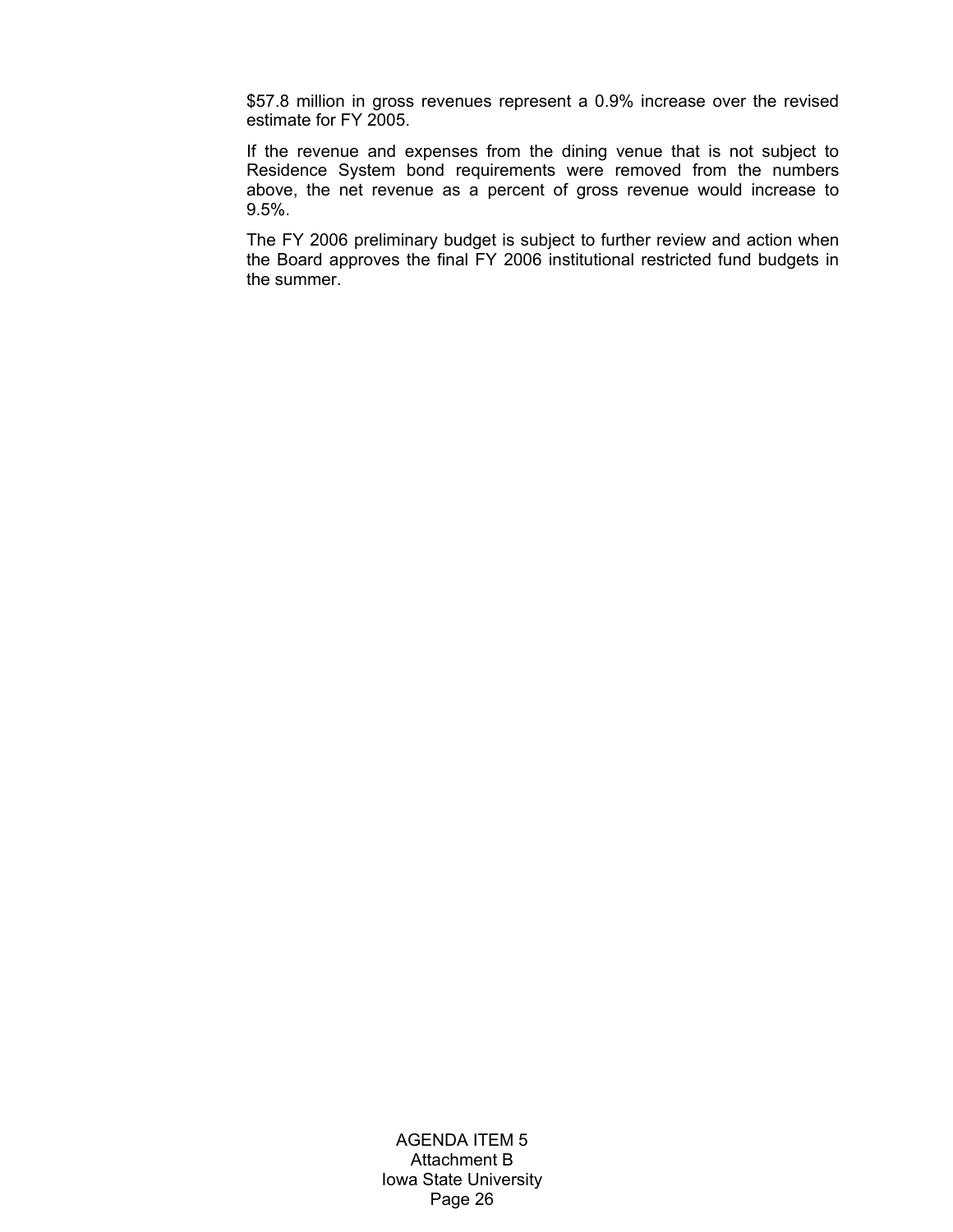#### **IOWA STATE UNIVERSITY, DEPARTMENT OF RESIDENCE and ISU DINING**

|                                              |               |                  |                  |                  |                  | Planned - Constant Dollars |              |              |
|----------------------------------------------|---------------|------------------|------------------|------------------|------------------|----------------------------|--------------|--------------|
|                                              |               | Actual           | Estimated        | Proposed         |                  |                            |              |              |
| Indicators                                   |               | 2003-04          | 2004-05          | 2005-06          | 2006-07          | 2007-08                    | 2008-09      | 2009-10      |
| 1. ENROLLMENT AND OCCUPANCY                  |               |                  |                  |                  |                  |                            |              |              |
| (a) Fall Enrollment Head Count               | H.C.          | 27,380           | 26,380           | 25,773           | 25,240           | 24,940                     | 24,886       | 24,891       |
| Residence Hall Housing                       |               |                  |                  |                  |                  |                            |              |              |
| (b) Original Design Capacity                 | <b>Beds</b>   | 7,602            | 7,899            | 6,739            | 6,739            | 6,739                      | 6,739        | 6,739        |
| (c) Current Operating Capacity               | Beds          | 6,632            | 5,928            | 5,432            | 5,432            | 5,432                      | 5,432        | 5,432        |
| (d) Beds Occupied                            | H.C.          | 5,796            | 5,522            | 5,283            | 5,199            | 5,179                      | 5,237        | 5,237        |
| (e) Occupancy Ratio (d/c)                    | $\%$          | 87.4%            | 93.2%            | 97.3%            | 95.7%            | 95.3%                      | 96.4%        | 96.4%        |
| <b>Apartment Housing</b>                     |               |                  |                  |                  |                  |                            |              |              |
| (f) Original Design Capacity                 | Units         | 2,752            | 2,752            | 2,752            | 2,752            | 2,752                      | 2,752        | 2,752        |
| (g) Current Operating Capacity               | Units         | 2,730            | 2,726            | 2,726            | 2,726            | 2,726                      | 2,726        | 2,726        |
| (h) Student Occupancy                        | H.C.          | 2,580            | 2,421            | 2,454            | 2,489            | 2,524                      | 2,524        | 2,524        |
| (i) Non-Student Occupancy                    | H.C.          | 46               | 19               | 19               | 19               | 19                         | 19           | 19           |
| (j) Units occupied                           | Units         | 2,626            | 2,440            | 2,473            | 2,508            | 2,543                      | 2,543        | 2,543        |
| (k) Occupancy Ratio $(j/f)$                  | $\frac{0}{0}$ | 96.2%            | 89.5%            | 90.7%            | 92.0%            | 93.3%                      | 93.3%        | 93.3%        |
| 2. CAPITAL IMPROVEMENTS & REPAIRS            |               |                  |                  |                  |                  |                            |              |              |
| (a) New Construction from Bonds or Loans     | \$            | $\boldsymbol{0}$ | $\boldsymbol{0}$ | $\boldsymbol{0}$ | $\boldsymbol{0}$ | $\boldsymbol{0}$           | $\bf{0}$     | $\mathbf{0}$ |
| (b) Improvements from Voluntary Reserves     | \$            | 6,110,080        | 11,521,920       | 5,942,185        | 2,629,202        | 3,749,979                  | 1,973,898    | 2,302,854    |
| (c) Repairs from Current Revenues            | \$            | 1,444,268        | 1,492,472        | 1,839,529        | 1,839,516        | 1,839,516                  | 1,839,516    | 1,839,516    |
| (d) Change in Operating Capacity             | Beds-Units    | $\boldsymbol{0}$ | (708)            | (496)            | $\boldsymbol{0}$ | $\boldsymbol{0}$           | $\bf{0}$     | $\theta$     |
| (e) Gross Square Feet Maintained(000's)      | <b>GSF</b>    | 3,428,924        | 3,428,924        | 3,428,924        | 3,221,368        | 3,221,368                  | 3,221,368    | 3,221,368    |
| 3. OPERATING REVENUES & EXPENDITURES         |               |                  |                  |                  |                  |                            |              |              |
| (a) Total Revenues                           | \$            | 56,123,907       | 57,235,867       | 57,766,598       | 57,910,380       | 56,766,658                 | 58,327,801   | 57,293,140   |
| (b) Less Expenditures (Exclude Univ OH)      |               | 42,801,491       | 43,173,312       | 42,400,467       | 42,501,412       | 42,093,617                 | 42,487,956   | 42,157,968   |
| (c) Net Operating Revenues (a-b)             |               | 13,322,416       | 14,062,556       | 15,366,131       | 15,408,967       | 14,673,040                 | 15,839,845   | 15, 135, 173 |
| (d) Less Mandatory Transfers                 |               | 500,000          | 500,000          | 500,000          | 500,000          | 500,000                    | 500,000      | 500,000      |
| (e) Less Debt Service                        |               | 9,649,041        | 10,067,310       | 10,060,770       | 10,064,137       | 10,069,305                 | 10,078,113   | 10,082,593   |
| (f) Less Voluntary Transfers                 |               | 940,693          | 1,306,256        | 929,982          | 1,160,678        | 1,351,073                  | 1,622,354    | 1,846,676    |
| (g) Net to Voluntary Reserves                | \$            | 2,232,682        | 2,188,989        | 3,875,379        | 3,684,152        | 2,752,663                  | 3,639,378    | 2,705,904    |
| 4. VOLUNTARY UNRESTRICTED RESERVES           |               |                  |                  |                  |                  |                            |              |              |
| (a) Beginning Balance                        | $\mathbb{S}$  | 18,305,879       | 9,981,391        | 3,653,236        | 2,086,430        | 3,641,380                  | 3,144,064    | 5,309,545    |
| (b) Add Mandatory Transfers from (3d)        |               | 500,000          | 500,000          | 500,000          | 500,000          | 500,000                    | 500,000      | 500,000      |
| (c) Add Net to Voluntary Reserves (3g)       |               | 2,232,682        | 2,188,989        | 3,875,379        | 3,684,152        | 2,752,663                  | 3,639,378    | 2,705,904    |
| (d) Add Transfer from Plant & other revenues |               | (4,947,090)      | 2,504,775        | $\mathbf{0}$     | $\mathbf{0}$     | $\mathbf{0}$               | $\mathbf{0}$ | $\theta$     |
| (e) Less Improvements $(2.b)$ & other costs  |               | 6,110,080        | 11,521,920       | 5,942,185        | 2,629,202        | 3,749,979                  | 1,973,898    | 2,302,854    |
| (f) Year-End Balance                         | \$            | 9,981,391        | 1,148,460        | 2,086,430        | 3,641,380        | 3,144,064                  | 5,309,545    | 6,212,596    |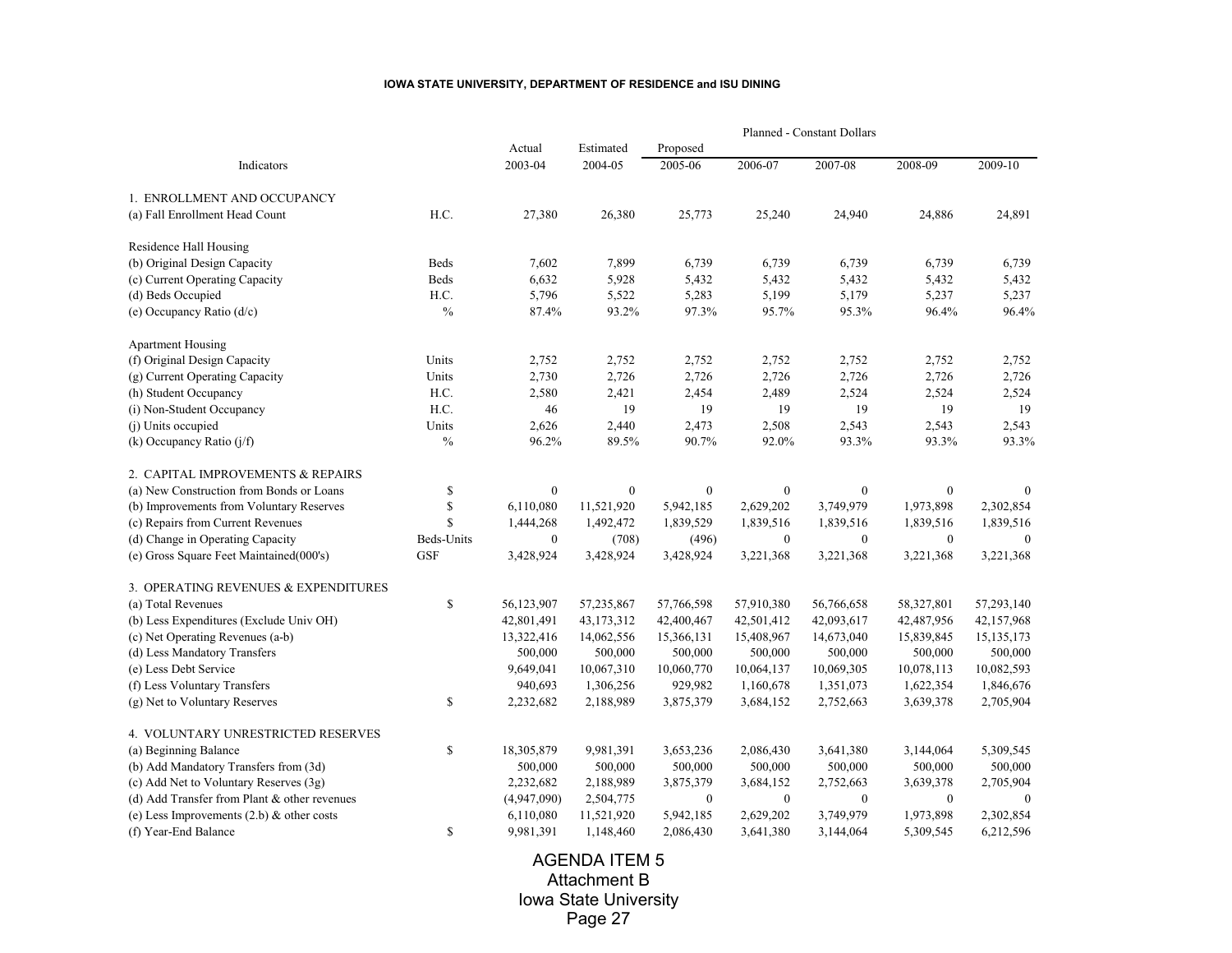# **IOWA STATE UNIVERSITY: PROPOSED RESIDENCE SYSTEM RATES**

#### *Rate schedule to be effective May 12, 2005*

## **Academic Year 2005-2006**

| <b>Undergraduate Residence Room and Board</b> |                                                                                          |              |                                |             |            |
|-----------------------------------------------|------------------------------------------------------------------------------------------|--------------|--------------------------------|-------------|------------|
|                                               |                                                                                          | Present Rate | Proposed Rate                  | \$ Increase | % Increase |
| Double - Richardson Court                     |                                                                                          |              |                                |             |            |
|                                               | Premium Cy Plan 200                                                                      | \$6,480      | \$6,675                        | \$195       | 3.0%       |
|                                               | Cyclone 17 Plus 300                                                                      | \$5,958      | \$6,133                        | \$175       | 2.9%       |
|                                               | Cyclone 14 Plus 300                                                                      | \$5,854      | \$6,024                        | \$170       | 2.9%       |
|                                               | Cyclone 10 Plus 150                                                                      | \$5,610      | \$5,771                        | \$161       | 2.9%       |
|                                               | Cyclone 7 Plus 600                                                                       | \$5,532      | \$5,690                        | \$158       | 2.9%       |
| Double - Union Drive                          |                                                                                          |              |                                |             |            |
|                                               | Premium Cy Plan 200                                                                      | \$6,480      | \$6,738                        | \$258       | 4.0%       |
|                                               | Cyclone 17 Plus 300                                                                      | \$5,958      | \$6,196                        | \$238       | 4.0%       |
|                                               | Cyclone 14 Plus 300                                                                      | \$5,854      | \$6,087                        | \$233       | 4.0%       |
|                                               | Cyclone 10 Plus 150                                                                      | \$5,610      | \$5,834                        | \$224       | 4.0%       |
|                                               | Cyclone 7 Plus 600                                                                       | \$5,532      | \$5,753                        | \$221       | 4.0%       |
| Double - Maple                                |                                                                                          |              |                                |             |            |
|                                               | Premium Cy Plan 200                                                                      | \$6,898      | \$7,173                        | \$275       | 4.0%       |
|                                               | Cyclone 17 Plus 300                                                                      | \$6,376      | \$6,631                        | \$255       | 4.0%       |
|                                               | Cyclone 14 Plus 300                                                                      | \$6,272      | \$6,522                        | \$250       | 4.0%       |
|                                               | Cyclone 10 Plus 150                                                                      | \$6,028      | \$6,269                        | \$241       | 4.0%       |
|                                               | Cyclone 7 Plus 600                                                                       | \$5,950      | \$6,188                        | \$238       | 4.0%       |
| Suite - Maple                                 |                                                                                          |              |                                |             |            |
|                                               | Premium Cy Plan 200                                                                      | \$7,064      | \$7,346                        | \$282       | 4.0%       |
|                                               | Cyclone 17 Plus 300                                                                      | \$6,542      | \$6,804                        | \$262       | 4.0%       |
|                                               | Cyclone 14 Plus 300                                                                      | \$6,438      | \$6,695                        | \$257       | 4.0%       |
|                                               | Cyclone 10 Plus 150                                                                      | \$6,194      | \$6,442                        | \$248       | 4.0%       |
|                                               | Cyclone 7 Plus 600                                                                       | \$6,116      | \$6,361                        | \$245       | 4.0%       |
| Suite Double - Union Drive                    |                                                                                          |              |                                |             |            |
|                                               | Premium Cy Plan 200                                                                      | \$7,766      | \$8,076                        | \$310       | 4.0%       |
|                                               | Cyclone 17 Plus 300                                                                      | \$7,244      | \$7,534                        | \$290       | 4.0%       |
|                                               | Cyclone 14 Plus 300                                                                      | \$7,140      | \$7,425                        | \$285       | 4.0%       |
|                                               | Cyclone 10 Plus 150                                                                      | \$6,896      | \$7,172                        | \$276       | 4.0%       |
|                                               | Cyclone 7 Plus 600                                                                       | \$6,818      | \$7,091                        | \$273       | 4.0%       |
|                                               | <b>Board and Meal Plans Only</b>                                                         |              |                                |             |            |
| <b>Board Plans</b>                            | (Available to system residents and all non-                                              | Present Rate | Proposed Rate                  | \$ Increase | % Increase |
| Premium Cy Plan 200                           |                                                                                          | \$3,312      | \$3,444                        | \$132       | 4.0%       |
| Cyclone 17 Plus 300                           |                                                                                          | \$2,790      | \$2,902                        | \$112       | 4.0%       |
| Cyclone 14 Plus 300                           |                                                                                          | \$2,686      | \$2,793                        | \$107       | 4.0%       |
| Cyclone 10 Plus 150                           |                                                                                          | \$2,442      | \$2,540                        | \$98        | 4.0%       |
| Cyclone 7 Plus 600                            |                                                                                          | \$2,364      | \$2,459                        | \$95        | 4.0%       |
| <b>Block Meal Plans Plus</b>                  |                                                                                          |              |                                |             |            |
|                                               | (Available To Buchanan Hall, Frederiksen Court, and SUV residents and all non-residents) |              |                                |             |            |
| 100 Meal Block Plan Plus 900                  |                                                                                          | \$1,574      | \$1,637                        | \$63        | 4.0%       |
| 150 Meal Block Plan Plus 600                  |                                                                                          | \$1,586      | \$1,637                        | \$51        | 3.2%       |
| 200 Meal Block Plan Plus 300                  |                                                                                          | \$1,596      | \$1,637                        | \$41        | 2.6%       |
| <b>Block Meal Plans</b>                       | (Available to Frederiksen Court and SUV Residents and all non-residents)                 |              |                                |             |            |
| 10 Meal Block Plan                            |                                                                                          | \$65         | \$68                           | \$3         | 4.0%       |
| 20 Meal Block Plan                            |                                                                                          | \$123        | \$128                          | \$5         | 4.0%       |
| 30 Meal Block Plan                            |                                                                                          | \$179        | \$186                          | \$7         | $4.0\%$    |
| 40 Meal Block Plan                            |                                                                                          | \$233        | \$242                          | \$9         | 4.0%       |
| <b>Dining Dollars</b>                         |                                                                                          |              |                                |             |            |
| \$10-\$190 Dining Dollars                     |                                                                                          |              | Face Value                     |             |            |
| \$200-390 Dining Dollars                      |                                                                                          |              | 5.00% Discount from Face Value |             |            |
|                                               |                                                                                          |              |                                |             |            |

% \$400-590 Dining Dollars 7.50% Discount from Face Value \$600 Plus Dining Dollars 7.50% Discount from Face Value 10.00% Discount from Face Value

*\* All Plus plans include an amount of Dining Dollars, as indicated in plan name.*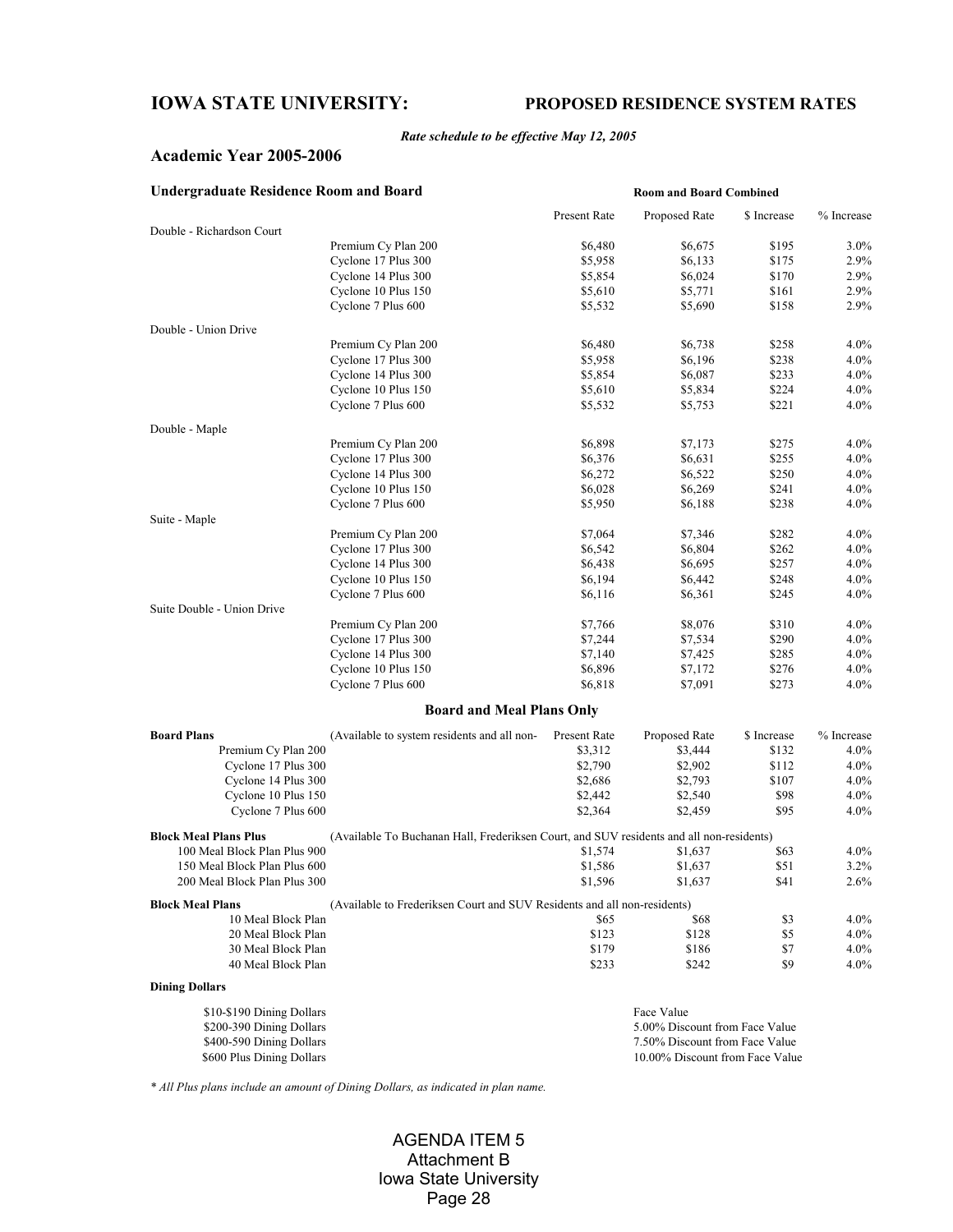## **Undergraduate Rooms, Suites & Apartments**

| <b>Lower Division Neighborhood</b><br>Dormitories |                                         | Present Rate                                                                            | Proposed Rate | \$ Increase | % Increase |
|---------------------------------------------------|-----------------------------------------|-----------------------------------------------------------------------------------------|---------------|-------------|------------|
|                                                   | Double - Richardson Court               | \$3,168                                                                                 | \$3,231       | \$63        | 2.0%       |
|                                                   | Double - Union Drive                    | \$3,168                                                                                 | \$3,294       | \$126       | 4.0%       |
|                                                   |                                         |                                                                                         |               | \$143       | 4.0%       |
|                                                   | Double - Maple                          | \$3,586                                                                                 | \$3,729       |             |            |
|                                                   | Double - Suite Buildings                | \$4,454                                                                                 | \$4,632       | \$178       | 4.0%       |
|                                                   | Single - Richardson Court               | \$4,110                                                                                 | \$4,192       | \$82        | 2.0%       |
|                                                   | Single - Union Drive                    | \$4,110                                                                                 | \$4,274       | \$164       | 4.0%       |
|                                                   | Super Single - Richardson Court         | \$4,446                                                                                 | \$4,535       | \$89        | 2.0%       |
|                                                   | Super Single - Union Drive              | \$4,446                                                                                 | \$4,624       | \$178       | 4.0%       |
|                                                   | Super Single - Maple                    | \$4,864                                                                                 | \$5,059       | \$195       | 4.0%       |
| <b>Suites</b>                                     |                                         |                                                                                         |               |             |            |
|                                                   | Suite Triple - Maple                    | \$3,752                                                                                 | \$3,902       | \$150       | 4.0%       |
|                                                   | Suite Double - Union Drive              | \$4,454                                                                                 | \$4,632       | \$178       | 4.0%       |
|                                                   | Suite Single - Union Drive              | \$5,736                                                                                 | \$5,965       | \$229       | 4.0%       |
|                                                   | Super Suite - Union Drive               | \$5,918                                                                                 | \$6,155       | \$237       | 4.0%       |
| <b>Upper Division Neighborhood</b>                |                                         |                                                                                         |               |             |            |
| <b>Suites</b>                                     |                                         |                                                                                         |               |             |            |
|                                                   | 12 month contract                       |                                                                                         |               |             |            |
|                                                   | Single - Buchanan                       |                                                                                         | \$5,590       |             | N/A        |
|                                                   | Double-Buchanan                         |                                                                                         | \$4,860       |             | N/A        |
|                                                   | Super Single - Buchanan                 |                                                                                         | \$5,780       |             | N/A        |
|                                                   | 9 month contract                        |                                                                                         |               |             |            |
|                                                   | Single - Buchanan                       | \$4,802                                                                                 | \$4,850       | \$48        | 1.0%       |
|                                                   | Double-Buchanan                         | \$4,178                                                                                 | \$4,220       | \$42        | 1.0%       |
|                                                   | Super Single - Buchanan                 | \$4,964                                                                                 | \$5,014       | \$50        | 1.0%       |
|                                                   | 3 month contract (Summer only)          |                                                                                         |               |             |            |
|                                                   | Single - Buchanan                       | \$1,601                                                                                 | \$1,537       | $-$ \$64    | $-4.0%$    |
|                                                   | Double-Buchanan                         | \$1,393                                                                                 | \$1,337       | $-$ \$56    | $-4.0%$    |
|                                                   | Super Single - Buchanan                 | \$1,655                                                                                 | \$1,589       | -\$66       | $-4.0%$    |
| Frederiksen Court Apartments                      |                                         |                                                                                         |               |             |            |
|                                                   | 12 month contract                       |                                                                                         |               |             |            |
|                                                   | 2 Bedroom Apartment Shared              | \$4,278                                                                                 | \$4,038       | $-$ \$240   | $-5.6%$    |
|                                                   | 4 Bedroom Apartment Single              | \$4,930                                                                                 | \$5,068       | \$138       | 2.8%       |
|                                                   | 2 Bedroom Apartment Super Single        | \$6,098                                                                                 | \$6,196       | \$98        | 1.6%       |
|                                                   | 9 month contract                        |                                                                                         |               |             |            |
|                                                   | 2 Bedroom Apartment Shared              | \$3,438                                                                                 | \$3,507       | \$69        | 2.0%       |
|                                                   | 4 Bedroom Apartment Single              | \$4,230                                                                                 | \$4,399       | \$169       | 4.0%       |
|                                                   | 2 Bedroom Apartment Super Single        | \$5,170                                                                                 | \$5,377       | \$207       | 4.0%       |
|                                                   | 3 month contract (Summer only)          |                                                                                         |               |             |            |
|                                                   | 2 Bedroom Apartment Shared              | \$1,154                                                                                 | \$1,110       | $-$ \$44    | $-3.8%$    |
|                                                   | 4 Bedroom Apartment Single              | \$1,366                                                                                 | \$1,393       | \$27        | 2.0%       |
|                                                   | 2 Bedroom Apartment Super Single        | \$1,642                                                                                 | \$1,703       | \$61        | 3.7%       |
|                                                   | $\cdots$<br>$\sim$ $\sim$ $\sim$ $\sim$ | $\mathbf{r}$ , $\mathbf{r}$ , $\mathbf{r}$ , $\mathbf{r}$ , $\mathbf{r}$ , $\mathbf{r}$ |               |             |            |

*\* Meal plans are offered, but not required, at Frederiksen Court Apartments.*

**Optional Dormitory Room Alternatives - Individual**

| Add-on for Semester Break Housing         | \$240 | \$250 | \$10 | $4.0\%$ |
|-------------------------------------------|-------|-------|------|---------|
| Add-on for Air-conditioning for Acad. Yea | \$82  | \$85  |      | $4.0\%$ |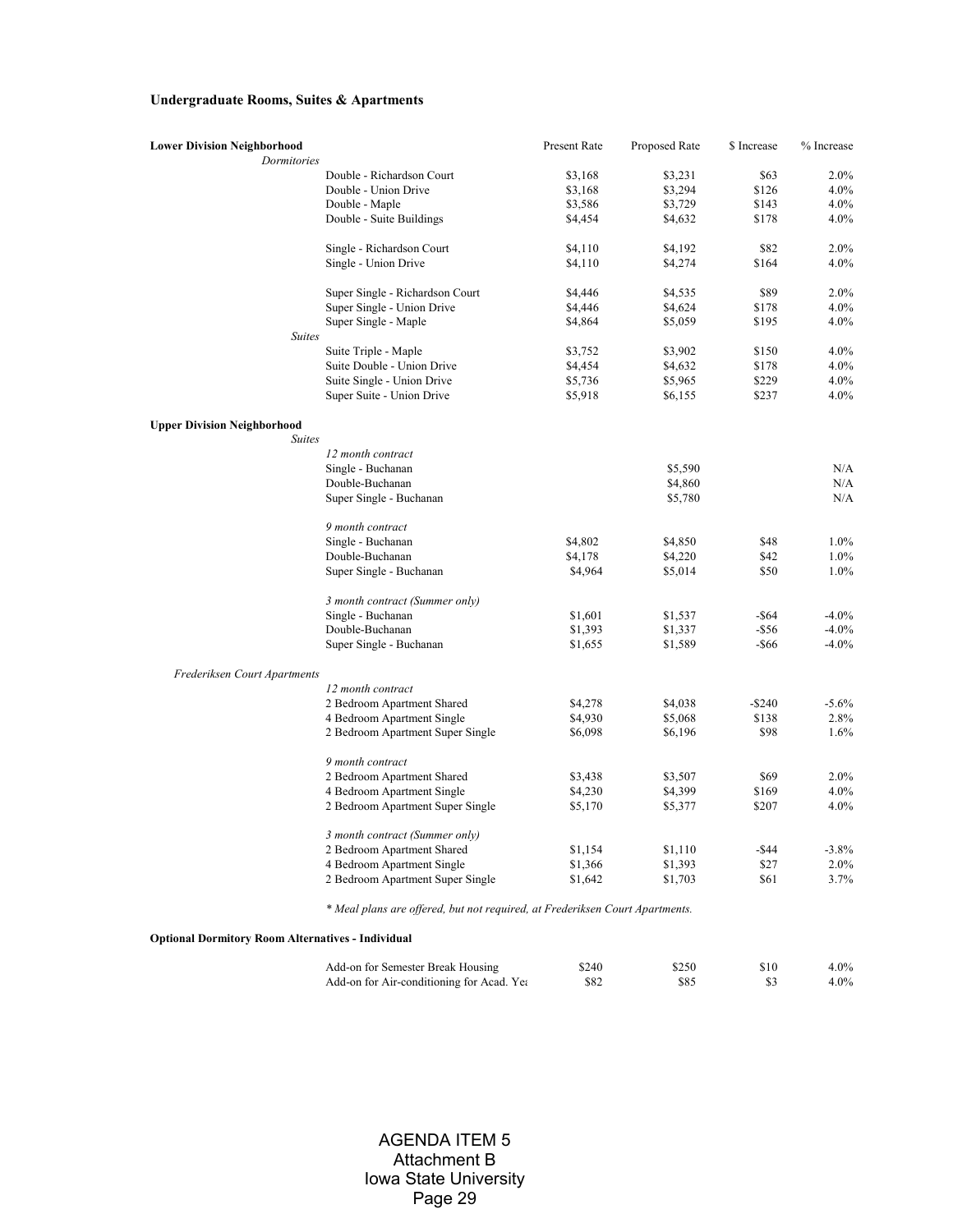# **Summer Session 2005**

Undergraduate Dormitory Room and Board

#### **Room and Board Combined**

|                                                 | <b>Present Rate</b> | Proposed Rate | \$ Increase | % Increase |
|-------------------------------------------------|---------------------|---------------|-------------|------------|
| Double - Standard with Cyclone 17 Plus 75       | \$1,444             | \$1,444       | \$0         | $0.0\%$    |
| Single - Standard with Cyclone 17 Plus 75       | \$1,643             | \$1,643       | \$0         | $0.0\%$    |
| Super Single - Standard with Cyclone 17 Plus 75 | \$1,739             | \$1,739       | \$0         | $0.0\%$    |
| <b>Board Plans Only</b>                         |                     |               |             |            |
| Premium Cy Plan Plus 50                         | \$806               | \$838         | \$32        | 4.0%       |
| Cyclone 17 Plus 75                              | \$680               | \$707         | \$27        | 4.0%       |
| Cyclone 14 Plus 75                              | \$654               | \$680         | \$26        | 4.0%       |
| Cyclone 10 Plus 40                              | \$598               | \$622         | \$24        | 4.0%       |
| Cyclone 7 Plus 150                              | \$580               | \$603         | \$23        | 4.0%       |
| <b>Room Plans Only</b>                          |                     |               |             |            |
| Double - Standard                               | \$764               | \$795         | \$31        | 4.0%       |
| Single - Standard                               | \$963               | \$1,002       | \$39        | 4.0%       |
| Super Single - Standard                         | \$1,059             | \$1,101       | \$42        | 4.0%       |

# **Family and Older Single Student Housing**

| Schilletter Village            |                     |       |       |     |         |
|--------------------------------|---------------------|-------|-------|-----|---------|
|                                | Students - Standard | \$519 | \$519 | \$0 | $0.0\%$ |
|                                | Students - Large    | \$529 | \$529 | \$0 | $0.0\%$ |
|                                | Staff               | \$679 | \$679 | \$0 | $0.0\%$ |
|                                | Renovated           | \$541 | \$541 | \$0 | $0.0\%$ |
| Mortenson Road                 |                     |       |       |     |         |
|                                | <b>Students</b>     | \$485 | \$485 | \$0 | $0.0\%$ |
| University Village (2 Bedroom) |                     |       |       |     |         |
|                                | Students - Standard | \$511 | \$511 | \$0 | $0.0\%$ |
|                                | Students - Large    | \$522 | \$522 | \$0 | $0.0\%$ |
|                                | Students One Level  | \$490 | \$490 | \$0 | $0.0\%$ |
|                                | Staff               | \$670 | \$670 | \$0 | $0.0\%$ |
| University Village (1 Bedroom) |                     |       |       |     |         |
|                                | <b>Students</b>     | \$457 | \$457 | \$0 | $0.0\%$ |
|                                | Staff               | \$670 | \$670 | \$0 | $0.0\%$ |

*\* Meal plans are offered, but not required, at Shilletter & University Villages - SUV (formerly University Family Housing, or UFH)*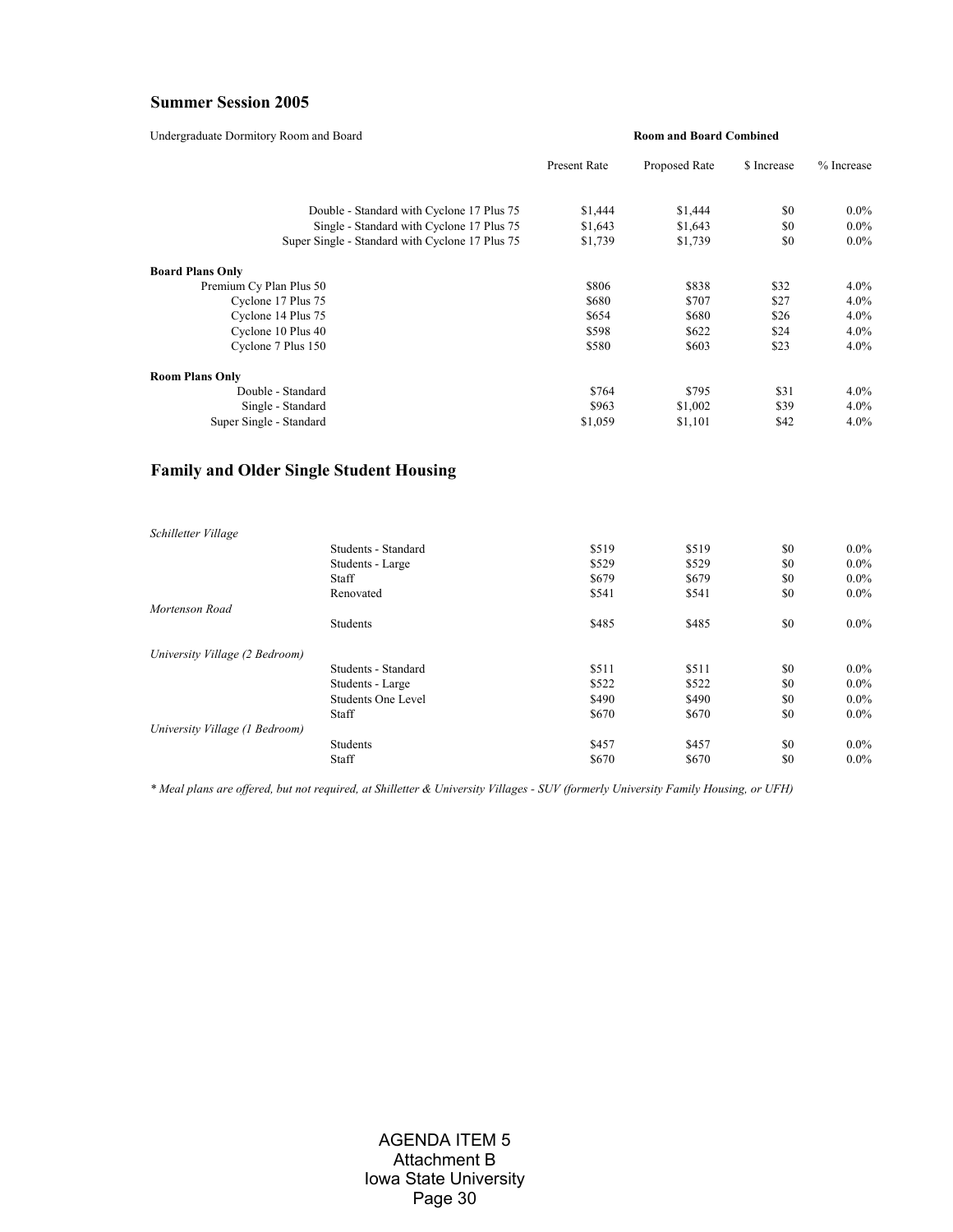# **Iowa State University Residence System Preliminary Budget Proposal 2004-2005**

|                                               |               | DoR & ISU      | DoR & ISU    | DoR & ISU     |
|-----------------------------------------------|---------------|----------------|--------------|---------------|
|                                               | DoR & ISU     | Dining Revised | Dining       | Dining Prelim |
|                                               | Dining Actual | <b>Budget</b>  | Forecast     | <b>Budget</b> |
|                                               | 2003-2004     | 2004-2005      | 2004-2005    | 2005-2006     |
| <b>OPERATIONS (Modified Accrual Basis)</b>    |               |                |              |               |
| Revenue                                       | \$56,123,907  | \$57,961,397   | \$57,235,867 | \$57,766,598  |
| <b>Expenditures for Operations</b>            | 42,801,491    | 44,006,524     | 43,173,312   | 42,400,467    |
| Net Operating Revenue                         | 13,322,416    | 13,954,874     | 14,062,556   | 15,366,131    |
| % of Revenues                                 | 23.7%         | 24.1%          | 24.6%        | 26.6%         |
| Debt Service (due July 1)                     | \$9,649,041   | \$10,067,310   | \$10,067,310 | \$10,060,770  |
| <b>Mandatory Transfers</b>                    | 500,000       | 500,000        | 500,000      | 500,000       |
| Net after Debt Service and                    |               |                |              |               |
| Mandatory Transfers                           | \$3,173,375   | \$3,387,564    | \$3,495,245  | \$4,805,361   |
| % of Revenues                                 | 5.7%          | 5.8%           | $6.1\%$      | 8.3%          |
| University Overhead Payment from Surplus      | \$1,003,834   | \$1,309,554    | \$1,046,966  | \$1,055,671   |
| % of Expenditures                             | 2.3%          | $3.0\%$        | 2.4%         | 2.5%          |
| University Scholarship Fund                   | \$0           | \$360,000      | \$360,000    | \$0           |
| % of Revenues                                 | 0.0%          | 0.6%           | 0.6%         | $0.0\%$       |
| REVENUE AND EXPENDITURE DETAIL                |               |                |              |               |
| Revenues                                      |               |                |              |               |
| Contracts                                     | \$43,538,958  | \$45,189,836   | \$43,566,186 | \$44,036,784  |
| Interest                                      | 1,052,204     | 761,662        | 820,691      | 644,802       |
| Other Income                                  | 11,532,745    | 12,009,900     | 12,848,991   | 13,085,011    |
| Total                                         | \$56,123,907  | \$57,961,397   | \$57,235,867 | \$57,766,598  |
| Expenditures                                  |               |                |              |               |
| Salaries                                      | \$22,387,667  | \$23,068,204   | \$22,031,985 | \$21,231,021  |
| Cost of Food                                  | 6,781,038     | 6,266,847      | 6,497,035    | 6,261,877     |
| Other Operating                               | 7,548,992     | 8,279,028      | 7,971,665    | 8,222,112     |
| Utilities                                     | 4,639,527     | 4,950,220      | 5,180,155    | 4,845,928     |
| Repairs                                       | 1,444,268     | 1,442,225      | 1,492,472    | 1,839,529     |
| Total                                         | \$42,801,491  | \$44,006,524   | \$43,173,312 | \$42,400,467  |
| Total Staff FTE - October                     | 704           | 751            | 757          | 719           |
| <b>CASH AND INVESTMENT BALANCES (JUNE 30)</b> |               |                |              |               |
| Revenue Fund                                  |               |                |              |               |
| <b>Operation and Maint Fund</b>               |               |                |              |               |
| <b>Improvement Fund</b>                       |               |                |              |               |
| Surplus fund                                  | \$10,257,922  | \$2,209,612    | \$3,829,056  | \$2,136,562   |
| Subtotal--Voluntary reserve Balances          | \$10,257,922  | \$2,209,612    | \$3,829,056  | \$2,136,562   |
| Sinking fund                                  | 5,933,991     | 10,067,310     | 5,933,991    | 5,933,991     |
| <b>Bond Reserve Fund</b>                      | 10,202,658    | 10,214,055     | 10,214,055   | 10,060,770    |
| <b>Construction Fund</b>                      | 4,192,646     | $\mathbf{0}$   | $\mathbf{0}$ | $\theta$      |
| <b>Subtotal--Mandatory Reserve Balances</b>   | \$20,329,295  | \$20,281,365   | \$16,148,046 | \$15,994,761  |
| Total--All Reserve Balances June 30           | \$30,587,217  | \$22,490,977   | \$19,977,102 | \$18,131,323  |
|                                               |               |                |              |               |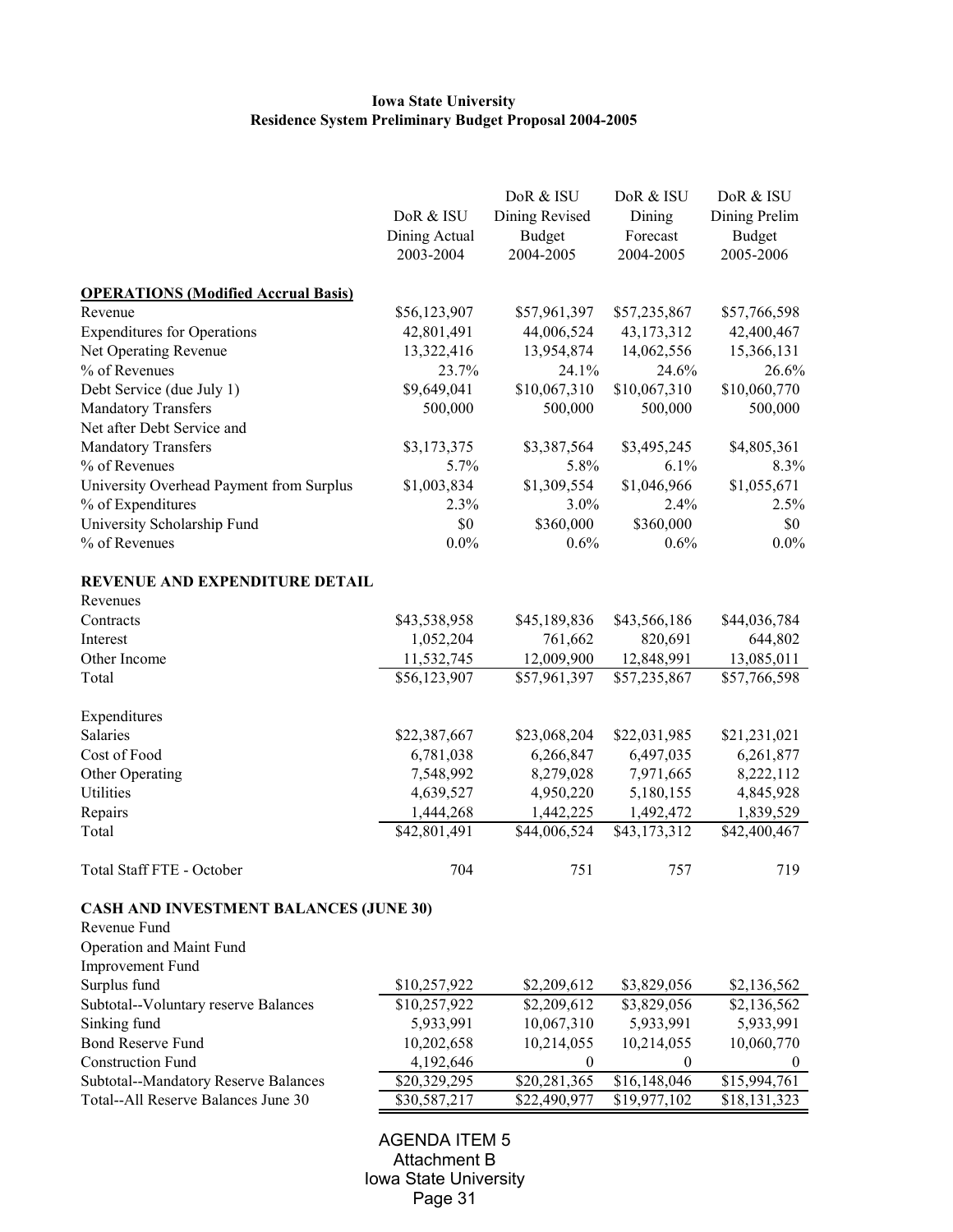# **UNIVERSITY OF NORTHERN IOWA**

FIVE-YEAR PLAN The University of Northern Iowa's five-year plan provides enrollment and FY 2006 – FY 2010 occupancy projections, financial forecasts, significant policy and program considerations, and plans for the renovation of facilities. (Summary on page 35).

Enrollment / **Occupancy** Projections The enrollment projections, prepared by the University in the fall of each year, serve as the basis for estimating future occupancy.

## Enrollment

• The University is projecting enrollment to decline by 384 (-3%) students from 2004-05 to 2005-06, decline further by 162 (1.3%) students in 2006- 07, and then increase by 258 (2.1%) students in 2009-10.

## **Occupancy**

- The University expects residence system occupancy to decline by 68 (-1.7%) in the fall of 2005 from the fall of 2004 and then increase each year through fall 2009.
	- o Residence hall occupancy accounts for the entire changes.
	- o Apartment occupancy is projected to remain near capacity at 98.1%.

|                                    |               |         |         | <b>Academic Year</b> |         |         |
|------------------------------------|---------------|---------|---------|----------------------|---------|---------|
|                                    | <b>Budget</b> |         |         | <b>Forecast</b>      |         |         |
|                                    | 2004-05       | 2005-06 | 2006-07 | 2007-08              | 2008-09 | 2009-10 |
| <b>University of Northern Iowa</b> |               |         |         |                      |         |         |
| Enrollment (Headcount)             | 12,824        | 12.440  | 12.278  | 12.281               | 12.416  | 12,536  |
| Operating Capacity*                | 5.215         | 5.004   | 5.004   | 5.004                | 5.004   | 5,004   |
| Total Occupancy*                   | 4.092         | 4.024   | 4.071   | 4.110                | 4.173   | 4.206   |
| Occupancy Ratio**                  | 78.5%         | 80.4%   | 81.4%   | 82.1%                | 83.4%   | 84.1%   |
| Occupancy as % of Enrollment       | 31.9%         | 32.3%   | 33.2%   | 33.5%                | 33.6%   | 33.6%   |

# **FIVE YEAR PROJECTED ENROLLMENT, HOUSING CAPACITY, AND OCCUPANCY**

Includes residence halls and apartments.

\*\* Percent of capacity.

Financial **Forecasts** The Residence System continues to face challenges with several years of lower occupancy resulting from lower University enrollments and students choosing to live off campus. The System has bonded indebtedness that requires certain financial tests to be met. The University has taken actions to address these challenges and specifically meet the requirements of the bond covenants. The University will need to continue monitoring closely the financial status of the Residence System to ensure that the provisions of the bond covenants continue to be met.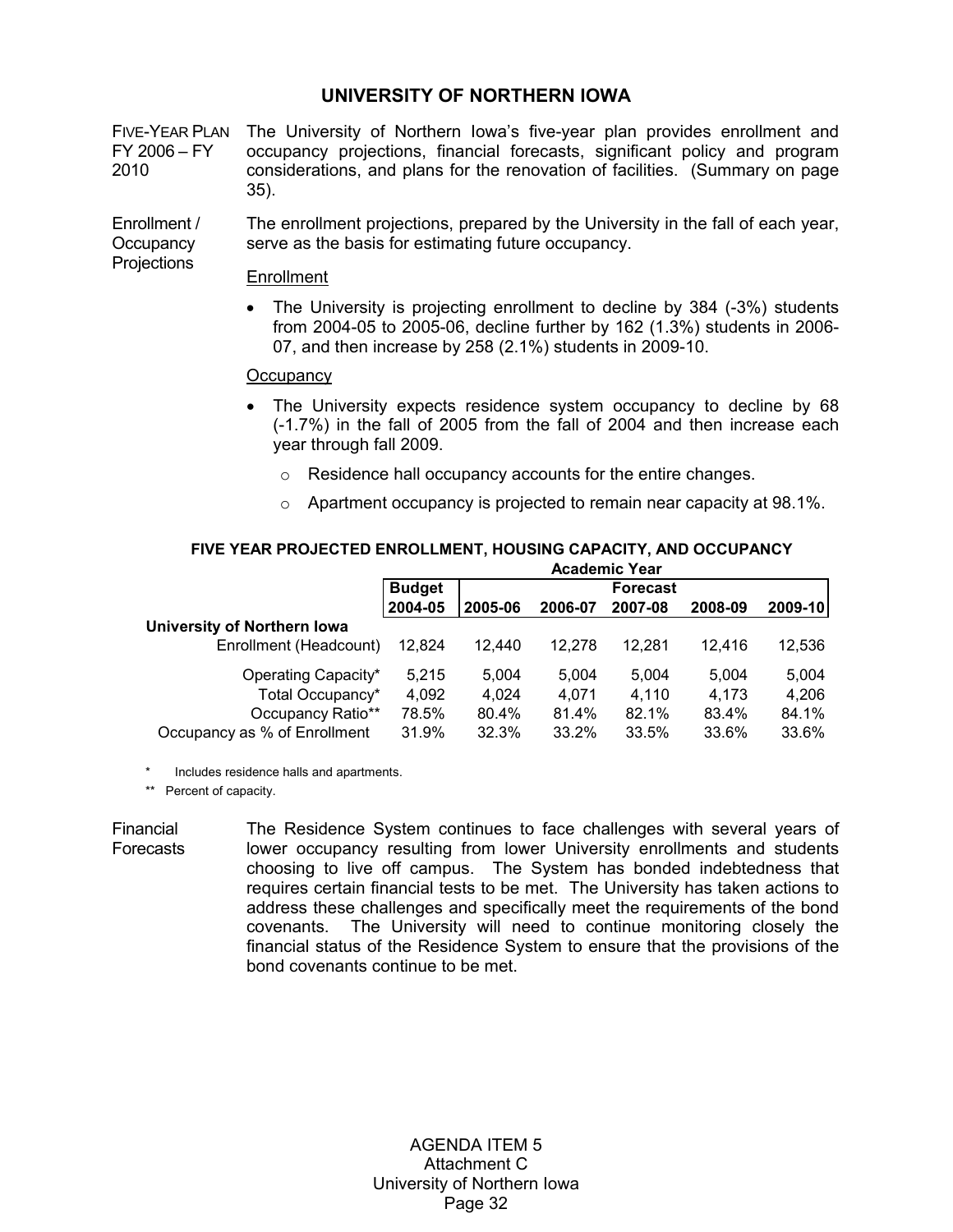Two-Year Advantage Plan

Policy / Program **Considerations** 

In July 2003, the Board approved a pilot program at UNI titled "Two-Year Advantage. This plan allows students who choose to live on campus in the residence halls to commit to a two-year contract. The University proposed this pilot program as a means to address significantly declining occupancy.

This program keeps residence system housing and dining rates at the same level in the second year of the two year contract for students who choose this option.

The initial pilot program is being administered over a three-year period beginning with the fall semester of 2003 and continuing through the 2005-06 academic year.

 The 2-Year Advantage Plan continues to be successful. The percent of students returning to the halls has increased as a result of this program which has allowed for smaller rate increases for all residents.

- The first year of the program, 2003-04, there were 457 participants and the second year, 2004-05, there were 590 participants.
- Based on early contracts for 2005-06, participation is expected to increase.

UNI would like to continue this program and plans to request approval from the Board with the rate increases at the May meeting.

## Contract Cancellation Terms and Practices

The universities have cancellation fees when a student cancels a contract. UNI is proposing to increase its cancellation from 30% to 40% of the contract amount. The cancellation fee will apply to both room and board since they are both part of one contract.

Renovation of **Facilities** The University is in the process of upgrading Shull Hall to create a single occupancy residence hall environment to cater to upperclass students. The projects previously approved by the Board for Shull Hall are moving forward. Shull Hall is closed this year. The renovations are scheduled to be complete in time for occupancy in Fall 2005.

> The Department of Residence is currently reviewing a ten year schedule to address renovations and deferred maintenance. The University plans to finalize a residence facilities master plan later this calendar year. A more detailed discussion, including project schedules and pro formas, will be shared with the Board and Board Office once it is complete.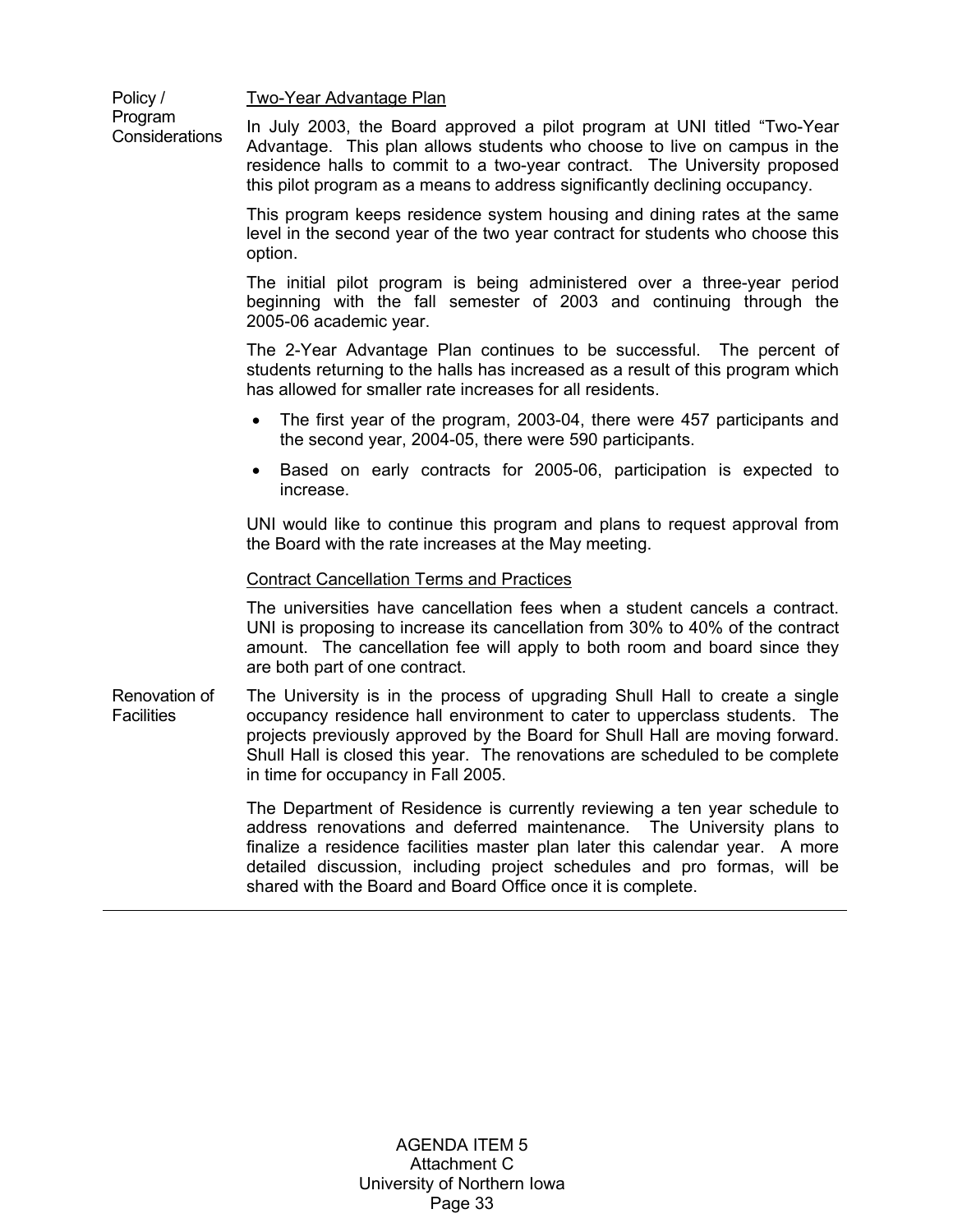PROPOSED RESIDENCE **RATES** 2005 - 2006 The following table shows the University's rate increases for the past five years as well as the current proposed rates for double occupancy residence hall rooms with full board contracts.

|                       | <b>Double</b><br>Occupancy<br>Room and<br><b>Full Board</b> | <b>Dollar</b><br><b>Increase</b> | <b>Percent</b><br><b>Increase</b> |
|-----------------------|-------------------------------------------------------------|----------------------------------|-----------------------------------|
| FY 2001               | 4,149                                                       | 235                              | 6.0%                              |
| FY 2002               | 4,398                                                       | 249                              | 6.0%                              |
| FY 2003               | 4.640                                                       | 242                              | 5.5%                              |
| FY 2004               | 4,918                                                       | 278                              | 6.0%                              |
| FY 2005               | 5,261                                                       | 343                              | 7.0%                              |
| FY 2006 Proposed Rate | \$5,519                                                     | \$258                            | 4.9%                              |

 Once enrollment and occupancy projections are determined, the proposed rate increases are calculated based on estimated operating cost increases, the proposed infrastructure improvements, and the debt service requirements. The following inflationary adjustments were used in establishing the proposed rate increases:

- Food at 2.7%
- Fringe Benefits at 7.0%
- P & S Salaries at 4.0%
- Merit Salaries at 5.0%
- Utilities at 3.5%
- Repairs and Maintenance at 4.0%
- Supplies at 2.0%

In addition to inflationary increases, the re-opening of Shull Hall will increase operating costs. However, programmatic changes in Shull will allow for reduced staffing compared to when the hall was previously utilized.

Room Options The University of Northern Iowa offers a variety of room and board options to meet the varied needs of the students. The following table identifies the proposed range of rates for housing. The range is significant because it includes all room types.

|     | <b>Residence Hall Room Rates</b> |                      |               |  |
|-----|----------------------------------|----------------------|---------------|--|
|     | $2005 - 2006$                    | 2005 - 2006          | \$.           |  |
|     | Lowest                           | Highest              | Range         |  |
|     | Proposed Rate                    | <b>Proposed Rate</b> | Increase      |  |
| UNI | \$2,576                          | \$5,188              | $$145 - $290$ |  |

Board Options The following table identifies the proposed range of rates for board plans.

| <b>Residence System Board Rates</b> |                      |                      |               |  |  |
|-------------------------------------|----------------------|----------------------|---------------|--|--|
|                                     | $2005 - 2006$        | $2005 - 2006$        | S             |  |  |
|                                     | Lowest               | Highest              | Range         |  |  |
|                                     | <b>Proposed Rate</b> | <b>Proposed Rate</b> | Increase      |  |  |
| UNI                                 | \$2,400              | \$3,690              | $$100 - $150$ |  |  |

AGENDA ITEM 5 Attachment C University of Northern Iowa Page 34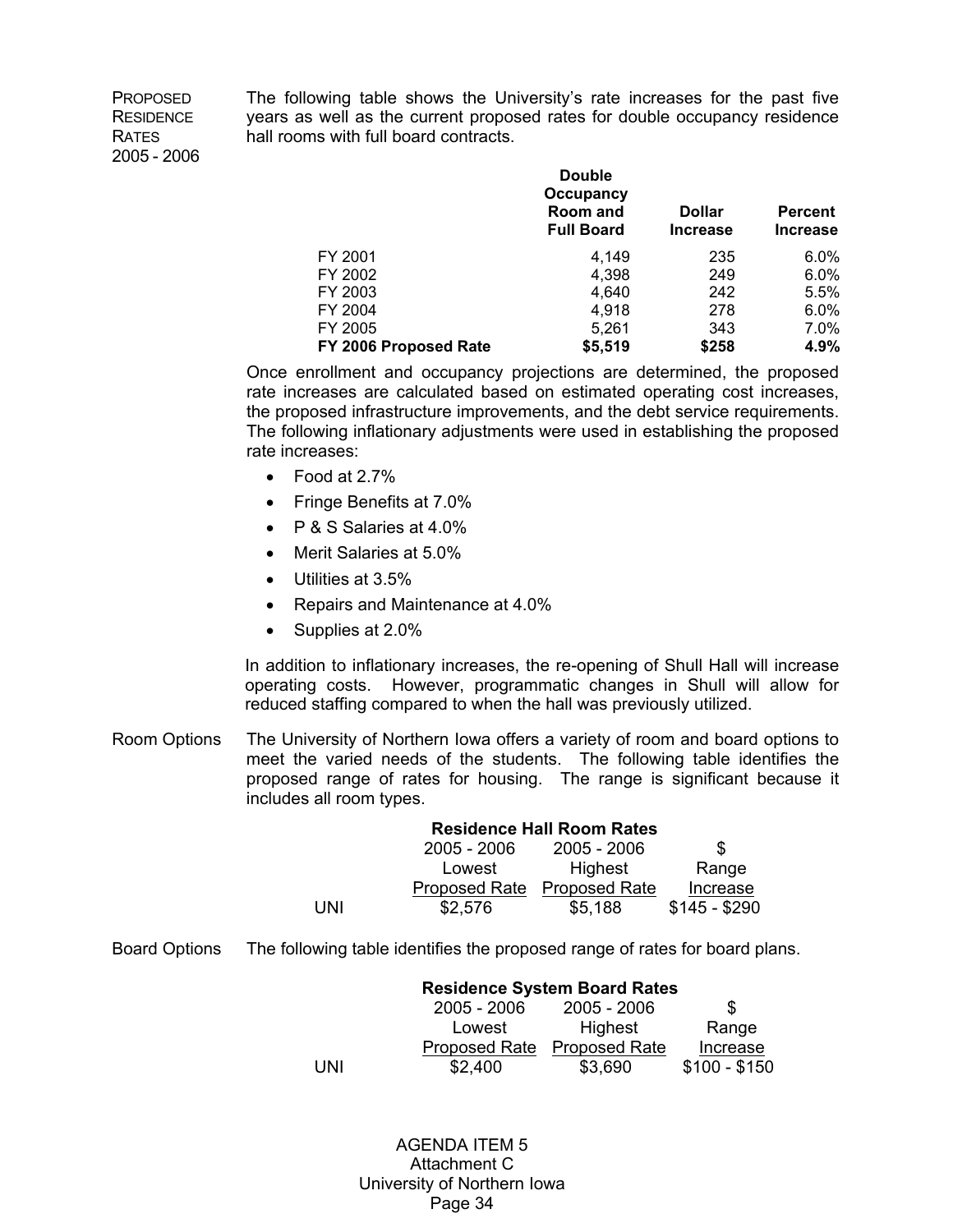Proposed increases for apartments as a weighted average is 5.5% with a range from 4.7% - 5.9%. The University has more two bedroom apartments with central air conditioning than other types of units.

The entire schedule of proposed rate increases for residence hall room and board and student apartment rents for the 2005-2006 academic year is identified on pages 37-38.

**Student Notification** The rate increases were shared as a potential range of 4.9% - 5.2% with the presidents of each residence hall. The students were supportive that the rate increase was lower than prior years.

FY 2005 ESTIMATE AND PRELIMINARY FY 2006 **BUDGET** 

The following table identifies key elements of the original FY 2005 budget, the revised FY 2005 estimates, and the preliminary FY 2006 budget. For further detail including FY 2004 actual revenue and expenditure detail, see page 39.

#### UNIVERSITY OF NORTHERN IOWA Residence System Preliminary Budget 2005-2006

|                                    | Approved      | Revised      | Proposed      |
|------------------------------------|---------------|--------------|---------------|
|                                    | <b>Budget</b> | Estimate     | <b>Budget</b> |
|                                    | FY 2005       | FY 2005      | FY 2006       |
| Gross Revenue                      | \$24,163,706  | \$24,278,581 | \$25,179,395  |
| <b>Expenditures for Operations</b> | \$19,587,965  | \$19,583,834 | \$20,654,482  |
| Debt Service & Mand. Transfers     | \$3,339,341   | \$3,339,341  | \$3,633,392   |
| Net Revenue                        | \$1,236,400   | \$1,355,406  | \$891,521     |
| Net Revenue as % of Gross Rev.     | 5.1%          | 5.6%         | 3.5%          |

FY 2005 FY 2005 gross revenue is expected to be slightly more than budget. FY 2005 revised net revenue, after debt service and mandatory transfers, is estimated to be \$1.4 million, or 5.6% of gross revenue.

> Voluntary reserves, which are used for repairs and capital improvements are expected to be \$4.9 million as of June 30, 2005.

FY 2006 The FY 2006 budgeted revenues assume a decrease of 68 students in occupancy and the approval of the proposed rate increases. The decrease in occupancy is the result of the projected decrease in enrollment. The budget assumes that occupancy as a percent of enrollment will continue to increase.

> Current year occupancies are slightly higher than budget. The University believes that is the result of the 2-Year Advantage Plan and its relationship with the local community college.

> • The residence system housed 32 community college students in fall 2002, 59 in fall 2003, and 97 in fall 2004.

> The \$25.2 million in gross revenues represent an increase of 4.2% over the FY 2005 budget.

> The FY 2006 preliminary budget is subject to further review and action when the Board approves the final FY 2006 institutional restricted fund budgets currently scheduled for June 2005.

> > AGENDA ITEM 5 Attachment C University of Northern Iowa Page 35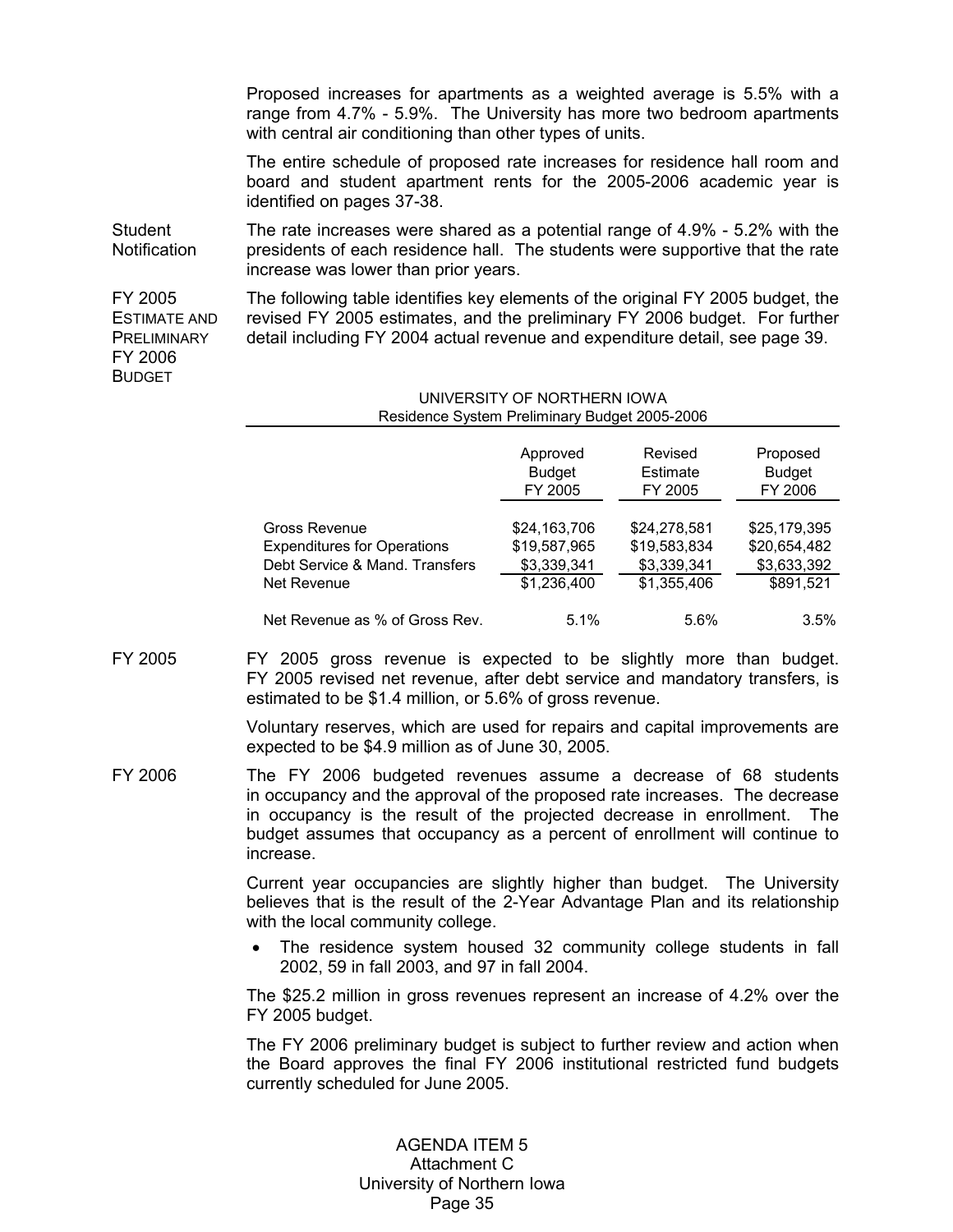|                                               |             |         |                          | <b>Planned - Constant Dollars</b> |                          |                |                          |         |
|-----------------------------------------------|-------------|---------|--------------------------|-----------------------------------|--------------------------|----------------|--------------------------|---------|
|                                               |             | Actual  | Estimated                | Proposed                          |                          |                |                          |         |
|                                               |             | 2003-04 | 2004-05                  | 2005-06                           | 2006-07                  | 2007-08        | 2008-09                  | 2009-10 |
| 1 - ENROLLMENT AND OCCUPANCY                  |             |         |                          |                                   |                          |                |                          |         |
| (a) Fall Enrollment Head Count                |             | 13441   | 12824                    | 12440                             | 12278                    | 12281          | 12416                    | 12536   |
| Residence Hall Housing                        |             |         |                          |                                   |                          |                |                          |         |
| (b) Operating Capacity                        | <b>Beds</b> | 4923    | 4852                     | 4641                              | 4641                     | 4641           | 4641                     | 4641    |
| (c) Occupancy                                 | H.C.        | 3818    | 3736                     | 3668                              | 3715                     | 3754           | 3817                     | 3850    |
| (d) Occupancy Ratio (c/b)                     | $\%$        | 77.6%   | 77.0%                    | 79.0%                             | 80.0%                    | 80.9%          | 82.2%                    | 83.0%   |
| <b>Apartment Housing</b>                      |             |         |                          |                                   |                          |                |                          |         |
| (e) Operating Capacity                        | Units       | 363     | 363                      | 363                               | 363                      | 363            | 363                      | 363     |
| (f) Occupancy                                 | H.C.        | 361     | 356                      | 356                               | 356                      | 356            | 356                      | 356     |
| (g) Occupancy Ratio (f/e)                     | $\%$        | 99.4%   | 98.1%                    | 98.1%                             | 98.1%                    | 98.1%          | 98.1%                    | 98.1%   |
| 2 - CAPITAL IMPROVEMENTS & REPAIRS            |             |         |                          |                                   |                          |                |                          |         |
| (a) Construction from Bonds or Loans          | \$          | 1,107   | 1,698                    |                                   | 2,904                    | 2,374          | 3,133                    |         |
| (b) Improvements from Voluntary Reserves      |             | 2,893   | 1,291                    | 2,562                             | 900                      | 1,278          | 1,200                    | 1,200   |
| (c) Repairs from Current Revenues             |             | 767     | 767                      | 850                               | 893                      | 893            | 893                      | 893     |
| (d) Change in Operating Capacity              | Beds        |         | (71)                     | (211)                             | $\sim$                   |                |                          |         |
| (e) Gross Square Feet Maintained(000's)       |             | 1,456   | 1,456                    | 1,456                             | 1,456                    | 1,456          | 1,456                    | 1,456   |
| 3 - OPERATING REVENUES & EXPENDITURES         |             |         |                          |                                   |                          |                |                          |         |
| (a) Total Revenues                            | \$          | 23,775  | 24,279                   | 25,179                            | 25,502                   | 25,769         | 26,202                   | 26,428  |
| (b) Less Expenditures (Exclude Univ overhead) |             | 18,945  | 19,583                   | 20,654                            | 20,919                   | 21,138         | 21,493                   | 21,679  |
| (c) Net Operating Revenues (a-b)              |             | 5,430   | 4,696                    | 4,525                             | 4,583                    | 4,631          | 4,709                    | 4,750   |
| (d) Less Mandatory Transfers                  |             | 330     | 330                      | 330                               | 330                      | 330            | 330                      | 330     |
| (e) Less Debt Service                         |             | 2,812   | 3,009                    | 3,303                             | 3,291                    | 3,290          | 3,891                    | 3,887   |
| (f) Add Rate Adj. to Maintain Reserves*       |             |         | $\blacksquare$           | $\blacksquare$                    | 225                      | 456            | 698                      | 943     |
| (g) Net to Voluntary Reserves                 | \$          | 2,199   | 1,357                    | 892                               | 1,187                    | 1,467          | 1,186                    | 1,475   |
| 4 - VOLUNTARY UNRESTRICTED RESERVES           |             |         |                          |                                   |                          |                |                          |         |
| (a) Beginning Balance                         | \$          | 6,575   | 5,132                    | 4,906                             | 2,920                    | 2,883          | 2,744                    | 2,392   |
| (b) Add Mandatory Transfers from (3d)         |             | 330     | 330                      | 330                               | 330                      | 330            | 330                      | 330     |
| (c) Add Net to Voluntary Reserves (3g)        |             | 2,199   | 1,357                    | 892                               | 1,187                    | 1,467          | 1,186                    | 1,475   |
| (d) Add Transfer from Plant & other revenues  |             | 37      | $\overline{\phantom{a}}$ | $\overline{\phantom{a}}$          | $\overline{\phantom{a}}$ | $\blacksquare$ | $\overline{\phantom{a}}$ |         |
| (e) Less Improvements (2.b) & other costs     |             | 4,009   | 1,913                    | 3,208                             | 1,553                    | 1,936          | 1,867                    | 1,872   |
| (f) Year-End Balance                          | \$          | 5,132   | 4,906                    | 2,920                             | 2,883                    | 2,744          | 2,392                    | 2,325   |

AGENDA ITEM 5 Attachment C University of Northern Iowa Page 36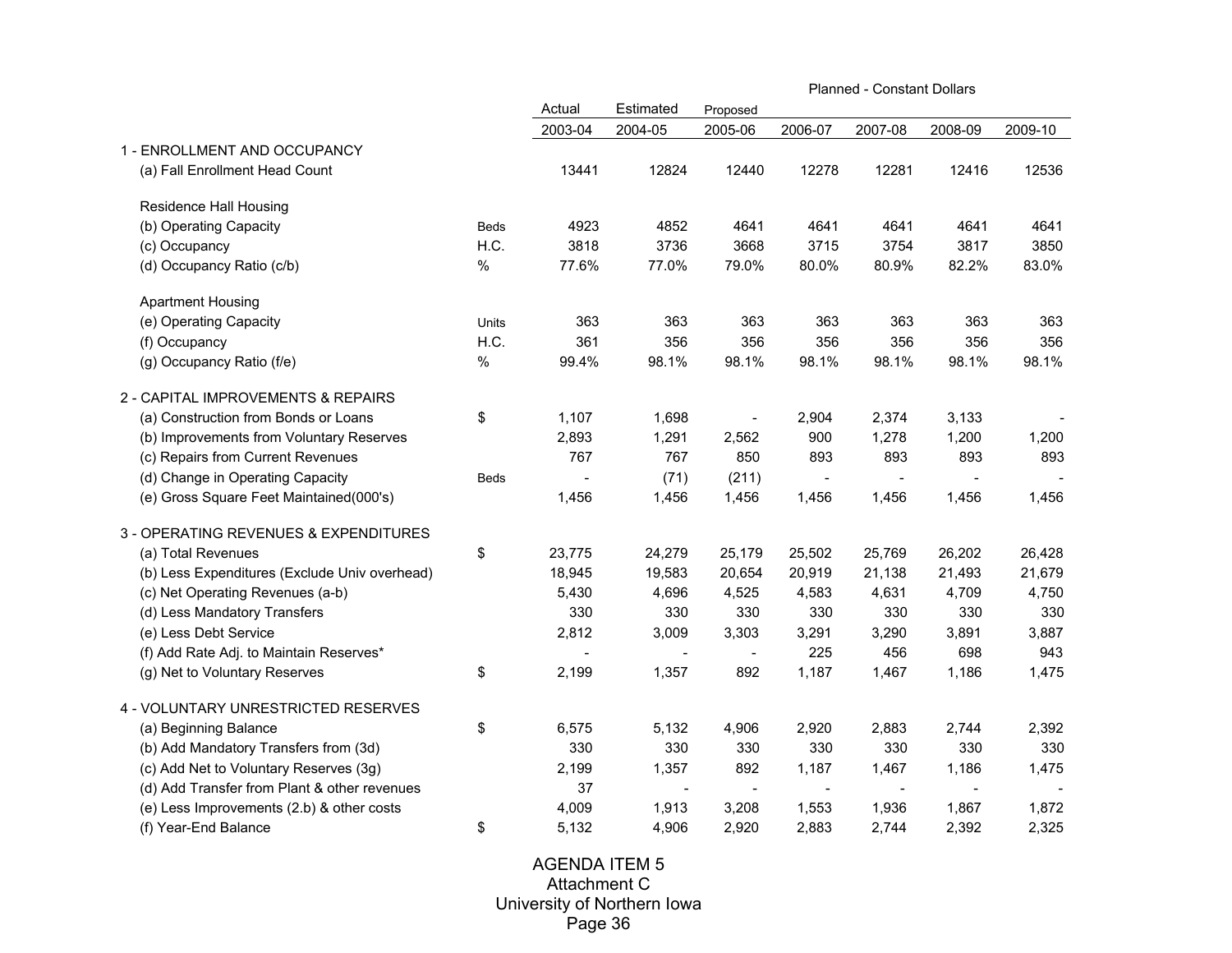# **Proposed UNI Residence Rates Academic Year 2005-2006**

#### **Room and Board Combined**

|                                 | 2004 - 2005 | 2005 - 2006       | \$               | %         |
|---------------------------------|-------------|-------------------|------------------|-----------|
| <b>Double Room</b>              | Rate        | Proposed Rate (a) | Increase         | Increase  |
| Premium Plan (b)                | \$5,971     | \$6,266           | \$295            | 4.94%     |
| 19 Plus / week (b)              | \$5,501     | \$5,776           | \$275            | 5.00%     |
| Any 19 / week (b) - Full Board  | \$5,261     | \$5,519           | \$258            | 4.90%     |
| 14 Plus / week (b)              | \$5,471     | \$5,738           | \$267            | 4.88%     |
| Any 14 / week (b)               | \$5,206     | \$5,466           | \$260            | 4.99%     |
| Any 150 / semester              | \$5,131     | \$5,361           | \$230            | 4.48%     |
| 150 Basic / semester            | \$4,531     | \$4,761           | \$230            | 5.08%     |
| Any 125 / semester              | \$4,411     | \$4,676           | \$265<br>\$14526 | 6.01%     |
| 10 Plus / week                  | \$4,846     | \$4,9915,106      | $\overline{0}$   | 2.995.37% |
| Any 10 / week                   | \$4,731     | \$4,976           | \$245            | 5.18%     |
| Bartlett Hall additional charge | \$85        | \$89              | \$4              | 4.71%     |
| Single room additional charge   | \$800       | \$800             | \$0              | 0.00%     |
| Double room contracted as a     |             |                   |                  |           |
| single room additional charge   | \$1,100     | \$1,100           | \$0              | 0.00%     |
| <b>ROTH</b> (Room only option)  |             |                   |                  |           |
| 8 Person Suite Double           | \$2,710     | \$2,870           | \$160            | 5.90%     |
| 8 Person Suite Single           | \$3,602     | \$3,815           | \$213            | 5.91%     |
| 6 Person Apt. Double            | \$3,210     | \$3,400           | \$190            | 5.92%     |
| 6 Person Apt. Single            | \$4,250     | \$4,502           | \$252            | 5.93%     |
| 4 Person Apt. Double            | \$3,210     | \$3,400           | \$190            | 5.92%     |
| 4 Person Apt. Single            | \$4,250     | \$4,502           | \$252            | 5.93%     |
| 2 Person Apt. Double            | \$3,725     | \$3,946           | \$221            | 5.93%     |
| 2 Person Apt. Single            | \$4,898     | \$5,188           | \$290            | 5.92%     |

(a) Students participating in the 2-Year Advantage Plan will continue to pay 2004-2005 rates.

(b) Plans available to freshmen.

AGENDA ITEM 5 Attachment C University of Northern Iowa Revised Page 37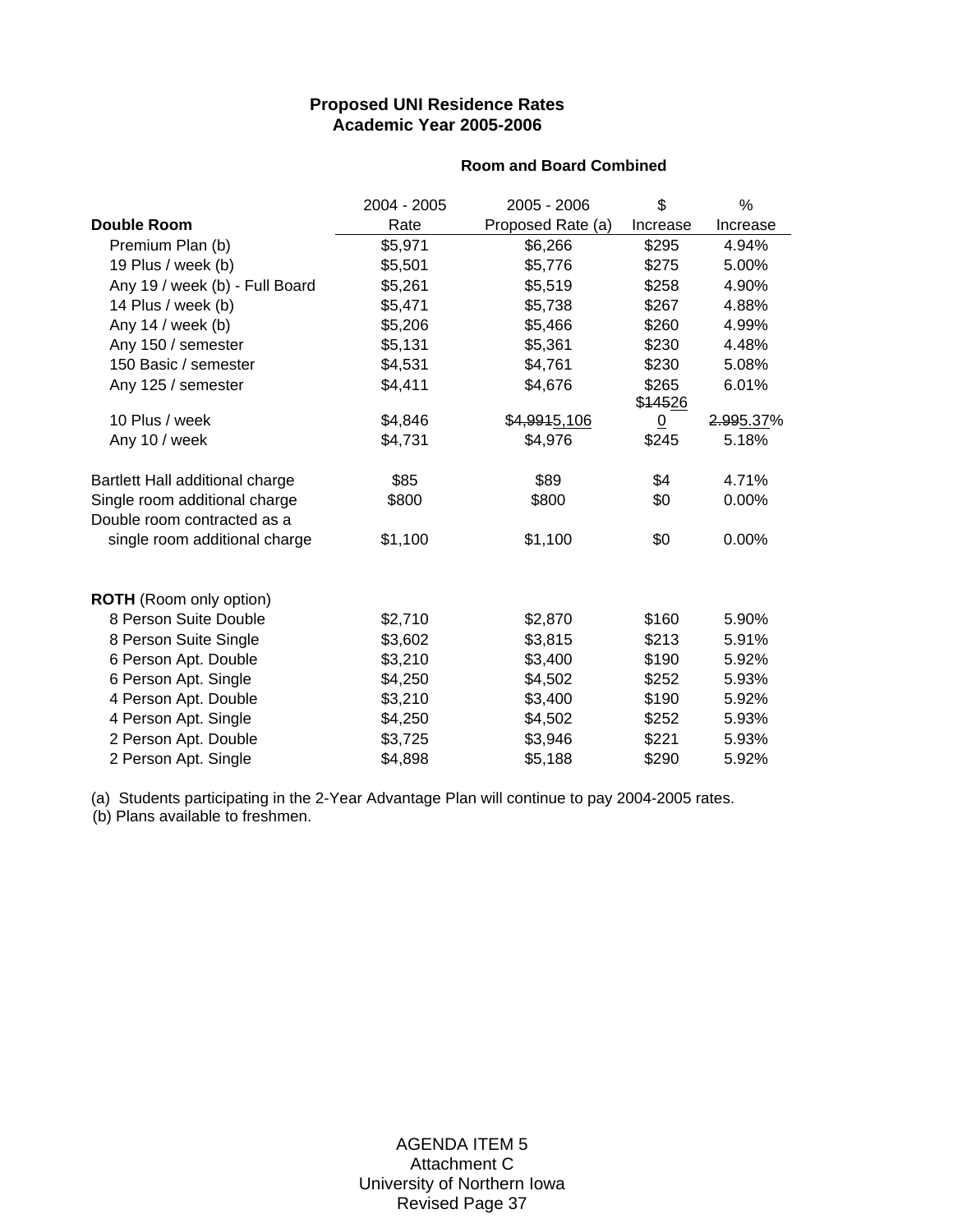# **Proposed UNI Residence Rates (cont.) Academic Year 2005-2006**

|                                                | 2004 - 2005 | 2005 - 2006       | \$      | $\%$                              |
|------------------------------------------------|-------------|-------------------|---------|-----------------------------------|
|                                                |             |                   | Increas | Increas                           |
|                                                | Rate        | Proposed Rate (a) | e       | $\mathsf{e}% _{t}\left( t\right)$ |
| <b>Meal Plans for Off-Campus Students</b>      |             |                   |         |                                   |
| Any 10 / week                                  | \$2,300     | \$2,400           | \$100   | 4.35%                             |
| Any 7 / week                                   | \$1,700     | \$1,820           | \$120   | 7.06%                             |
| Any 5 / week                                   | \$1,325     | \$1,390           | \$65    | 4.91%                             |
| Any 5 / week (breakfast and                    |             |                   |         |                                   |
| lunch)                                         | \$1,050     | \$1,098           | \$48    | 4.57%                             |
| Any 150 / semester                             | \$2,700     | \$2,785           | \$85    | 3.15%                             |
| Any 125 / semester                             | \$1,980     | \$2,100           | \$120   | 6.06%                             |
| Any 50 / semester                              | \$760       | \$800             | \$40    | 5.26%                             |
| Summer 2005 room only - weekly rates           |             |                   |         |                                   |
| <b>Bartlett Hall</b>                           |             |                   |         |                                   |
| Double                                         | \$82.96     | \$87.88           | \$4.92  | 5.93%                             |
| Single                                         | \$108.74    | \$113.64          | \$4.90  | 4.51%                             |
| Double as single                               | \$118.37    | \$123.22          | \$4.85  | 4.10%                             |
| <b>ROTH</b>                                    |             |                   |         |                                   |
| 8 Person Suite Double                          | \$84.63     | \$89.64           | \$5.01  | 5.92%                             |
| 8 Person Suite Single                          | \$112.55    | \$119.23          | \$6.68  | 5.94%                             |
| 6 Person Apt. Double                           | \$100.31    | \$106.26          | \$5.95  | 5.93%                             |
| 6 Person Apt. Single                           | \$132.85    | \$140.73          | \$7.88  | 5.93%                             |
| 4 Person Apt. Double                           | \$100.31    | \$106.26          | \$5.95  | 5.93%                             |
| 4 Person Apt. Single                           | \$132.85    | \$140.73          | \$7.88  | 5.93%                             |
| 2 Person Apt. Double                           | \$119.78    | \$126.88          | \$7.10  | 5.93%                             |
| 2 Person Apt. Single                           | \$153.07    | \$162.15          | \$9.08  | 5.93%                             |
| University Apartments (effective July 1, 2005) |             |                   |         |                                   |
| One Bedroom                                    | \$330.00    | \$349.50          | \$19.50 | 5.91%                             |
| Two Bedroom/Window Air                         | \$405.00    | \$429.00          | \$24.00 | 5.93%                             |
| Two Bedroom/Central Air                        | \$430.00    | \$450.00          | \$20.00 | 4.65%                             |
| Four Bedroom/Central Air                       | \$720.00    | \$762.50          | \$42.50 | 5.90%                             |
| Townhouse                                      | \$480.00    | \$508.50          | \$28.50 | 5.94%                             |
| Jennings Dr.                                   | \$470.00    | \$498.00          | \$28.00 | 5.96%                             |
| <b>College Courts</b>                          | \$375.00    | \$397.25          | \$22.25 | 5.93%                             |